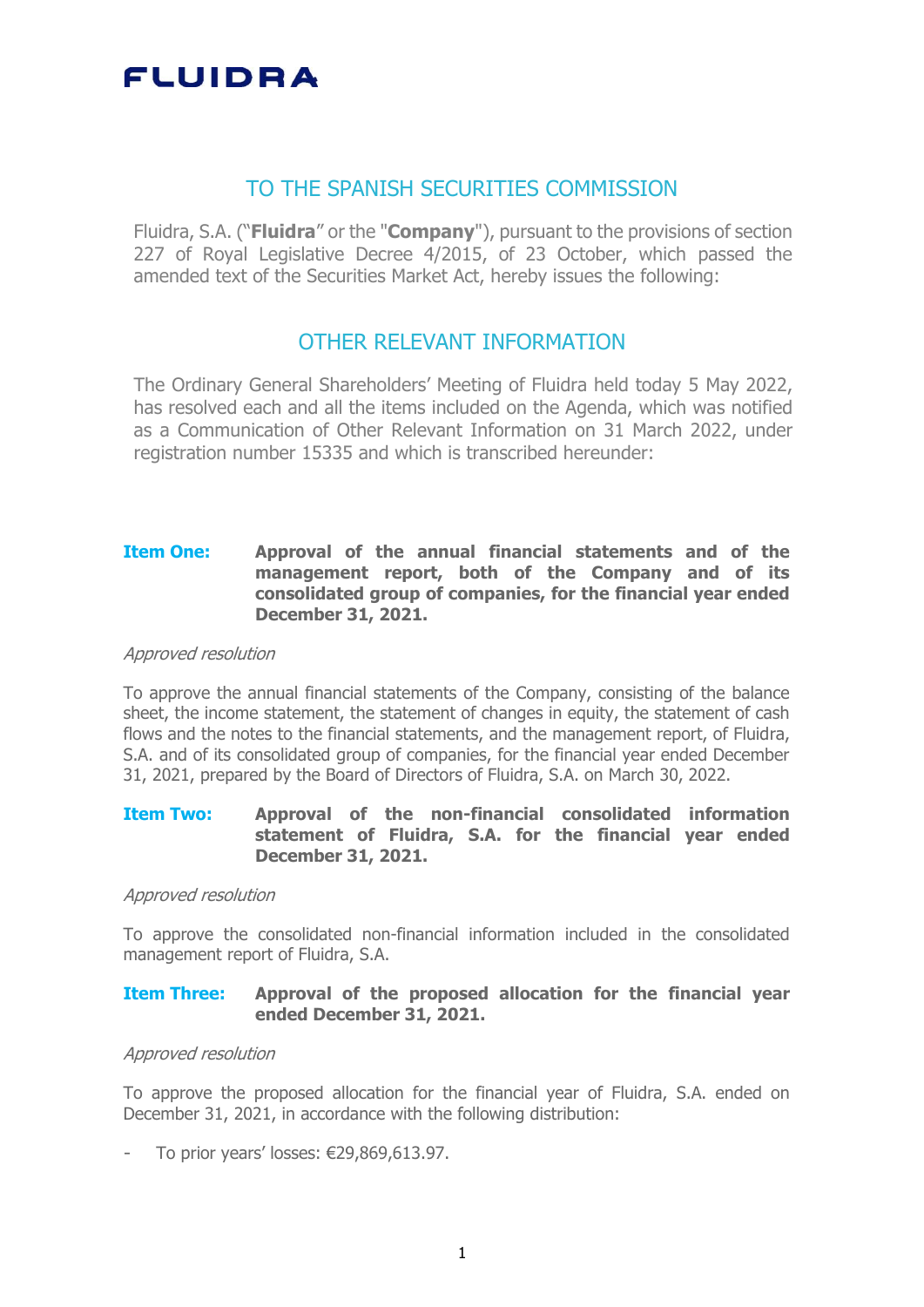## **Item Four: Approval of the management carried out by the Board of Directors during the financial year 2021.**

#### Approved resolution

To approve the management carried out by the Board of Directors of Fluidra, S.A. during the financial year 2021.

#### **Item Five: Shareholder remuneration: distribution of dividends out of reserves.**

### Approved resolution

To approve the payment of a cash dividend out of unrestricted voluntary reserves in the amount of 0.85 euros gross per eligible share of the Company, giving a maximum total dividend of 166,284,709.50 euros if the distribution were to be made on all of the Company's ordinary shares (considering that the Company's share capital at the date of this resolution is divided into a total of 195,629,070 shares of 1 euro par value each).

The dividend will be paid in two payments on each payment date and gross amount per share indicated below, through the entities participating in the Sociedad de Gestión de los Sistemas de Registro, Compensación y Liquidación de Valores (IBERCLEAR):

- First payment July 5, 2022: maximum total amount to distribute of 0.43 euros.
- Second payment November 3, 2022: maximum total amount to distribute of 0.42 euros.

The gross amounts paid shall be subject to the withholdings required by the regulations applicable at any given time.

In the event that the share capital of the Company and/or the number of shares into which it is divided is modified, the gross amount per share on each payment date shall be adjusted accordingly. In any event, the maximum total amount to be distributed on each payment date may not exceed the amounts indicated above (i.e. the maximum amount of 84,120,500.10 euros charged to unrestricted voluntary reserves on the first payment date and 82,164,209.40 euros charged to unrestricted voluntary reserves on the second payment date).

To authorise in the broadest terms the Board of Directors, with express power of substitution, to adopt all decisions and carry out all actions necessary or advisable for the payment of the dividend approved above, including, in particular and without limitation, to set the terms and conditions of the distribution in all matters not provided for above (including determining the exact dates on which the dividend shall be paid), (including determining the exact dates on which the registered holders entitled to receive the dividend), appointing the entity or entities that will act as paying agents and entering into the corresponding contract or contracts on such terms and conditions as it deems appropriate, arranging current accounts for this purpose, making the appropriate communications and notifications and, in general, carrying out any other action necessary or appropriate for the successful completion of the approved distribution.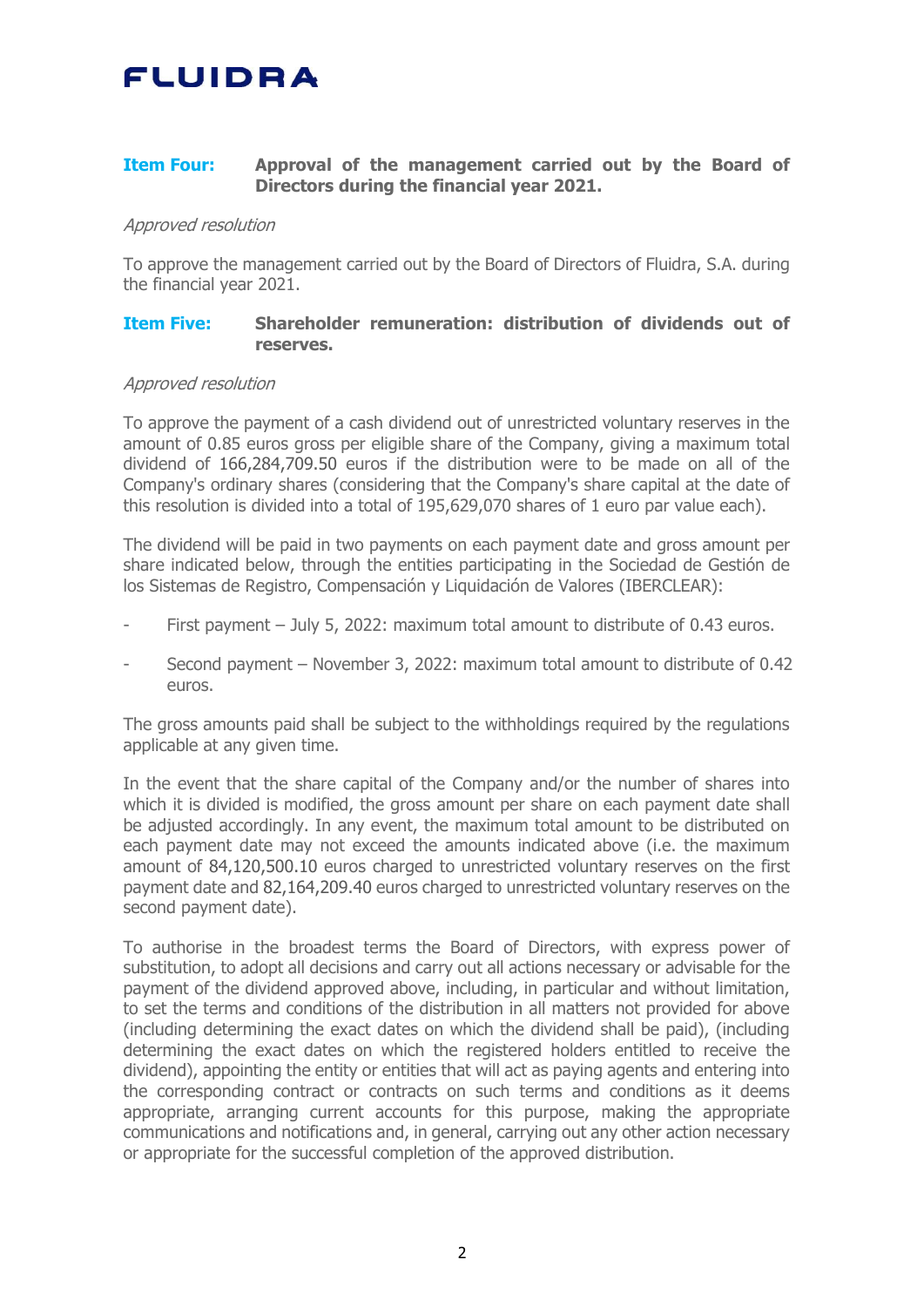#### **Item Six: Reappointment of the statutory auditor for both the Company and its consolidated group, for the financial years 2022, 2023 and 2024.**

### Approved resolution

To reappoint, as statutory auditor of Fluidra, S.A. And of its consolidated group, for a period of three (3) years, that is, to audit the financial statements corresponding to each of the fiscal years ending on December 31, 2022, December 31, 2023 and December 31, 2024, the audit firm Ernst & Young, S.L., with registered offices at Edificio Torre Picasso, Raimundo Fernández Villaverde, 65, 28003 Madrid, entered in the Madrid Commercial Registry under volume 9,364 general, 8,130 of section 3 of the Book of Companies, folio 68, page M-87.690-1, and holder of taxpayer identification number (NIF) B-78.970.506 and entered in the Official Auditors' Register (ROAC) under number S0530.

### **Item Seven: Ratification of the appointment by co-option and appointment of Ms. Barbara Borra as independent director of the Company**

#### Approved resolution

At a proposal of the Appointments and Compensation Committee, the Board of Directors proposes ratifying the appointment of Barbara Borra through the co-optation procedure carried out by the Board of Directors on December 30, 2021, to cover the vacancy left on the Board of Directors, as a result: (i) firstly, of the resignation of Mr. Sébastien Mazella di Bosco on June 8, 2021, whose term of office expired on July 2, 2022, whereby Martin Ariel Atlas was appointed through co-optation on June 14, 2021 for the term stipulated in the Bylaws and subject to ratification at the next Shareholders' Meeting of the Company; and (ii) secondly, of the resignation of Mr. Martin Ariel Atlas on December 27, 2021, from his post as proprietary director representing Piscine Luxembourg Holdings 1 S.à r.l., effective December 30, 2021. The reasons for the resignation of Mr. Sébastien Mazella di Bosco and Mr. Martin Ariel Atlas are detailed in the communications sent by the Company through the National Stock Markets Commission (Comisión Nacional del Mercado de Valores) via other relevant information and through its corporate website, as well as in section C.1.2 of Fluidra's Annual Corporate Governance Report for the financial year 2021, which has been made available to the shareholders on the occasion of the call of this Ordinary General Meeting.

Furthermore, at the proposal of said committee, the Board of Directors proposes appointing Barbara Borra as independent director of the Company for the purposes of article 529 duodecies of the Capital Companies Law.

It is resolved to ratify the appointment by co-option of Barbara Borra, carried out by the Board on December 30, 2021 and it is resolved to appoint her as director of the Company in the category of independent director, for the four-year period stipulated in law and in the Bylaws, effective as from the date this resolution is passed.

In compliance with sections 4, 5 and 5 of article 529 decies of the Spanish Capital Companies Law, approved by Legislative Royal Decree 1/2010, of July 2, 2010, it is placed on record that: (i) the Board of Directors proposed the ratification and appointment of Barbara Borra at its meeting held on March 30, 2022; (ii) this ratification and appointment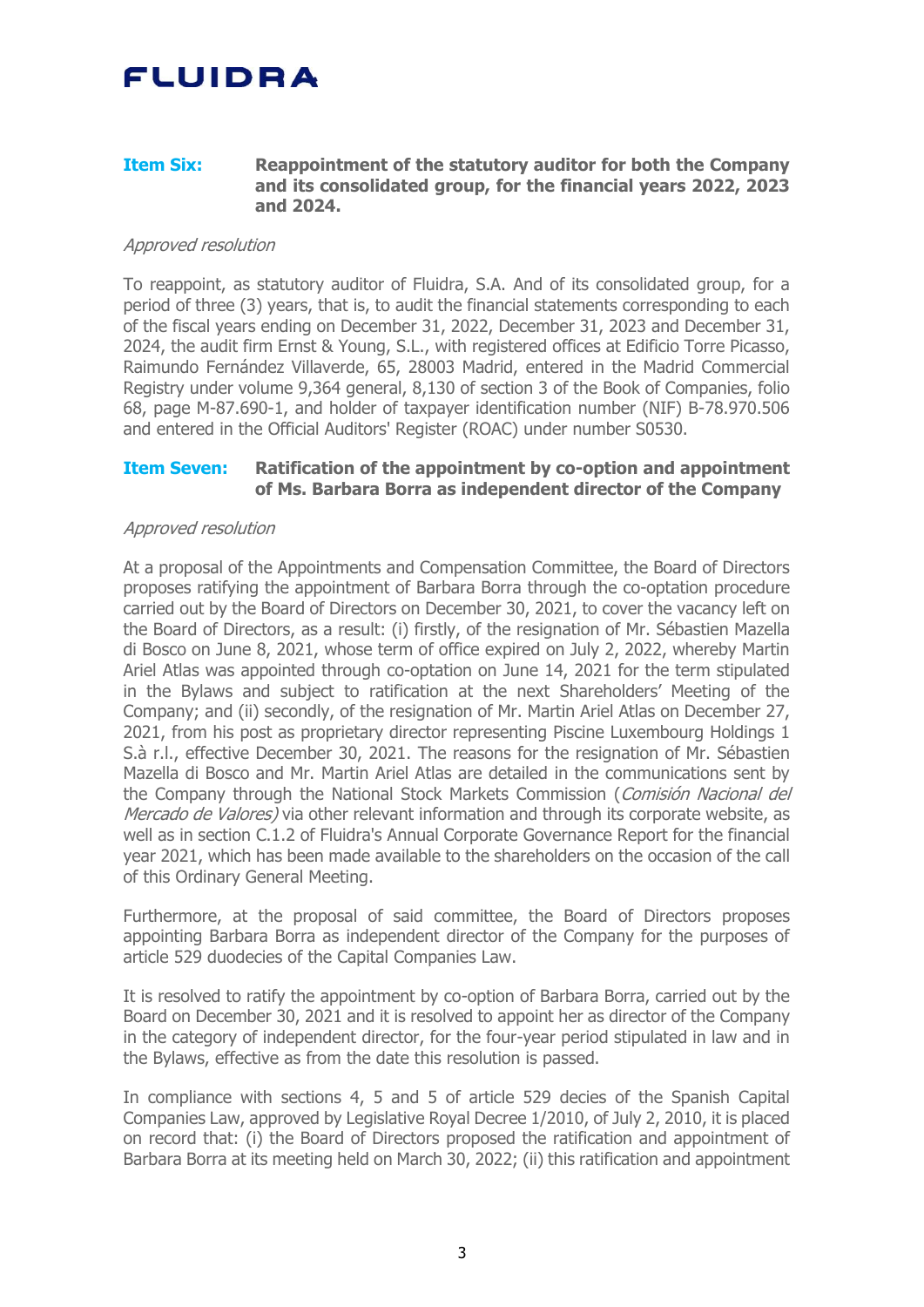proposal was supported by the requisite report assessing the suitability of Barbara Borra, issued by the Board of Directors on March 30, 2022 and attached to the minutes of the Board of Directors' meeting; and (ii) the proposal to ratify and appoint Barbara Borra was preceded by a proposal by the Appointments and Compensation Committee of the Company made at its meeting of March 29, 2022.

## **Item Eight: Appointment of Mr. Bernat Garrigós Castro as proprietary Director of the Company**

The General Meeting is informed beforehand of the resignation tendered by Piumoc Inversions, S.L.U., whose natural person representative was Mr. Bernat Garrigós Castro, from the post of Company director, through a letter dated March 29, 2022 and effective as from May 5, 2022.

The resignation is a consequence of the modification introduced under Law 5/2021, of April 12, 2021, amending the revised Capital Companies Law, approved by Legislative Royal Decree 1/2010, of July 2, 2010 and other pieces of financial legislation, as regards the encouragement of long-term shareholder engagement at listed companies, with this amendment establishing that the boards of listed companies must only comprise natural persons.

### Approved resolution

As a consequence of the vacancy left on the Board of Directors, to appoint, subject to a favorable report by the Appointments and Compensation Committee, Bernat Garrigós Castro as proprietary director of Fluidra, S.A., for the period stipulated in the Bylaws.

In compliance with sections 4, 5 and 6 of article 529 decies of the Spanish Corporate Enterprises Law, it is placed on record that: (i) the Board of Directors proposed the appointment of Mr. Bernat Garrigós Castro at its meeting held on March 30, 2022; (ii) this appointment proposal was supported by the requisite report assessing the suitability of Bernat Garrigós Castro, issued by the Board of Directors on March 30, 2022 and attached to the minutes of the Board of Directors' meeting; and (ii) the proposal to appoint Bernat Garrigós Castro as director was preceded by a favorable report issued by the Appointments and Compensation Committee of the Company at its meeting of March 29, 2022 and attached to the minutes of the Appointments and Compensation Committee meeting.

## **Item Nine: Re-election of Directors.**

## **Section one: Re-election of Bruce W. Brooks as executive Director of the Company.**

### Approved resolution

To re-elect Bruce W. Brooks, following the favorable report issued by the Appointments and Compensation Committee, as a member of the Board of Directors of Fluidra, S.A., for the four-year (4) term stipulated in the Bylaws, with the category of executive director.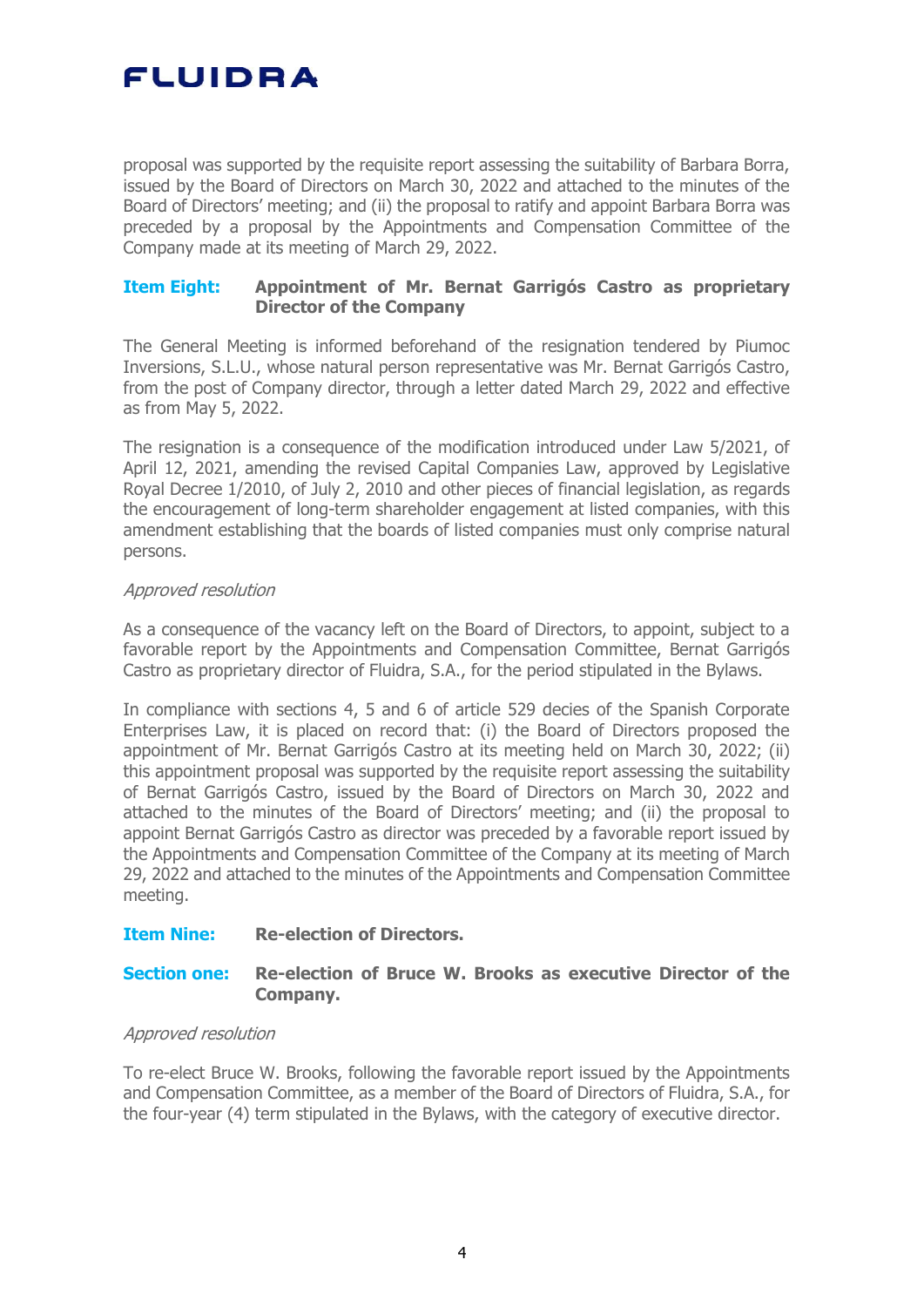In compliance with sections 4, 5 and 6 of article 529 decies of the Spanish Capital Companies Law, approved by Legislative Royal Decree 1/2010, of July 2, 2010, it is placed on record that: (i) the Board of Directors proposed the re-election of Oscar Serra Duffo at its meeting held on March 30, 2022; (ii) this appointment or re-election proposal was supported by the requisite report assessing the suitability of Bruce W. Brooks, issued by the Board of Directors on March 30, 2022 and attached to the minutes of the Board of Directors' meeting; and (ii) the proposal to re-elect Bruce W. Brooks was preceded by a favorable report issued by the Appointments and Compensation Committee of the Company at its meeting of March 29, 2022 and attached to the minutes of the Appointments and Compensation Committee meeting.

### **Section two: Re-election of M. Steven Langman as Director of the Company.**

## Approved resolution

To re-elect M. Steven Langman, following the favorable report issued by the Appointments and Compensation Committee, as a member of the Board of Directors of Fluidra, S.A., for the four-year (4) term stipulated in the Bylaws, with the category of proprietary director.

In compliance with sections 4, 5 and 6 of article 529 decies of the Spanish Capital Companies Law, approved by Legislative Royal Decree 1/2010, of July 2, 2010, it is placed on record that: (i) the Board of Directors proposed the re-election of M. Steven Langman at its meeting held on March 30, 2022; (ii) this appointment or re-election proposal was supported by the requisite report assessing the suitability of M. Steven Langman, issued by the Board of Directors on March 30, 2022 and attached to the minutes of the Board of Directors' meeting; and (ii) the proposal to re-elect M. Steven Langman was preceded by a favorable report issued by the Appointments and Compensation Committee of the Company at its meeting of March 29, 2022 and attached to the minutes of the Appointments and Compensation Committee meeting.

## **Section three: Re-election of José Manuel Vargas Gómez as proprietary Director of the Company.**

## Approved resolution

To re-elect José Manuel Vargas Gómez, following the favorable report issued by the Appointments and Compensation Committee, as a member of the Board of Directors of Fluidra, S.A., for the four-year (4) term stipulated in the Bylaws, with the category of proprietary director.

In compliance with sections 4, 5 and 6 of article 529 decies of the Spanish Capital Companies Law, approved by Legislative Royal Decree 1/2010, of July 2, 2010, it is placed on record that: (i) the Board of Directors proposed the re-election of José Manuel Vargas Gómez at its meeting held on March 30, 2022; (ii) this appointment or re-election proposal was supported by the requisite report assessing the suitability of José Manuel Vargas Gómez, issued by the Board of Directors on March 30, 2022 and attached to the minutes of the Board of Directors' meeting; and (ii) the proposal to re-elect José Manuel Vargas Gómez was preceded by a favorable report issued by the Appointments and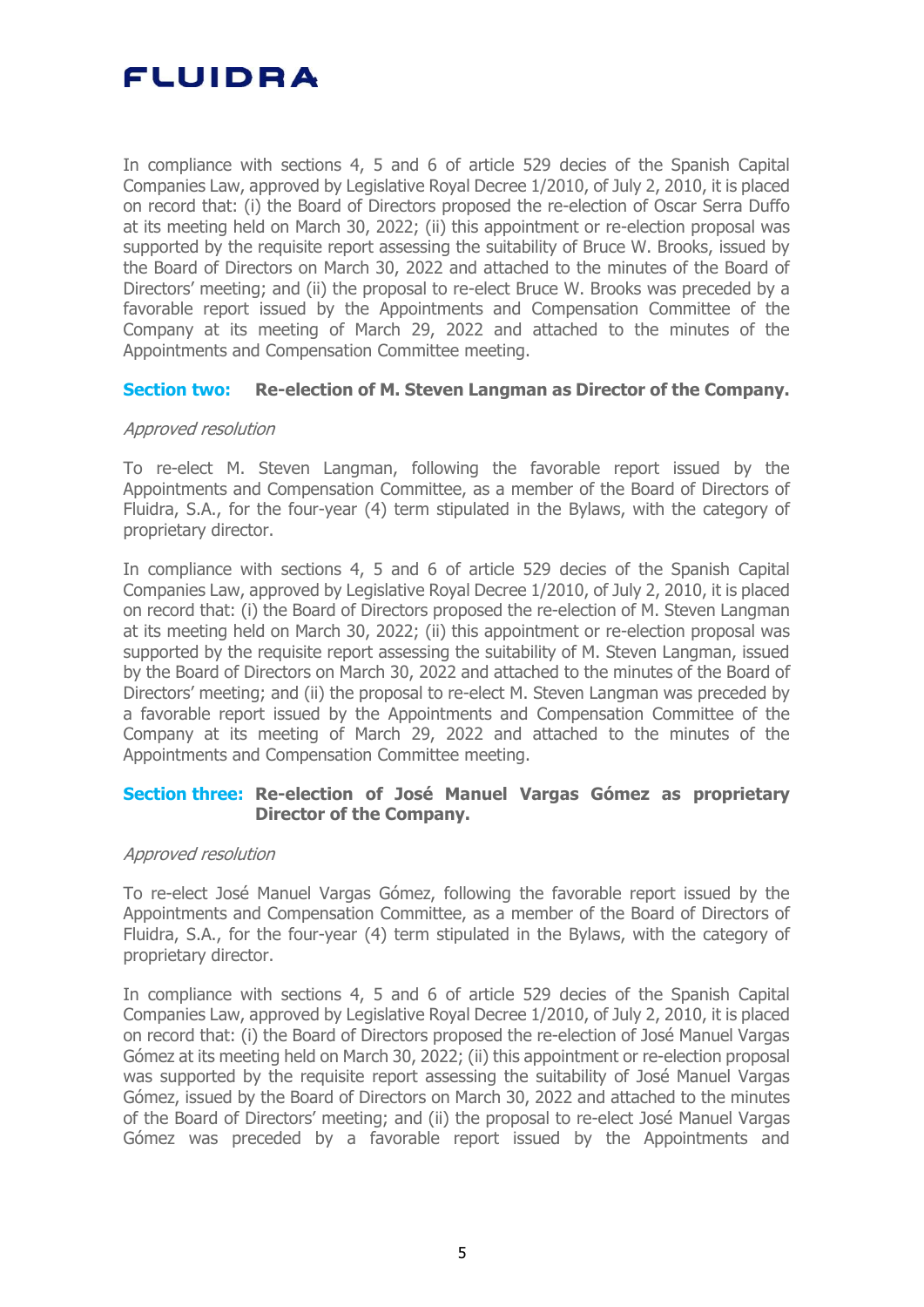Compensation Committee of the Company at its meeting of March 29, 2022 and attached to the minutes of the Appointments and Compensation Committee meeting.

## **Item Ten: Amendment of the following articles of the Company's Articles of Association**

## **Section one: Amendment of the article 16 (authorized capital) of the Company's Bylaws**

10.1 Amend article 16 (authorized capital) of the Company's Bylaws.

### Approved resolution

Amend the article 16 (authorized capital) of the Company's Bylaws, which shall henceforth read as follows:

## "**Article 16.- Authorized capital**

The General Meeting may authorise the administrative body to decide to increase the share capital, in one or more steps, up to a specified amount, on the occasion and in the amount it decides, and within the limits set by law. This authorisation may include the power to exclude the right of pre-emptive subscription, subject to the requirements and limits established by law.

The General Meeting may likewise authorise the administrative body to set the date on which the adopted decision to increase the capital is to be carried out, and to set its conditions in all aspects not provided for by the Meeting."

## **Section two: Amendment of the article 25 (call to Shareholders' Meetings) of the Company's Bylaws**

10.2 Amend article 25 (call to Shareholders' Meetings) of the Company's Bylaws.

### Approved resolution

Amend the article 25 (call to Shareholders' Meetings) of the Company's Bylaws, which shall henceforth read as follows:

### "**Article 25.- Call to Shareholders' Meetings**

General Meetings shall be called by the Board of Directors as provided for by legislation in force, at least one month in advance of the date set for the meeting, other than in those events in which the law establishes a different term.

The call announcement shall state the name of the company, whether the meeting is ordinary or extraordinary, the date and time and place of the meeting, and all matters to be dealt with and other issues which, if any, are to be included in the meeting, according to the provisions of legislation in force and the General Meeting's Rules and Regulations.

It may also note the date on which the Meeting will meet at second call, if necessary. A period of at least twenty-four hours must elapse between the first and the second call.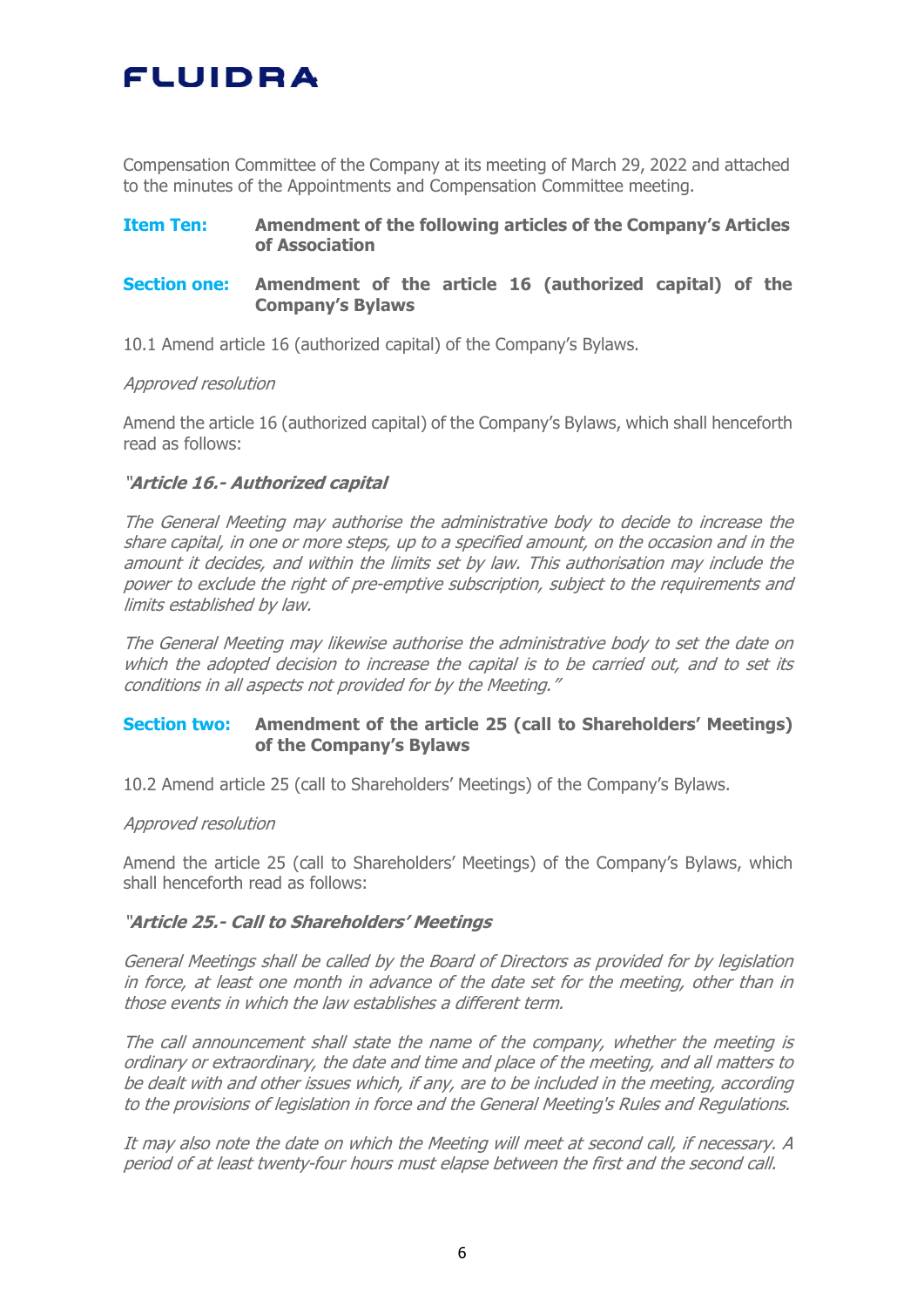When permitted by law and provided the statutory requirements established at any given time are met, and where so warranted, the Company's General Meetings may be held exclusively by telematic means.

Shareholders representing at least three percent of the share capital may ask that a supplement to the call of an Annual General meeting of shareholders be published that includes one or more items on the agenda, provided that the new items are accompanied by supporting grounds or, as the case may be, by a founded proposal for a resolution. In no event may such right be exercise in respect of the call for special shareholders' meetings. This right must be exercised by reliable notification that must be received at the Company's domicile within five days following publication of the call.

The call supplement must be published at least fifteen days in advance of the date set for the General Meeting.

Failure to publish the call supplement by the legally set deadline shall be a ground for challenging the Meeting.

Shareholders representing at least three per cent of the share capital may, within the same term established above to request the call supplement submit founded proposals for a resolution on matters already included or that should be included in the agenda for the called meeting. The Company shall ensure the dissemination of such proposals for a resolution and of the documentation that may be attached, among the rest of the shareholders, as provided for by the Law.

If the duly called General Meeting is not held at first call, and the announcement did not stipulate the date for the second call, the latter must be announced with the same notification requirements as for the first, within fifteen days following the date of the Meeting not held, and at least ten days prior to the date of the meeting.

The administrative body must also call the Meeting:

- (i) whenever it considers this necessary or advisable in the interests of the company;
- (ii) when so requested by shareholders holding at least three percent of the share capital, stating in the request the matters to be dealt with at the Meeting. In this case, the Meeting must be called within two months following the date on which the administrative body would have been required by notary to call it. The administrative body must also include in the agenda the matter or matters referred to in the request; or
- (iii) when an offer to purchase is made on securities issued by the Company, in order to inform the General Meeting about the offer to purchase and to deliberate and decide on matters submitted for its consideration

With regard to a court-ordered call of the General Meeting, the provisions set forth in the law shall apply."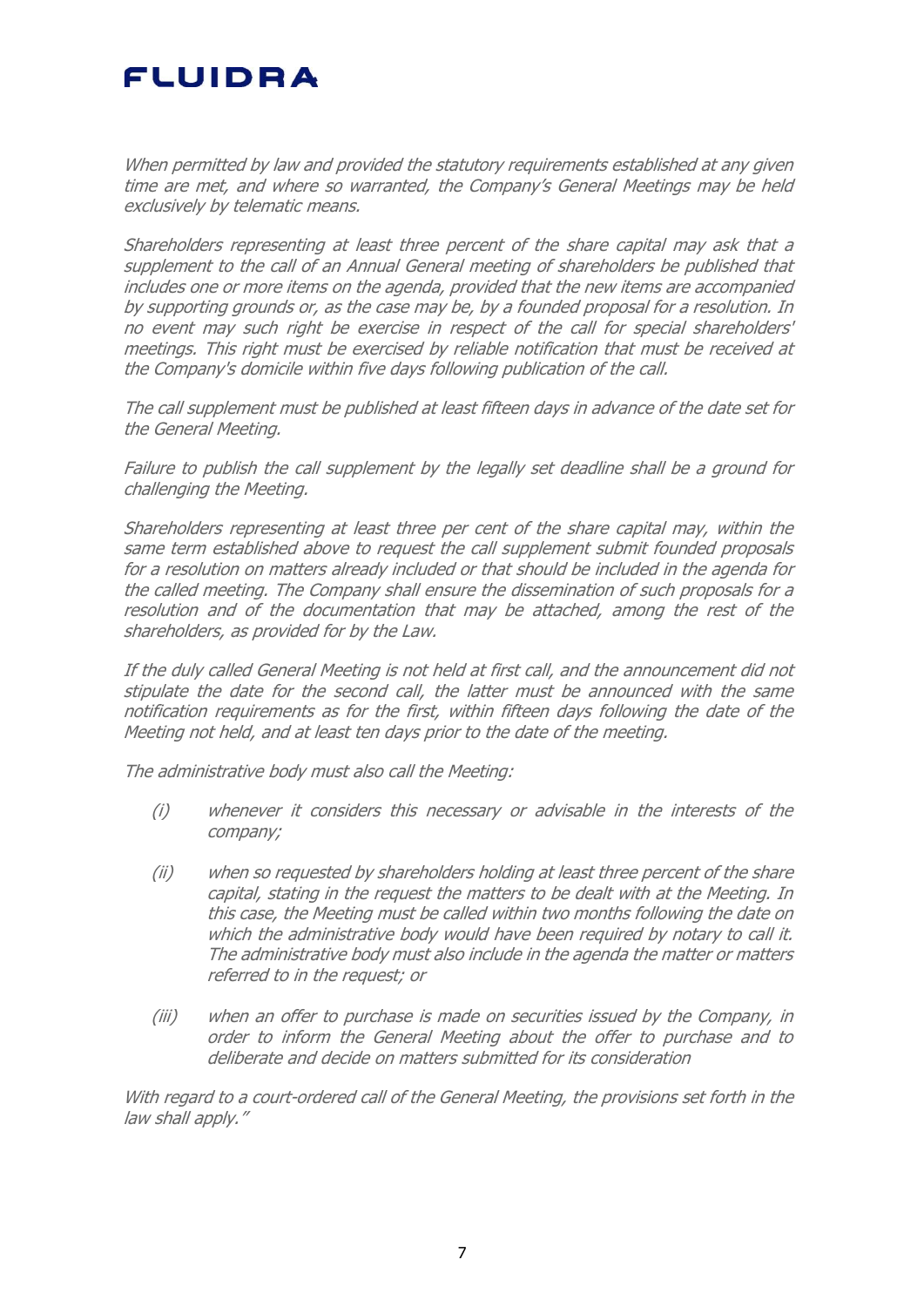## **Section three: Amendment of the article 26 (place and time of the Meeting) of the Company's Bylaws**

10.3 Amend article 26 (place and time of the Meeting) of the Company's Bylaws.

### Approved resolution

Amend the article 26 (place and time of the Meeting) of the Company's Bylaws, which shall henceforth read as follows:

## "**Article 26.- Place and time of the Meeting**

The General Meeting will be held, where appropriate, in the place indicated in the call, within the city where the Company is domiciled.

If the General Meeting is called to be held exclusively by telematic means, it will be understood to be held at the registered office.

The General Meeting may decide to extend itself for one or several consecutive days, at the proposal of the Directors or of a number of shareholders representing at least onefourth of the share capital participating in the Meeting. Whatever the number of its sessions, the General Meeting is considered one, and only one set of minutes is prepared for all sessions. The General Meeting may also temporarily adjourn in those cases and in the manner provided for by its Rules and Regulations."

## **Section four: Amendment of the article 33 (deliberation and adoption of resolutions) of the Company's Bylaws**

10.4 Amend article 33 (deliberation and adoption of resolutions) of the Company's Bylaws.

### Approved resolution

Amend the article 33 (deliberation and adoption of resolutions) of the Company's Bylaws, which shall henceforth read as follows:

### "**Article 33.- Deliberation and adoption of resolutions**

The President shall submit for deliberation the matters included on the agenda and shall lead discussions so that the meeting proceeds smoothly. For this purpose he shall enjoy appropriate authority to establish order and discipline and may order the ejection of anyone disturbing the Meeting's normal progress and decide to temporarily suspend the session. The President, even when present at the session, may entrust guidance of the discussions to the Secretary or to the member of the Board of Directors that he deems appropriate.

Shareholders may request information under the conditions established at article 30 above.

Any shareholder may also participate at least once in the discussion of the items on the agenda, although the President, using his powers, is authorised to adopt measures for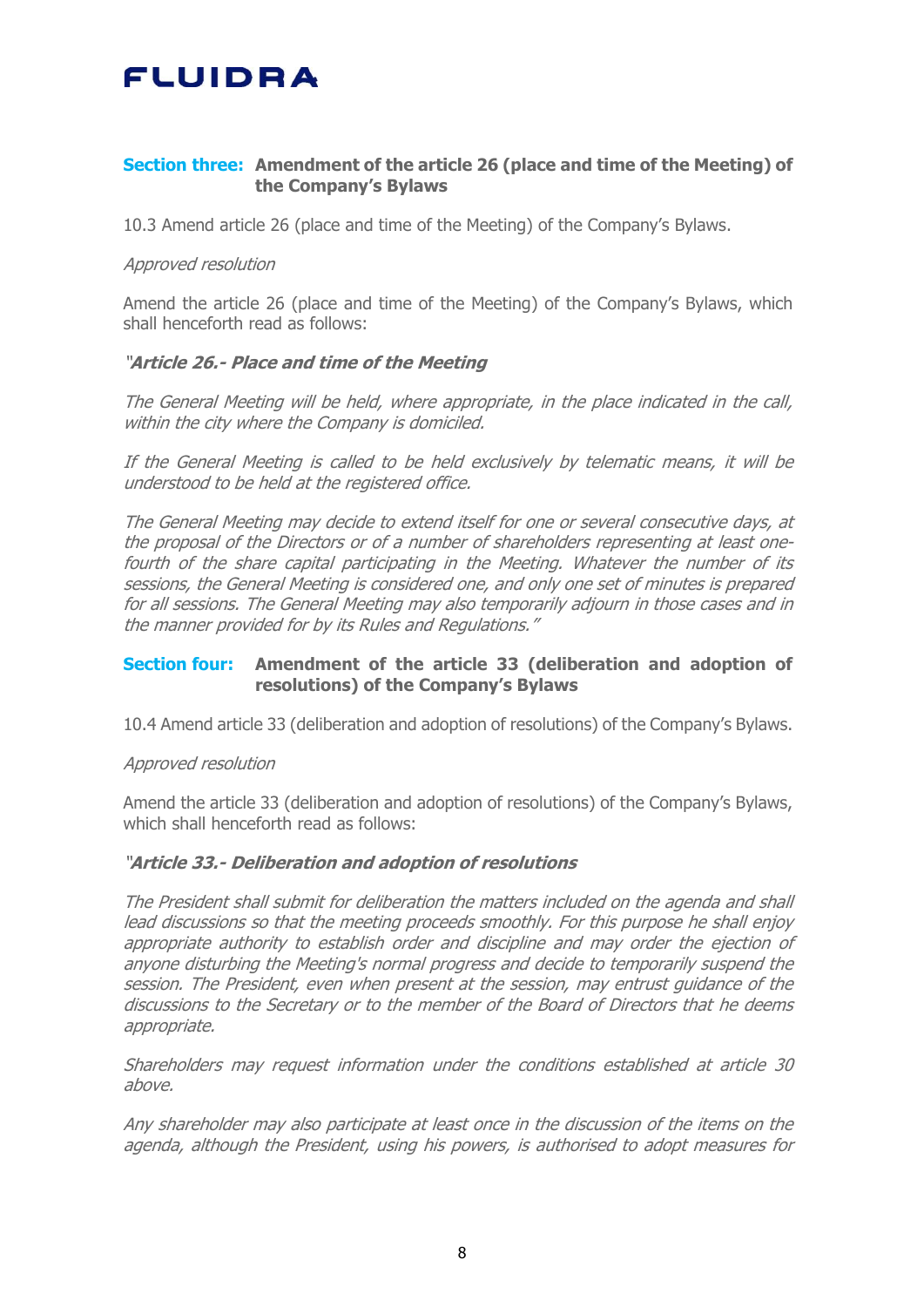order such as limiting the time allotted to each speaker, setting turns, or closing off the list of speakers.

Once the matter has been sufficiently discussed, the President puts it to the vote. The President is responsible for setting the voting system he deems most appropriate and for directing the corresponding process, adapting if appropriate to the expanded rules set forth in the General Meeting's Rules and Regulations.

Each voting share present or represented at the General Meeting shall be entitled to one vote. The shareholder entitled to vote may exercise his right by remote means of communication in compliance with the provisions of the General Meeting's Rules and Regulations.

The Meeting's decisions shall be taken by the favourable vote of a simple majority of the votes of the shareholders present or represented at the Meeting, and a resolution shall be deemed adopted where it obtains more votes for than against of the capital present or represented. This is without prejudice to those cases in which the law or the present articles of association stipulate a greater majority. In particular, for the adoption of the resolutions referred to in article 194 of the Corporate Enterprises Law, if the capital present or represented exceeds fifty percent, it shall suffice for the resolution to be adopted by an absolute majority, except when, on second call, shareholders are present who represent twenty-five percent or more of the subscribed voting capital without reaching fifty percent, in which case the favourable vote of two-thirds of the share capital present or represented at the Meeting shall be necessary."

## **Section five: Amendment of the article 42 (conduct of meetings) of the Company's Bylaws**

10.5 Amend article 42 (conduct of meetings) of the Company's Bylaws.

#### Approved resolution

Amend the article 42 (conduct of meetings) of the Company's Bylaws, which shall henceforth read as follows:

### "**Article 42.- Conduct of meetings**

The Board shall be validly constituted when the majority of its members, present or represented, participate in the meeting. Representation shall be conferred in writing and must be in favour of another Board member, especially for each meeting, by letter addressed to the Chairman.

Decisions shall be taken by an absolute majority of those attending the meeting, except in those cases in which the law, the present articles of association or the Board of Directors' Rules and Regulations have set larger majorities.

In case of a tie vote, Chairman does not have casting vote.

Minutes shall be kept of the meetings of the Board of Directors, shall be prepared either in English and Spanish, and shall be signed at least by the Chairman or the Vice-Chairman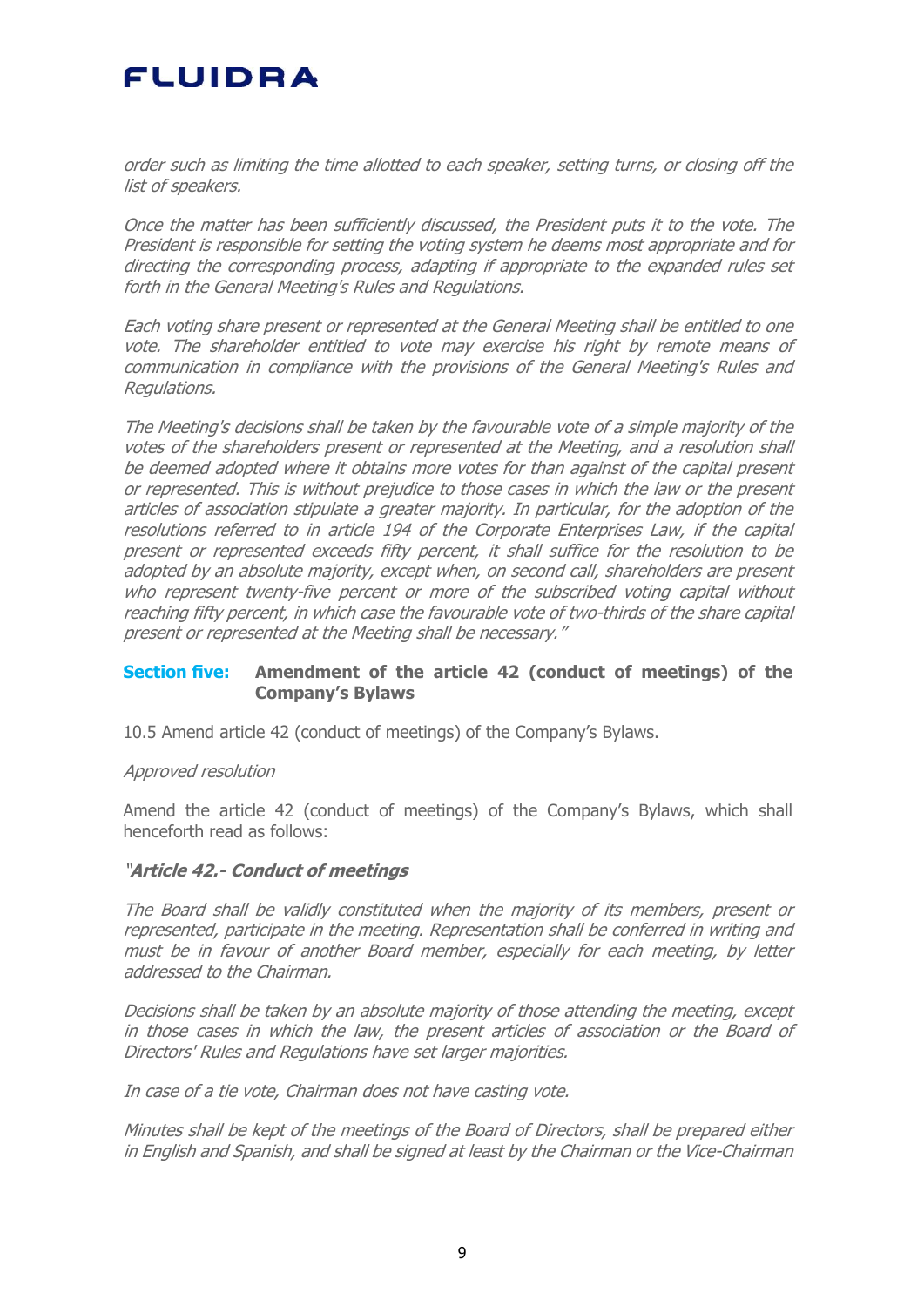and the Secretary or the Deputy Secretary, and shall be transcribed or collected according to law in a special book of Board minutes.

The minutes shall be approved by the Board of Directors itself, at the end of the meeting or subsequently."

## **Section six: Amendment of the article 44 (remuneration of directors) of the Company's Bylaws**

10.6 Amend article 44 (remuneration of directors) of the Company's Bylaws.

## Approved resolution

Amend the article 44 (remuneration of directors) of the Company's Bylaws, which shall henceforth read as follows:

## "**Article 44.- Remuneration of directors**

- 1. The Directors' remuneration in their condition as such shall consist of a fixed, specific annual emolument and of a fee for attending the meetings of the Board of Directors and of its delegation and consulting committees. The maximum amount of the annual remuneration which the Company may pay to the Directors as a whole in their capacity as such shall be that determined for such purpose in the compensation policy approved by the Shareholders' Meeting in the terms established in the Corporate Enterprises Law. The Board of Directors is entrusted with establishing the individual remuneration for each director in their capacity as such within the framework of the Articles of Association and the compensation policy, subject to a report by the Appointments and Remuneration Committee. When determining the amount of remuneration to be received by each Director, the principle shall be applied whereby the amount is to reflect the actual professional performance of each of them and account shall be taken of the functions and responsibilities entrusted to each director and the committees of the Board of Directors to which they belong.
- 2. Additionally, apart from the remuneration provided for in the preceding paragraph, the Company could plan to establish remuneration systems which are indexed to the market value of the shares or which entail the delivery of shares or of stock option to the Directors, in which case, the compensation policy shall specify the vesting periods and, where applicable, the retention of shares after vesting, and shall explain how such compensation contributes to the achievement of the business strategy and to the interests and the longterm sustainability of the Company. The application of such remuneration systems shall be decided on by the Shareholders' Meeting. Furthermore, the resolution of the Shareholders' Meeting must include the maximum number of shares that may be allocated each year to this remuneration system, the value of the shares to be taken as a reference, the number of shares to be delivered to each Director, the exercise price or the system for calculating the exercise price of the stock options, the duration of this remuneration system and any other conditions it deems appropriate.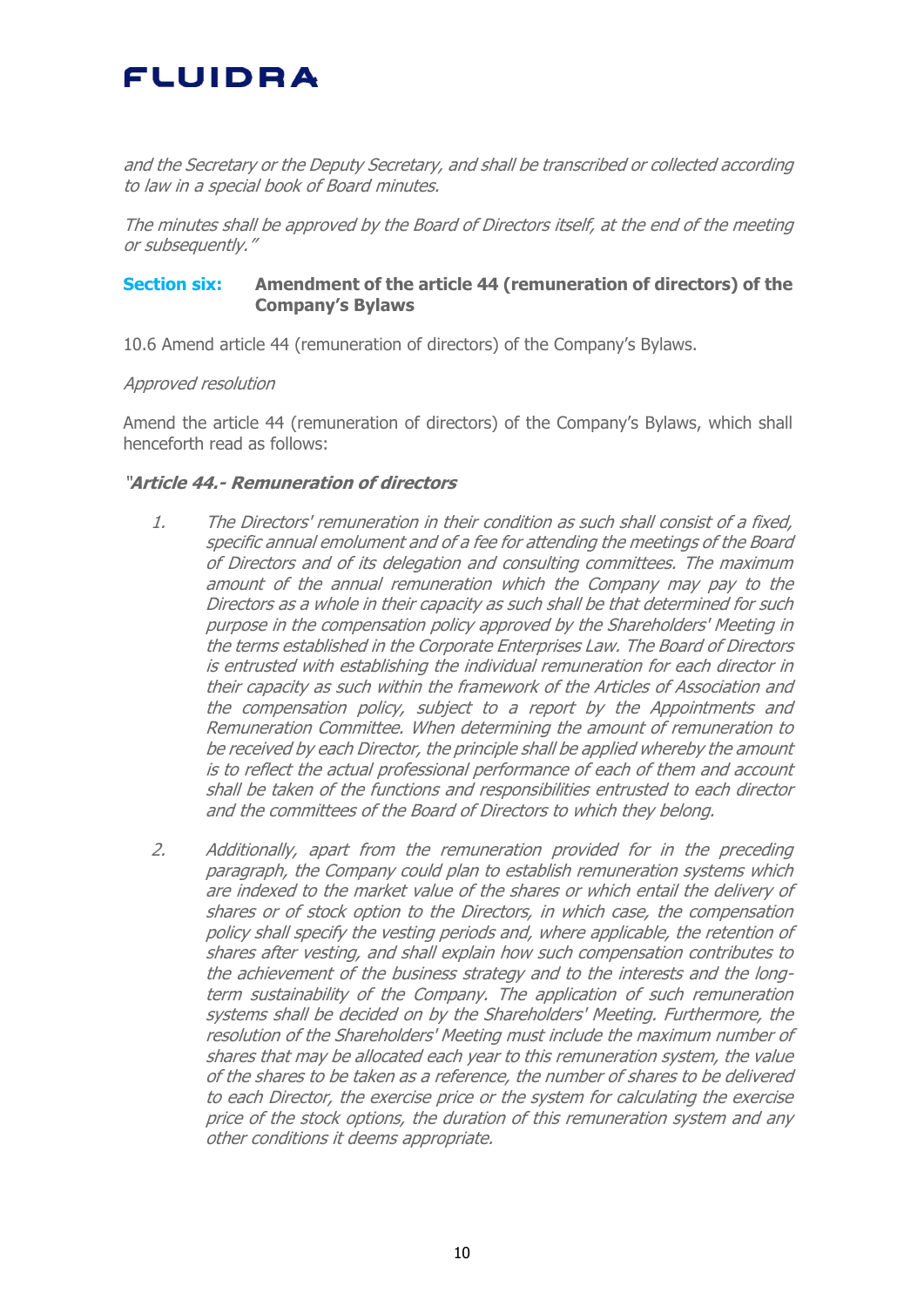- 3. The remuneration established in the preceding paragraphs derived from the Directors' membership on the Board of Director shall be compatible with the other professional or employment items received by the Directors for any executive or advisory functions they may perform for the Company other than those relating to supervision and collective decision-making specific to their office as Directors, and which shall be subject to the legal regime applicable to them.
- 4. In particular, compensation for executive functions performed by managing directors and other directors to whom functions of this kind are entrusted by virtue of other titles must comply with the articles of association and, in any event, with the compensation policy approved in accordance with the provisions of article 529 novodecies of the Corporate Enterprises Law and with the contracts approved in accordance with the provisions of article 249 of said law."

## **Section seven: Amendment of the article 47 (annual corporate governance report and annual report on directors' compensation) of the Company's Bylaws**

10.7 Amend article 47 (annual corporate governance report and annual report on directors' compensation) of the Company's Bylaws.

## Approved resolution

Amend the article 47 (annual corporate governance report and annual report on directors' compensation) of the Company's Bylaws, which shall henceforth read as follows:

### "**Article 47.- Annual corporate governance report and annual report on directors' compensation**

The Board of Directors will prepare an annual corporate governance report and an annual report on directors' compensation that will be discussed and approved together with the annual accounts for each financial year, with the content and structure called for by the legislation applicable at the time. In addition, the annual report on directors' compensation shall be submitted to vote on a consultative basis, as a separate item on the agenda, by the General Meeting."

## **Section eight: Amendment of the article 53 (annual report) of the Company's Bylaws**

10.8 Amend article 53 (annual report) of the Company's Bylaws.

### Approved resolution

Amend the article 53 (annual report) of the Company's Bylaws, which shall henceforth read as follows:

## "**Article 53.- Annual report**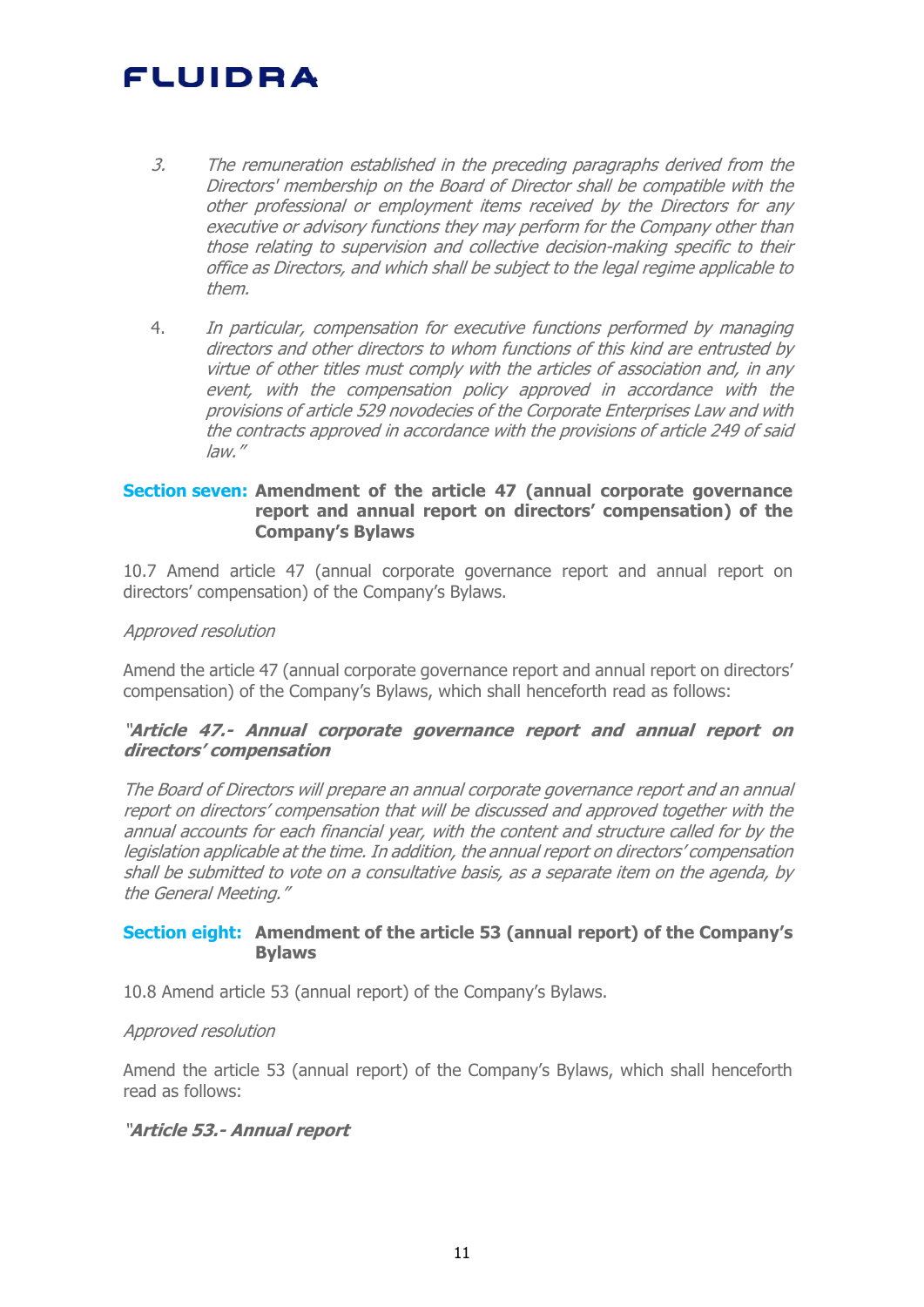The annual report shall contain the information required by law and at least a faithful exposition of the evolution of the Company's business and situation, and, if appropriate, the non-financial information, reports on events important to the Company occurring since the close of the fiscal year, the Company's foreseeable evolution, activities in the areas of research and development, acquisitions of its own stock under the conditions set by law, and, in a separate section, the annual corporate governance report and, along therewith, the annual report on directors' compensation."

## **Item Eleven: Amendment of the following articles of the Company's Shareholders' Meeting Regulations**

### **Section one: Amendment of the article 6 (call of the shareholders' meeting) of the Company's Shareholders' Meeting Regulations**

### Approved resolution

Amend the article 6 (call of the shareholders' meeting) of the Company's Shareholders' Meeting Regulations, which shall henceforth read as follows:

## "**Article 6.- Call of the shareholders' meeting**

Without prejudice to the provisions concerning shareholders' meetings held by unanimous consent without prior call (junta universal) and shareholders' meetings called by a court, shareholders' meetings must be called by the managing body on the dates or within the periods determined by the law and the bylaws.

The managing body must call the annual shareholders meeting to be held within the first six months of each fiscal year. The annual shareholders' meeting shall be valid even where it is called or held late.

The managing body must also call a shareholders' meeting:

- (i) when it is considered necessary or appropriate in the corporate interest;
- (ii) when so requested by shareholders holding at least 3% of the share capital, stating the items to be addressed in the request. In this case, the shareholders' meeting must be called to be held within two months following the date on which the managing body was required by a notary to call the meeting. The managing body must include the requested item(s) on the agenda; or
- (iii) when a tender offer is launched over the securities issued by the Company, in order to inform the shareholders' meeting of the tender offer and to deliberate and discuss the matters submitted for its consideration.

If the annual shareholders' meeting is not called to be held within the period established by law or the bylaws, it may be called, at the request of the shareholders, and giving an audience to the members of the managing body, by the judge of the commercial court pertaining to the registered office of the Company, who shall also designate the person who is to chair the shareholders' meeting. This same call must be made with respect to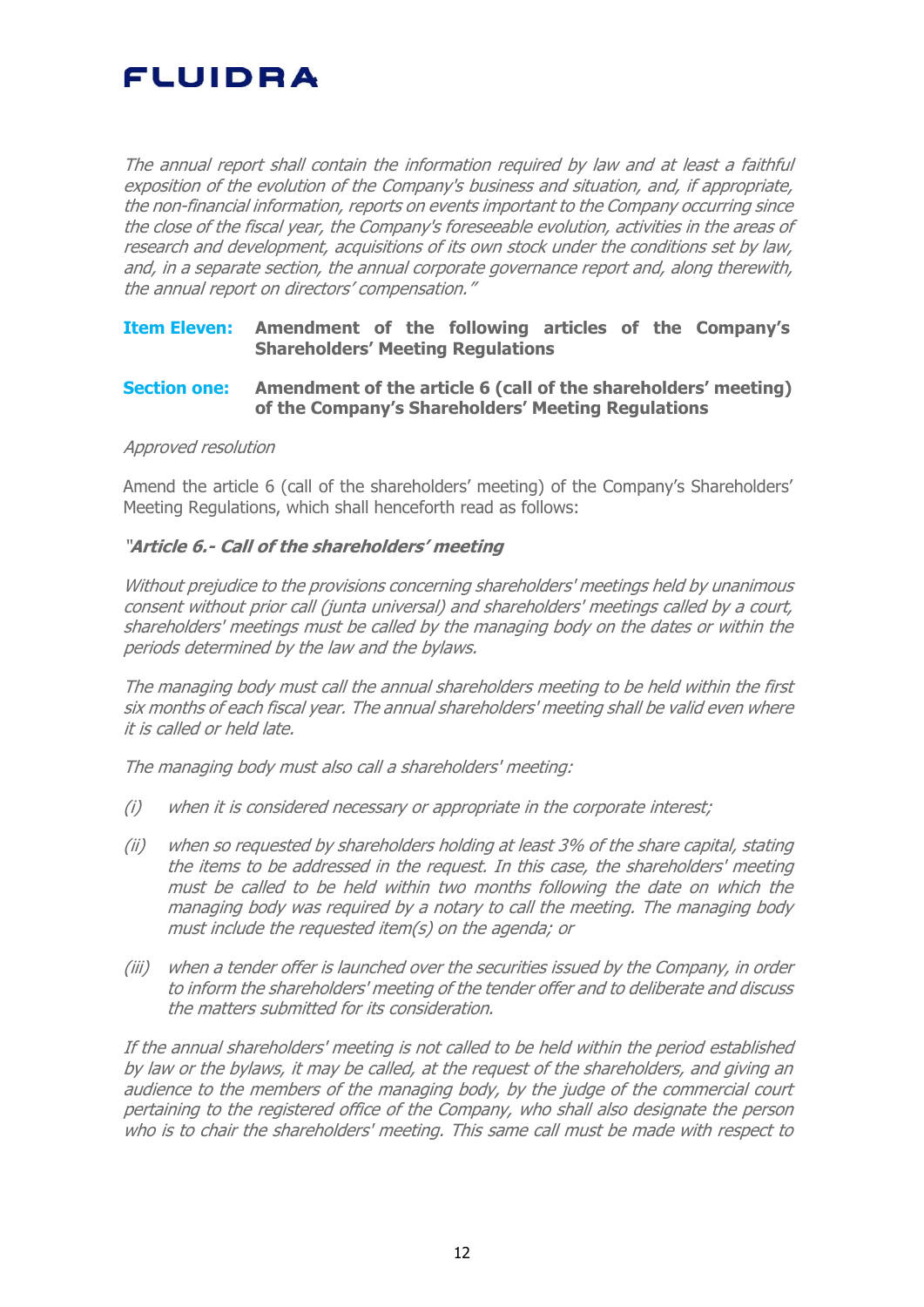the special shareholders' meeting, when so requested by the number of shareholders referred to in the preceding paragraph.

When permitted by law and for reasons that make it advisable, General Meetings may be held exclusively by telematic means under the conditions provided in the law and such circumstance shall be included in the call notice."

## **Section two: Amendment of the article 10.bis (remote assistance) of the Company's Shareholders' Meeting Regulations**

#### Approved resolution

Amend the article 10.bis (remote assistance) of the Company's Shareholders' Meeting Regulations, which shall henceforth read as follows:

#### "**Article 10.bis.- Remote assistance**

Pursuant to the provisions of article 28.bis of the Bylaws and regardless of the shareholders' right to vote remotely in the manner provided for in article 23 of these Regulations, shareholders entitled to attend the General Meeting held at the place indicated in the call notice may exercise this right using electronic or telematic means of remote communication when so agreed by the Board of Directors, taking into account the state of the art and having verified the appropriate conditions of security and simplicity.

The Board of Directors shall indicate in the call notice the means that may be used for these purposes as they meet the security conditions required to enable the identification of shareholders, the correct exercise of their rights and the proper conduct of the meeting.

In the event that the Board of Directors resolves to allow remote attendance at the General Meeting or to hold the General Meeting exclusively through telematics means, the call notice shall describe the deadlines, forms and means of exercising the shareholders' rights envisaged by the Board of Directors to enable the shareholders meeting to be properly conducted.

Remote attendance of shareholders at the General Meeting by electronic or telematic means shall be subject to the following provisions, which may be developed and supplemented by the Board of Directors:

- (i) Connection to the system for monitoring the General Meeting must be made as far in advance as is indicated in the call notice in relation to the time set for the start of the meeting. Once the time limit set for this purpose has passed, a shareholder who initiates the connection after this time shall not be considered to be present.
- (ii) Shareholders wishing to attend the shareholders meeting and exercise their rights must identify themselves by means of a recognised electronic signature or other form of identification in the terms established by the Board of Directors in the resolution adopted for this purpose and with the appropriate guarantees of authenticity and identification of the shareholder in question. Voting and information rights must be exercised through the electronic means of remote communication considered suitable in accordance with the provisions of these Regulations.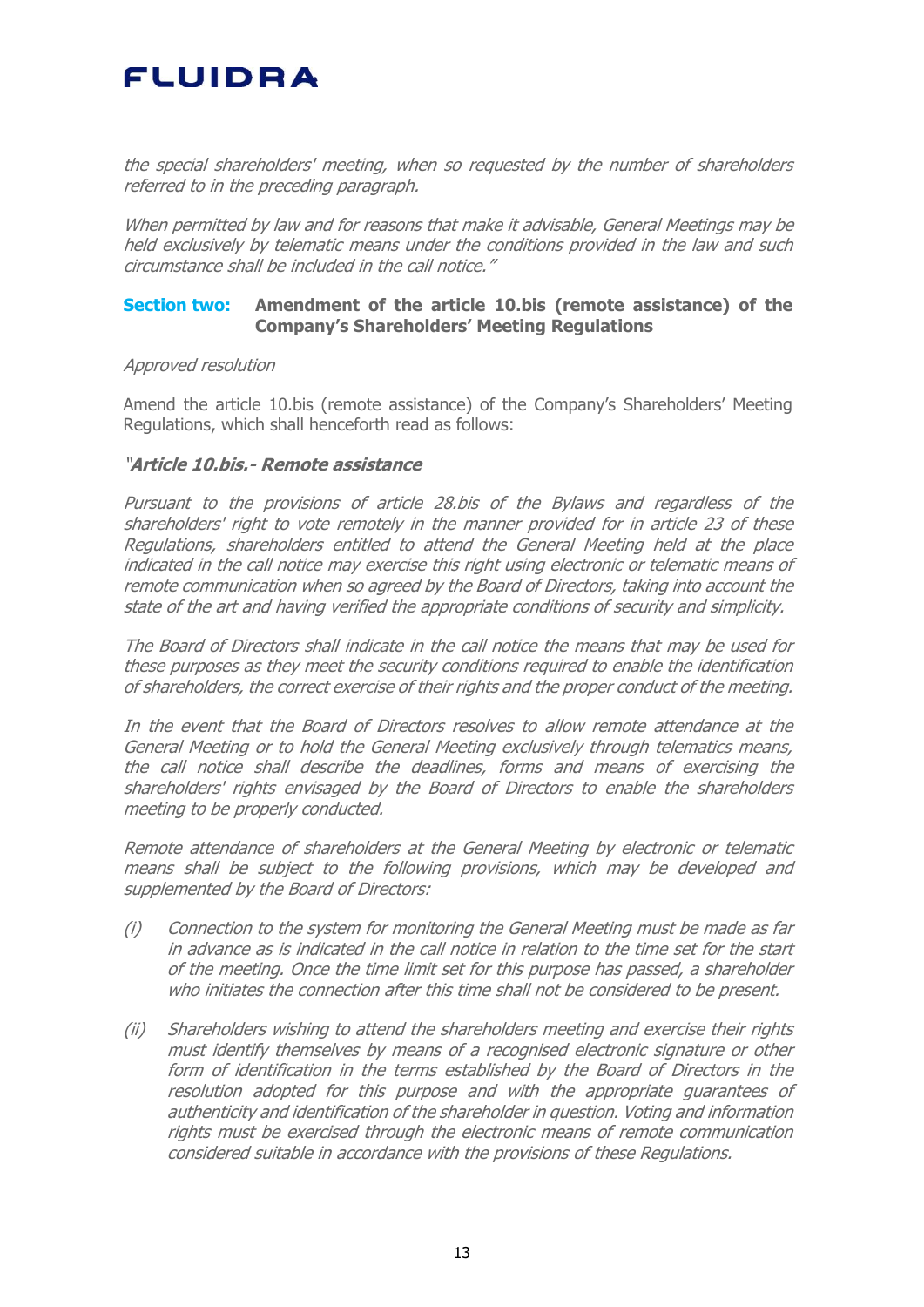- (iii) Votes on proposals on items included on the Agenda of the meeting may be cast from the moment the Chairman of the General Meeting declares it to be validly constituted and makes an indication to that effect, and up to the time indicated for that purpose by the Chairman. On the other hand, votes on proposals on matters not included on the Agenda must be cast in the time interval indicated for this purpose by the Chairman, once the proposal has been formulated and it is considered that it is to be put to the vote.
- (iv) Shareholders attending remotely in accordance with this article may exercise their right to information by asking the questions or requesting the clarifications they consider relevant, provided that they refer to matters included in the Agenda. The Board of Directors may determine in the call notice that the interventions and proposed resolutions which, in accordance with the law, are made by shareholders attending by telematic means, shall be sent to the Company prior to the constitution of the shareholders meeting. The replies to those shareholders who attend the shareholders meeting by this way and who exercise their right to information during the course of the meeting shall be produced, during the course of the General Meeting, in writing, where appropriate, within seven (7) days after the shareholders meeting is held.
- (v) The inclusion of shareholders attending remotely in the list of attendees shall be in accordance with the provisions of these Regulations.
- (vi) The Presiding Board of the shareholders meeting, and if appropriate, the Notary, must have direct access to the connection systems that enable attendance at the shareholders meeting, so that they are immediately aware of the communications made by the shareholders attending remotely and of the declarations they make.
- (vii) Interruption of communication, due to technical circumstances or for security reasons arising from supervening circumstances, may not be invoked as an illegitimate deprivation of the shareholder's rights, nor as grounds for challenging the resolutions adopted by the shareholders meeting.

The Board of Directors may establish and update the means and procedures appropriate to the state of the art to implement remote attendance and remote electronic voting during the General Meeting, in accordance, where appropriate, with the legal regulations developing this system and with the provisions of the Bylaws and these Regulations. These means and procedures shall be published on the Company's corporate website."

## **Section three: Amendment of the article 14 (planning, resources and venue of the shareholders' meeting) of the Company's Shareholders' Meeting Regulations**

### Approved resolution

Amend the article 14 (planning, resources and venue of the shareholders' meeting) of the Company's Shareholders' Meeting Regulations, which shall henceforth read as follows:

## "**Article 14.- Planning, resources and venue of the shareholders' meeting**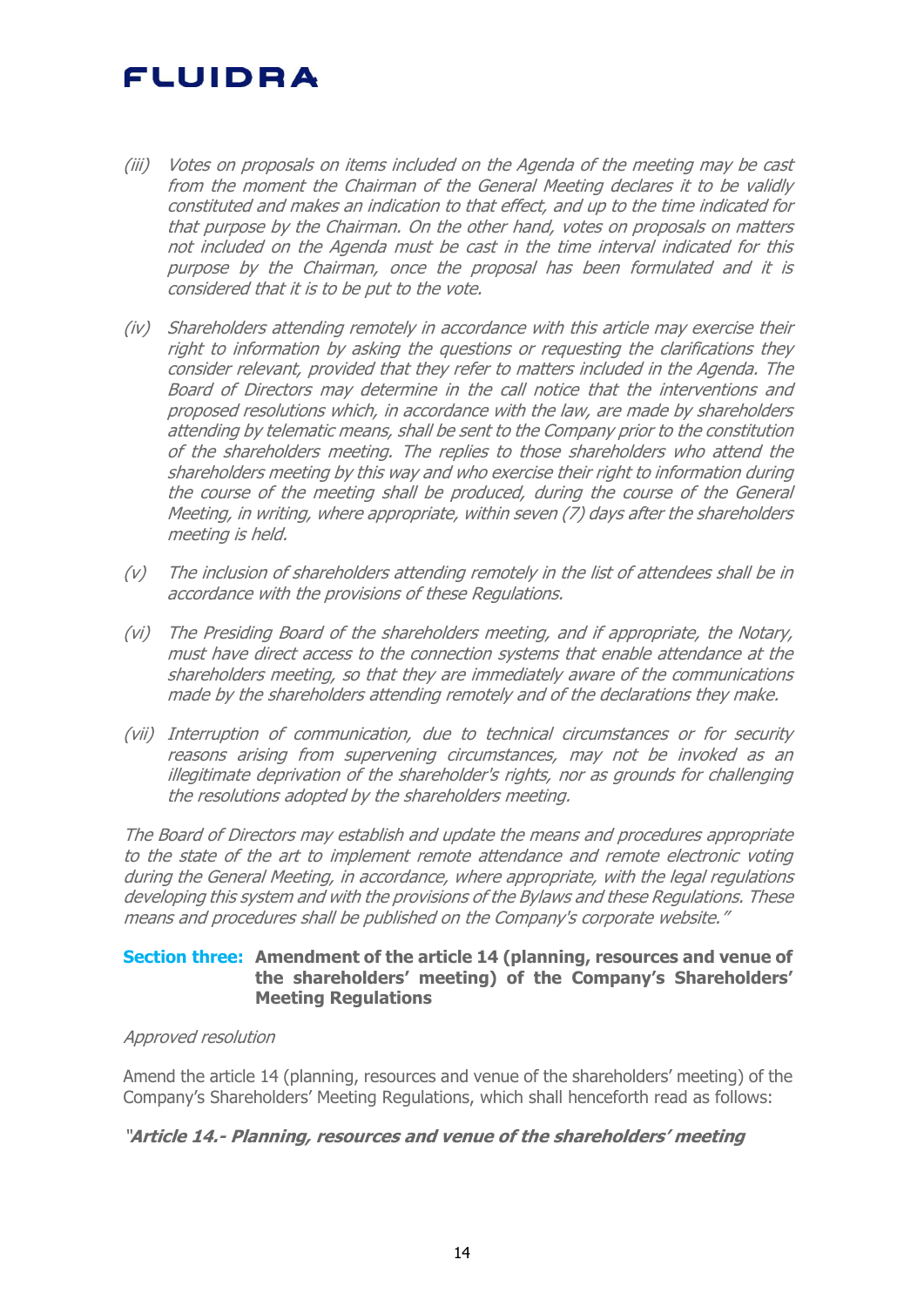The managing body may decide, based on the circumstances, to use resources or systems that provide for greater and better monitoring of the shareholders' meeting and a broader dissemination of its proceedings.

Specifically, the managing body may:

- (i) institute simultaneous translation mechanisms or audio-visual broadcasting of the General Meeting;
- (ii) establish the appropriate access control, security, protection and safety mechanisms; and
- (iii) adopt measures to provide disabled shareholders with access to the room where the shareholders' meeting is held.

Attendees may not use photography, video or recording devices, cell phones or similar in the room(s) or, if applicable, in the media in which the shareholders' meeting is held, unless so permitted by the chairman. Control mechanisms to facilitate compliance with this provision may be established at the meeting access points.

Shareholders' meetings shall be held in the place indicated in the call notice, within the municipality in which the registered office of the Company is located. If the call notice does not state the venue for the meeting, it shall be understood that the meeting shall take place at the registered office of the Company.

If the General Meeting is called to be held exclusively by telematic means, it will be understood to be held at the registered office."

## **Section four: Amendment of the article 18 (register of shareholders) of the Company's Shareholders' Meeting Regulations**

### Approved resolution

Amend the article 18 (register of shareholders) of the Company's Shareholders' Meeting Regulations, which shall henceforth read as follows:

### "**Article 18.- Register of shareholders**

At the place and on the day established for the holding of the shareholders' meeting, on first or second call, and as from two hours before the time announced for the start of the meeting (unless specified otherwise in the call notice), the shareholders, or their valid proxy-holders, may submit to the staff in charge of the register of shareholders their respective attendance cards and, as the case may be, the documents evidencing the proxy that has been granted to them. Attendance cards and proxy documents shall not be admitted from persons who present themselves to the staff in charge of the register of shareholders after the time established for the start of the shareholders' meeting.

Shareholders attending through the means described in article 10.bis must connect to the application set up for that purpose, through the means and by the connection deadline indicated in the call notice. Once the connection deadline has passed, any shareholder or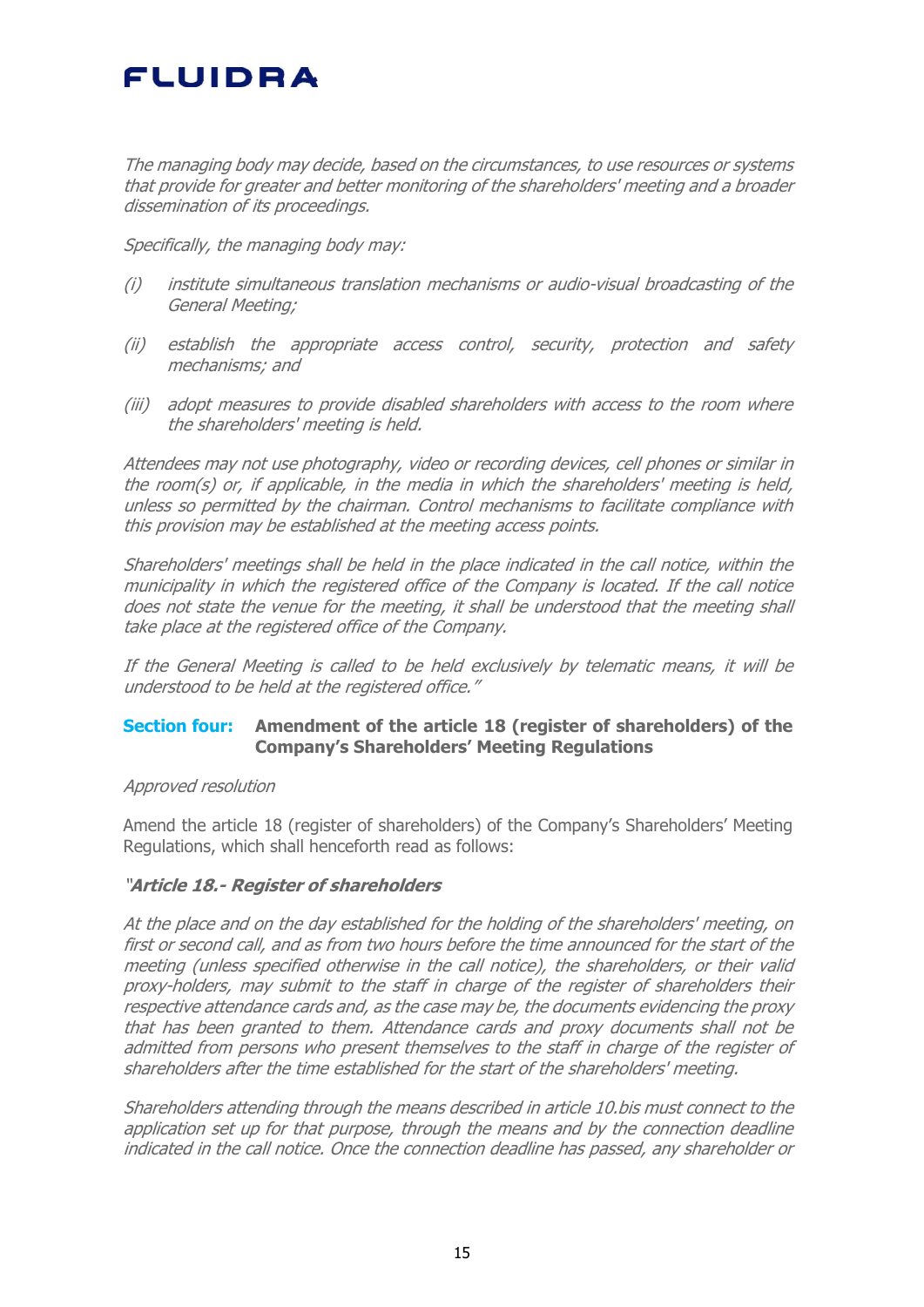their proxy subsequently establishing a connection shall not be deemed present at the meeting.

The register of shareholders present, in person or by proxy, shall be drawn up by the persons designated for such purpose by the secretary using any technical means considered appropriate.

Shareholders who assist by the means described in Article 10.bis and/or those who cast their votes using distance means, insofar as permitted in accordance with the provisions of the bylaws and these Regulations, must be taken into account as present for the purposes of the constitution of the shareholders' meeting."

### **Section five: Amendment of the article 20 (requests for speeches) of the Company's Shareholders' Meeting Regulations**

### Approved resolution

Amend the article 20 (requests for speeches) of the Company's Shareholders' Meeting Regulations, which shall henceforth read as follows:

### "**Article 20.- Requests for speeches**

Once the shareholders' meeting has been constituted and in order to organize the speeches, the chairman shall ask the shareholders wishing to speak at the meeting and, as the case may be, to request information or clarification on the items included on the agenda or make proposals, to address the notary (or, in the absence thereof, the secretary) or, on the instructions of the notary or secretary, the staff assisting him or her, stating their first and last names, and the number of shares they hold and/or represent. Any speeches and/or requests for information or clarification in connection with the agenda items or with the proposed resolutions that persons planning to attend through telematic means plan to present must be sent to the Company, in writing and in all cases in the form and with the terms and conditions established in the call notice, pursuant to the provisions of article 10.bis above.

If the shareholder (or proxy-holder) attending in person wishes to request that his or her speech be recorded verbatim in the minutes of the meeting, he or she must deliver it in writing, at the time of his or her identification, to the notary (or, in the absence thereof, the secretary) or, on the instructions of the notary or secretary, the person assisting him or her, so that he or she may check it against the speech when it is given. Shareholders or proxies attending remotely that wish to have their contributions recorded in the meeting minutes must expressly indicate this in the text submitted.

The floor shall open for speeches once the presiding panel has the list of attendees who wish to speak, following any words or reports that have been addressed to the attendees by the chairman, the chief executive officer, the chairmen of the various board committees, other members of the managing body or any other persons appointed for the purpose by the managing body and, in any event, before the debate and the vote on the items included on the agenda."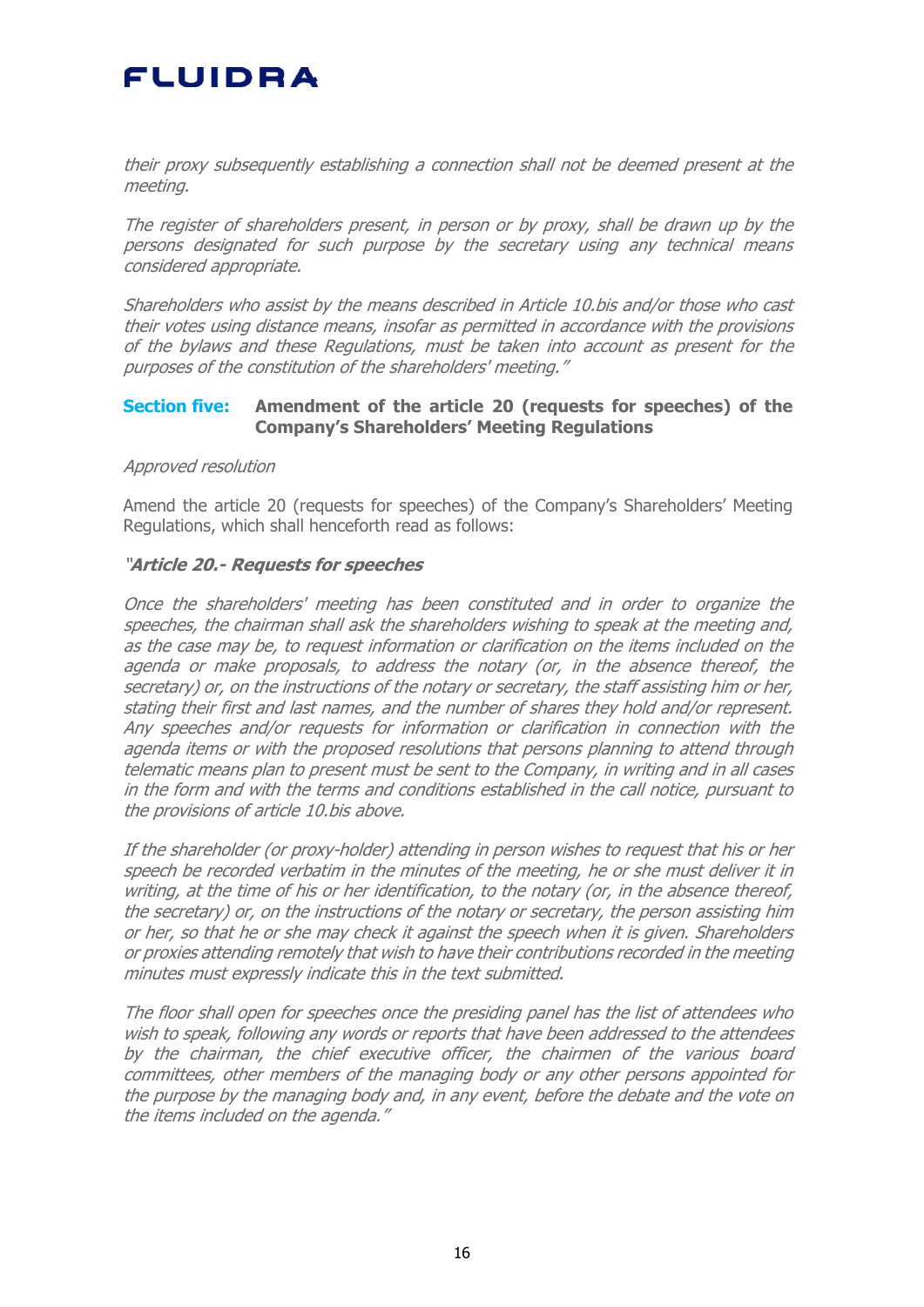## **Section six: Amendment of the article 21 (shareholders' speeches) of the Company's Shareholders' Meeting Regulations**

#### Approved resolution

Amend the article 21 (shareholders' speeches) of the Company's Shareholders' Meeting Regulations, which shall henceforth read as follows:

### "**Article 21.- Shareholders' speeches**

Shareholders' speeches shall take place in the order called by the presiding panel for such purpose, subject to the order of speeches set by the chairman.

In exercising his powers to regulate the conduct of the shareholders' meeting, and notwithstanding other steps, the chairman may:

- (i) determine the maximum time allotted to each speech, which must be initially the same for all speeches;
- (ii) establish, where appropriate, the deadline for shareholders or proxies attending through telematic means to furnish the text of their speeches;
- (iii) resolve, where appropriate, to extend the time initially allotted to each shareholder for his or her speech or shorten it, depending on the purpose and contents of the speech;
- (iv) limit the use of the floor by shareholders where he considers that the item has been sufficiently debated;
- (v) ask the shareholders making speeches to clarify any matters that were not sufficiently explained during their speech;
- (vi) moderate shareholders' speeches so that they limit their speech to matters specific to the shareholders' meeting and refrain from making inappropriate comments or exercising their right in an abusive or obstructive way;
- (vii) inform those giving speeches that their time is almost up so that they can adjust their speeches accordingly and, if they have used up the allocated time or persist in the conduct described in letter (v) above, withdraw the use of the floor;
- (viii) if he considers that a shareholder's speech may alter the normal conduct of the meeting, ask them to leave the premises and, where appropriate, adopt the necessary ancillary measures for such purpose; and
- (ix) where a speaker intends to respond, grant the floor or not, as he sees fit."

### **Section seven: Amendment of the article 22 (right to information during the shareholders' meeting) of the Company's Shareholders' Meeting Regulations**

Approved resolution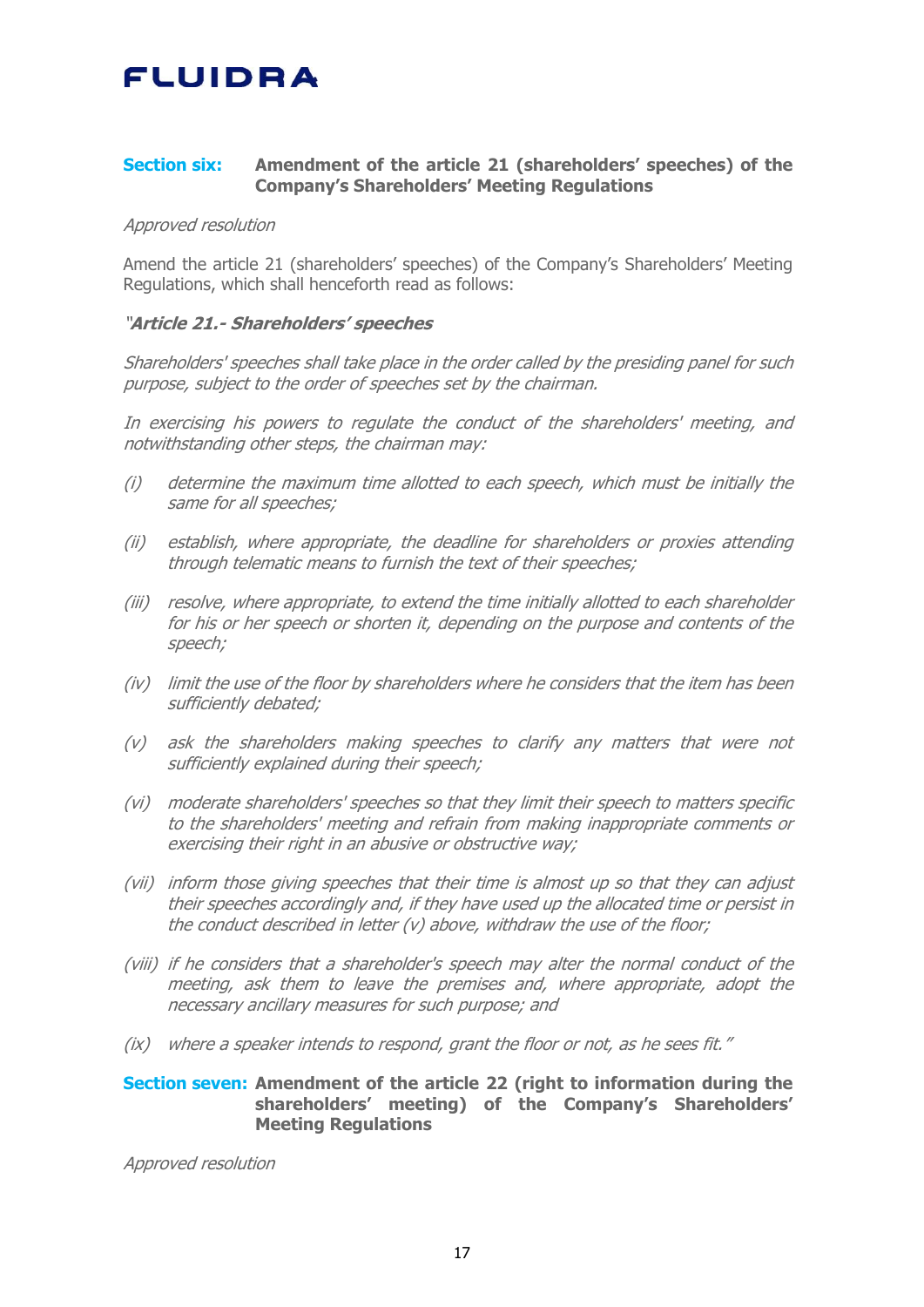Amend the article 22 (right to information during the shareholders' meeting) of the Company's Shareholders' Meeting Regulations, which shall henceforth read as follows:

## "**Article 22.- Right to information during the shareholders' meeting**

During the speeches, all shareholders may request any information or clarification that they deem necessary regarding the items on the agenda or the information available to the public that has been provided to the National Securities Market Commission since the date of the last shareholders' meeting, and the auditors' report. To do so, they must have identified themselves beforehand in accordance with the provisions of article 20 above.

The directors must provide the information requested in accordance with the preceding paragraph in the manner and within the periods stipulated by the law, unless:

- (i) the information is not necessary to protect the rights of the shareholder or there are objective reasons to consider that it could be used for non-corporate purposes or its publication could adversely affect the Company or related companies;
- (ii) the request for information or clarification does not refer to items on the agenda or to the information available to the public that has been provided by the Company to the National Securities Market Commission since the date of the last shareholders' meeting or to the auditor's report;
- (iii) the information or clarification requested is not necessary to form an opinion on the matters submitted to the shareholders' meeting or, for any reason, should be considered abusive, understood to mean that it relates to information (i) that has been or is subject to judicial or administrative penalty proceeding; (ii) that is protected by commercial or industrial secrecy, or industrial or intellectual property; (iii) that affects the confidentiality of personal data and records; (iv) the disclosure of which is prohibited by a confidentiality undertaking assumed by the Company; or (v) that deals with any other matter which, in the reasoned opinion of the chairman, should be considered as such, without prejudice to the provisions of article 197 of the Capital Companies Law;
- (iv) it so transpires from the statutory or regulatory provisions or court rulings; or
- (v) prior to the submission of the relevant question, the requested information is clearly, expressly and directly available to all shareholders on the corporate website in Q&A format, in which case the directors may limit their response to a reference to the information provided in such format.

However, the exception indicated in letter (i) above shall not apply when the request is supported by shareholders representing at least one quarter of the share capital.

The information or clarification requested shall be provided by the chairman or, as the case may be and on his instructions, by the chief executive officer, the chairmen of the board committees, the secretary or deputy secretary, any director or, if appropriate, any employee or expert on the matter. The chairman shall determine in each case, and according to the information or clarification requested, whether the most appropriate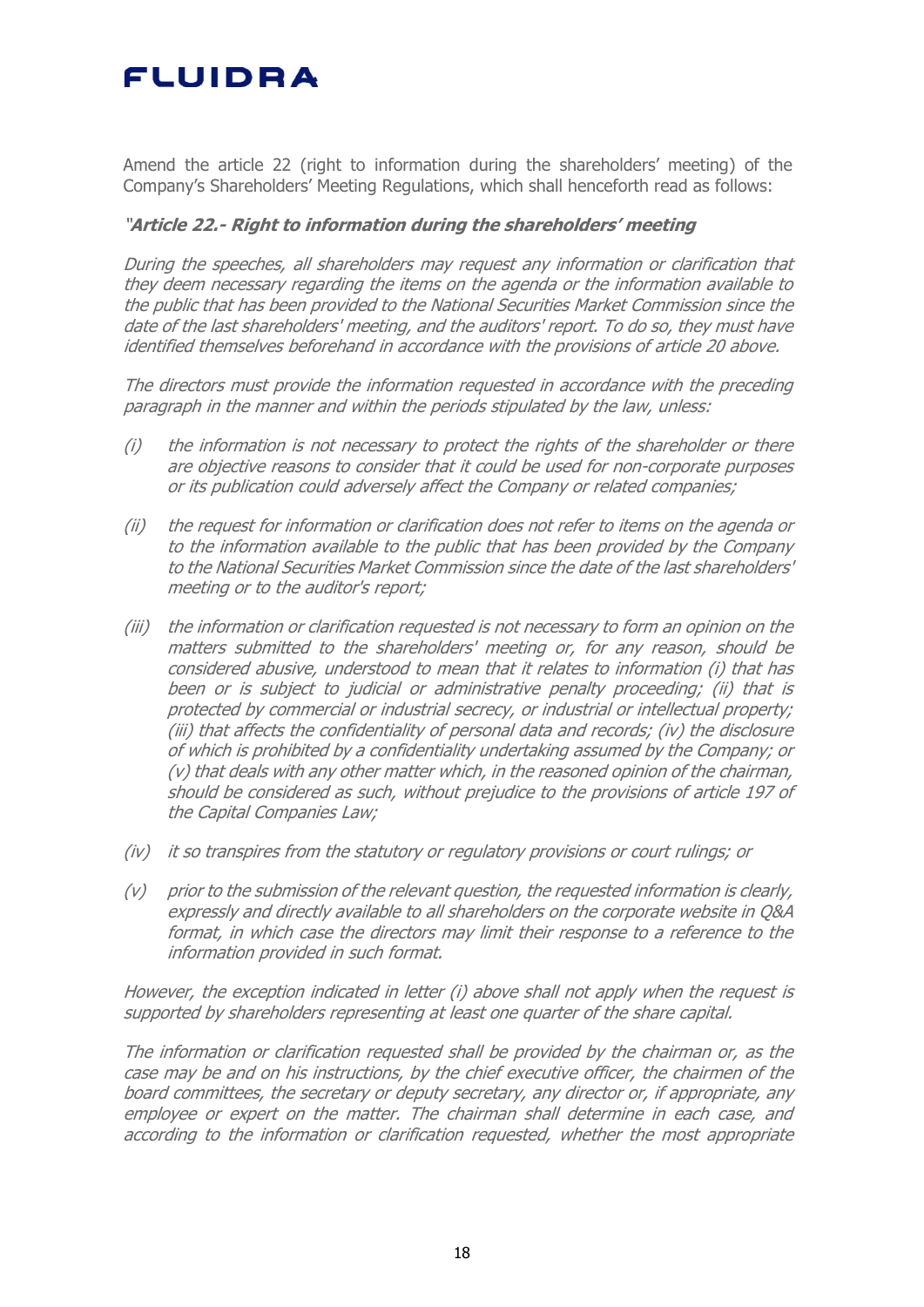course of action for the adequate functioning of the shareholders' meeting is provide answers on an individual basis or to group answers by subject.

Where it is not possible to satisfy the shareholder's right during the shareholders' meeting, the directors shall provide the information requested in writing to the shareholder in question within the seven days following the end of the meeting."

### **Section eight: Amendment of the article 24 (voting on proposed resolutions) of the Company's Shareholders' Meeting Regulations**

#### Approved resolution

Amend the article 24 (voting on proposed resolutions) of the Company's Shareholders' Meeting Regulations, which shall henceforth read as follows:

### "**Article 24.- Voting on proposed resolutions**

Once the shareholders' speeches have concluded and any information or clarifications have been provided in accordance with the provisions of these Regulations, the proposals for resolutions on the items included on the agenda and, if applicable, on any other matters which, by law, need not appear in the agenda, shall be submitted to a vote, with the chairman deciding, in the case of the latter matters, the order in which they shall be submitted to a vote.

It shall not be necessary for the secretary to read aloud beforehand any proposed resolutions the wording of which has been provided to the shareholders prior to the shareholders' meeting, unless, with respect to some or all of the proposals, it is so requested by any shareholder or the chairman otherwise deems it appropriate. In all cases, the attendees shall be informed of the item on the agenda to which the proposed resolution to be voted on refers.

Separate votes shall be taken at the shareholders' meeting on substantially independent items, so that shareholders can express their preferences in each case. In any event, even if they appear in the same item on the agenda, the following must be voted on separately: (i) the appointment, re-election, removal or ratification of each director; (ii) in the case of amendments to the bylaws, each article or group of articles that form a self-contained unit.

The process for adopting resolutions shall be conducted by following the agenda included in the call notice. Proposals for resolutions that have been prepared by the board of directors shall be submitted to a vote first. In all cases, once a proposed resolution has been approved, all others relating to the same item and which are incompatible shall be automatically withdrawn and, therefore, shall not be submitted to a vote.

As a general rule and notwithstanding the fact that other alternative systems may be used where, in the opinion of the chairman, the circumstances or the nature or contents of the proposal so advise, the votes on the proposed resolutions shall be tallied using the following procedure: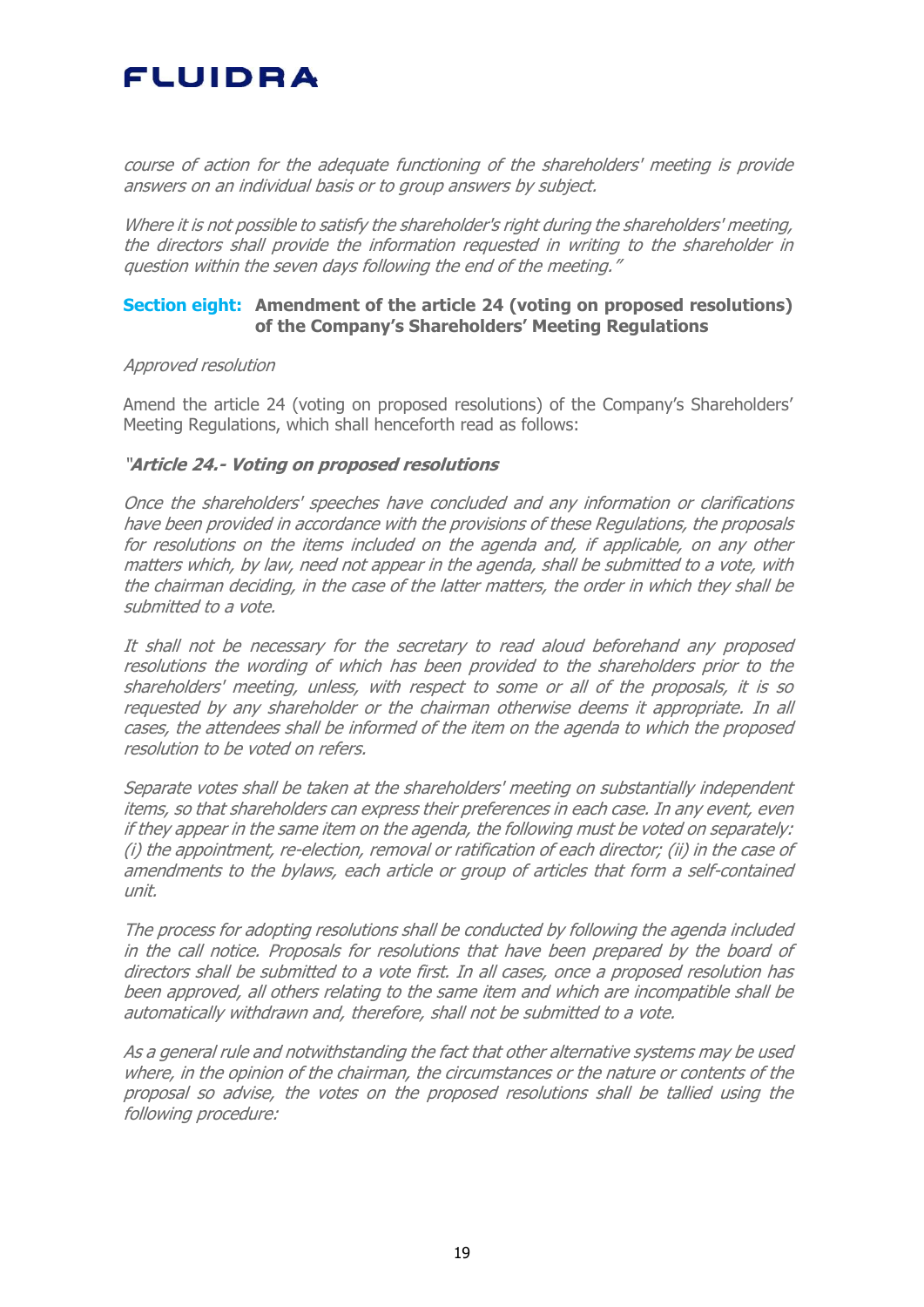- (i) Affirmative votes shall be those corresponding to all of the shares present at the meeting, in person or by proxy, less (a) the votes corresponding to the shares whose holders or proxy-holders state that they vote against, cast a blank vote or abstain from voting, by notifying or conveying their vote or abstention to the notary (or, in the absence thereof, the secretary or the staff assisting him or her), for the recording thereof in the minutes, (b) the votes corresponding to the shares whose holders have voted against, cast a blank vote or have expressly conveyed their abstention, by means of the notice referred to in article 23, as the case may be, and (c) the votes corresponding to the shares whose holders or proxy-holders have left the meeting prior to the vote on the proposed resolution in question and have placed such circumstance on record in the presence of the notary (or, in the absence thereof, the secretary or the staff assisting him or her).
- (ii) The notices or statements to the notary (or, in the absence thereof, the secretary or the staff assisting him or her) provided for in the preceding paragraph and relating to the direction of the vote or the abstention may be given individually with respect to each of the proposed resolutions or jointly for some or all of them, by informing the notary (or, in the absence thereof, the secretary or the staff assisting him or her) of the identity and status - shareholder or proxy-holder - of the person who gives them, the number of shares to which they refer and the direction of the vote or, as the case may be, the abstention.
- (iii) For the adoption of resolutions relating to items not included on the agenda, the shares of shareholders who have participated in the shareholders' meeting by means of distance voting shall not be considered shares that are present in person or by proxy. For the adoption of any of the resolutions referred to in article 526 of the Capital Companies Law, shares with respect to which the right to vote may not be exercised pursuant to the provisions of such article shall not be considered shares that are present by proxy or in person."

## **Section nine: Amendment of the article 25 (adoption of resolutions and conclusion of the shareholders' meeting) of the Company's Shareholders' Meeting Regulations**

### Approved resolution

Amend the article 25 (adoption of resolutions and conclusion of the shareholders' meeting) of the Company's Shareholders' Meeting Regulations, which shall henceforth read as follows:

## "**Article 25.- Adoption of resolutions and conclusion of the shareholders' meeting**

Resolutions shall be adopted by a simple majority of the votes cast by the shareholders present in person or by proxy at the shareholders' meeting, and a resolution shall be deemed to have been adopted when it obtains more votes in favor than against from the share capital present in person or by proxy, except where the law or the bylaws require a greater majority.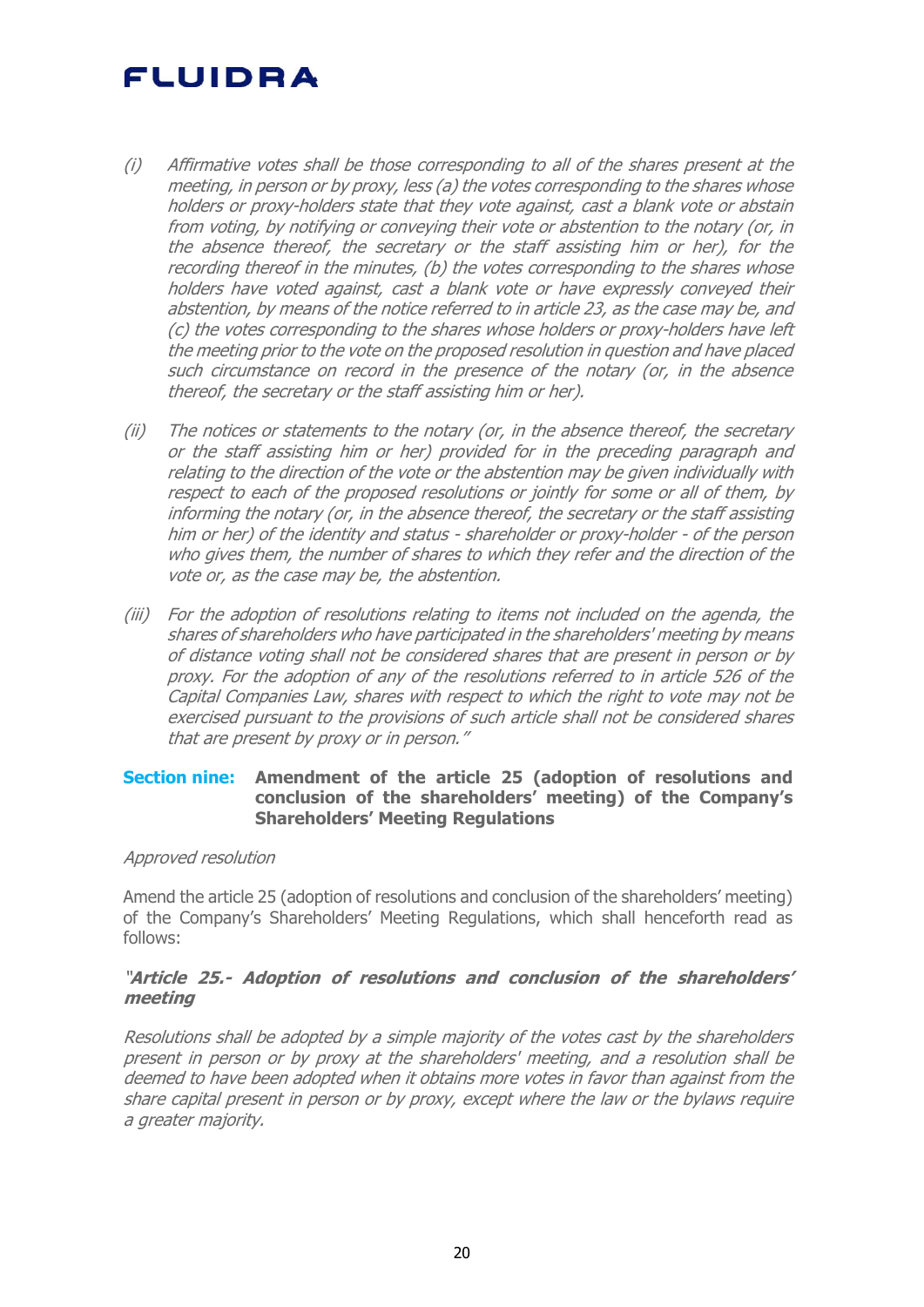In particular, for the adoption of the resolutions referred to in article 194 of the Capital Companies Law, if more than 50% of the share capital is present, in person or by proxy, it shall be sufficient for the resolution to be adopted by an absolute majority, except when, on second call, shareholders representing 25% or more of the subscribed voting capital but less than 50% are present, in which case the affirmative vote of two-thirds of the share capital present or represented at the meeting shall be necessary.

In resolutions relating to matters not included on the agenda, shares that are not considered present in person or by proxy shall be excluded from the basis for calculating the abovementioned majority.

So that entities which appear as shareholders of record pursuant to the accounting register for the shares but which act on behalf of various persons may cast their votes in accordance with the instructions from such persons, the Company shall allow the vote to be split and to be cast in different directions according to the different voting instructions, as applicable.

The intermediary entities referred to in the preceding paragraph may delegate the vote to each one of the indirect holders or to third parties designated by them, without any limitation on the delegations granted.

The chairman shall declare resolutions to be approved where he has a record of the existence of sufficient votes in favor, without prejudice to the recording in the minutes of the direction of the vote or the abstention of the attending shareholders who indicate such circumstance to the notary (or, as the case may be, to the secretary or personnel who assist him).

For each resolution submitted to a vote by the shareholders' meeting, the numbers of shares with respect to which votes were validly cast, the proportion of the share capital represented by such votes, the total number of valid votes, the votes for and against each resolution and any abstentions shall be determined, at minimum.

Once the voting on the proposed resolutions has concluded and the outcome thereof has been announced by the chairman, the shareholders' meeting shall be deemed to have concluded and the chairman shall declare the meeting to be adjourned.

The resolutions approved and the outcome of the voting shall be published in full on the corporate website within the five days following the end of the shareholders' meeting."

## **Item Twelve: Consultative vote on the annual report on directors' compensation for financial year 2021**

### Approved resolution

To vote in favor of the Annual Report on Director Compensation, which includes information on Fluidra, S.A.'s compensation policy for the current year, the policy foreseen for future years, an overall summary of how the compensation policy was applied during the 2021 financial year and a breakdown of individual compensation accrued by each of the directors, submitted to this shareholders' meeting for consultation.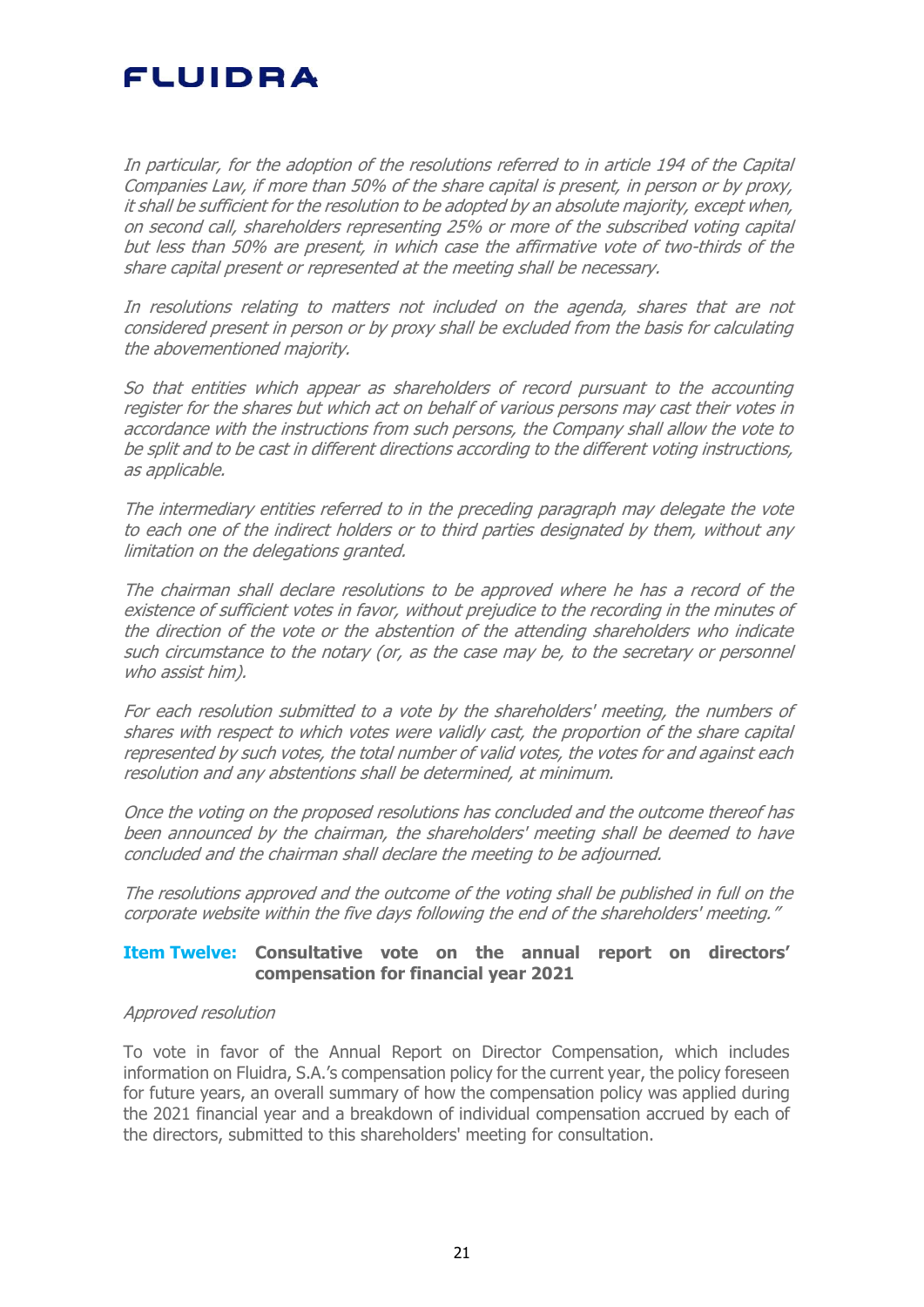## **Item Thirteen: Approval of the director compensation policy for 2022, 2023 and 2024**

### Approved resolution

To approve, in accordance with the provisions of article 529 novodecies of the Capital Companies Law, at the proposal of the Board of Directors and subject to a report by the Appointments and Compensation Committee, the Company's Director Compensation Policy for financial years 2022, 2023 and 2024, which will enter into force as from the date it is approved at the Shareholders' Meeting, as the case may be, the text of which was made available to the shareholders upon the call to the Shareholders' Meeting.

### **Item Fourteen: Approval of the maximum annual fixed compensation for directors in their capacity as such.**

### Approved resolution

To establish, for the purposes envisaged in article 44.1 of the Bylaws, and the Company's Director Compensation Policy for financial years 2022, 2023 and 2024, the maximum annual gross amount of compensation that Fluidra, S.A. will pay to the directors as a whole, at 2,000,000 euros.

In accordance with the above-mentioned article of the Bylaws, this amount will remain effective unless the Shareholders' Meeting should resolve to modify the amount.

### **Item Fifteen: Approval of a long-term incentive plan for executives and executive directors of the Fluidra Group.**

#### Approved resolution

(A) To approve a long-term variable compensation plan ("**2022-2026 Performance Share Plan**", "**2022-2026 Plan**" or the "**Plan**") for executive directors and members of the management team of Fluidra, S.A. ("**Fluidra**" or the "**Company**") and of the investees forming part of its consolidated group (the "**Fluidra Group**") that includes the award of Fluidra shares.

The 2022-2026 Plan, linked to the strategic plan of the Fluidra Group, is approved in accordance with the following basic conditions, which will be implemented by the Board of Directors of Fluidra in the 2022-2026 Plan Regulations (the "**Regulations**"):

**a) Objective of the 2022-2026 Plan**: The 2022-2026 Plan aims to encourage, motivate and retain the management team, linking the incentive to the fulfillment of Fluidra's medium- and long-term strategic plan, which will make it possible to align the interests of the Beneficiaries (as defined below) with those of the shareholders by offering them competitive compensation that is in line with market compensation practices and the organizational and strategic situation of the Fluidra Group.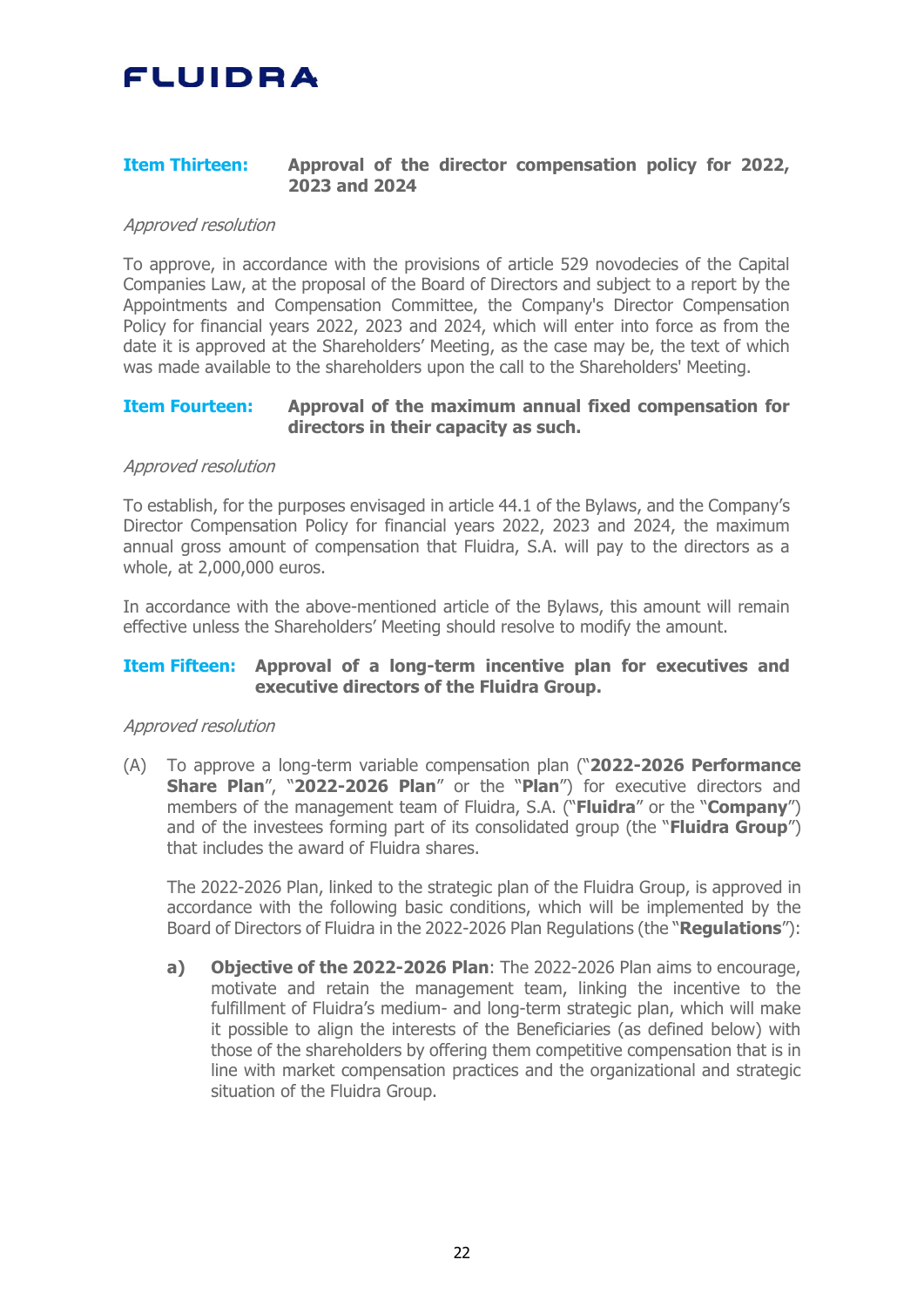The 2022-2026 Plan consists of the Beneficiaries being entitled to receive a certain number of ordinary shares of the Company (the "**Shares**") subject to the fulfillment of certain requirements.

- **b) Instrument**: The 2022-2026 Plan is implemented through the award of a certain number of units ("**PSUs**") which will then be used as a reference in order to determine the final number of Shares to be delivered to the Beneficiaries after a certain period of time, as long as certain strategic objectives of the Fluidra Group are fulfilled and the requirements provided for in the Regulations are met.
- **c) Term**: The 2022-2026 Plan has a term of five (5) years, running from January 1, 2022, with effect from the date of approval of the Plan by the Fluidra Shareholders' Meeting to which this resolution is submitted for approval, (the "**Start Date**") until December 31, 2026 (the "**End Date**"), without prejudice to the effective settlement of the last cycle of the Plan, which will take place in June 2027.

The Plan is divided into three (3) independent cycles (the "**Cycles**") and will have three award dates (the "**Award Dates**") for the target incentive to be received in the event of achieving 100% of the objectives to which it is linked ("**Target Incentive**"), each of which will take place in 2022, 2023 and 2024, respectively.

Each one of the Cycles will have an objective measurement period of three (3) years (the "**Measurement Period**"), starting on January 1 of the year in which the Cycle begins (the "**Measurement Period Start Date**") and ending three (3) years after the Measurement Period Start Date, that is, on December 31 of the year the Measurement Period for the Cycle ends (the "**Measurement Period End Date**").

Once the Measurement Period for each Cycle has ended, the associated incentive to which each of the Beneficiaries will be entitled will be determined according to the degree of achievement of the objectives established for the Cycle in question ("**Degree of Achievement**")

The incentive corresponding to each Cycle of the Plan will be settled in the month of June of the year after the Measurement Period End Date, following approval of the financial statements for the year in which the Measurement Period of the Cycle in question ends (the "**Settlement Date**").

**d) Beneficiaries**: The beneficiaries of the 2022-2026 Plan (the "**Beneficiaries**") will be the members of the management team of Fluidra and of the subsidiaries making up the Fluidra Group, as determined by the Board of Directors of Fluidra, at the proposal of the Appointments and Compensation Committee, who are expressly invited to participate in the Plan via a letter of invitation (the "**Letter of Invitation**") and who expressly accept such invitation.

For these purposes, the Fluidra Shareholders' Meeting designates as Beneficiaries of the 2022-2026 Plan those directors of Fluidra who, during the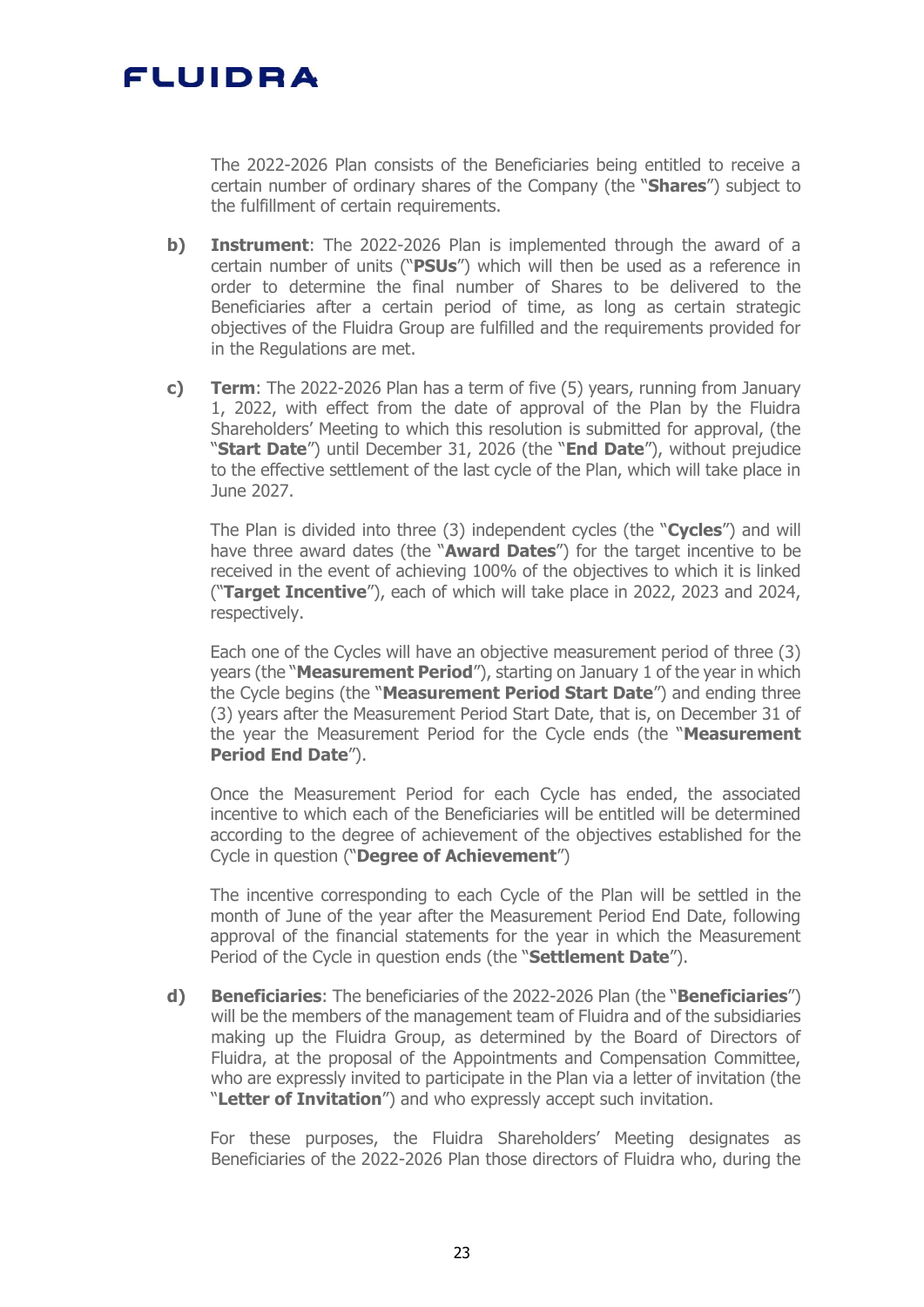term of the Plan, are attributed executive functions in the Fluidra Group ("**Executive Directors**"). At the date of approval of the Plan by the Fluidra Shareholders' Meeting, the Executive Directors are Mr. Eloy Planes, Executive Chairman, and Mr. Bruce Brooks, CEO.

**e) Maximum number of Shares included in the Plan:** The total number of Shares which, in implementation of the Plan, will be delivered to the Beneficiaries at the end of each Cycle, in the event of achieving 100% of the objectives, will be that resulting from dividing the maximum amount allocated to each Cycle by the weighted average closing price of the Shares for the trading sessions taking place on the thirty (30) days prior to the Measurement Period Start Date of the Cycle in question (the "**Reference Value**"). The maximum total amount allocated to the three Cycles of the Plan overall if 100% of the related objectives are met is established in the amount of fifty-five million euros.

The maximum total amount allocated to each Cycle of the Plan, if 100% of the objectives are met, will be determined each Cycle by the Board of Directors, following a report by the Appointments and Compensation Committee, and may not exceed, for all three Cycles of the Plan as a whole, the aforementioned amount of fifty-five million euros.

In any event, if 100% of the objectives are met, the total number of Shares to be delivered in implementation of the Plan to all of the Beneficiaries in the three Cycles may not exceed 0.8% of the share capital of Fluidra on the date of approval of the Plan, and will be 1.3% in the event of reaching the maximum Degree of Achievement of the objectives.

If the maximum number of Shares allocated to the Plan authorized by the Shareholders' Meeting is insufficient to be able to settle the incentive in Shares corresponding to the Beneficiaries under each Cycle of the Plan, Fluidra shall pay in cash the amount of the incentive corresponding to the excess which cannot be settled in Shares.

If 100% of the objectives of the Plan are met, the Executive Directors of Fluidra will be entitled to receive, at the end of each of the three Cycles, a number of Shares equal in value to 250% of their Fixed Annual Compensation in force on the award date of the incentive corresponding to the Cycle in question, divided by the Reference Value.

In any event, the number of Shares to be delivered will depend on the number of PSUs assigned and on the degree of achievement of the objectives to which the incentive is linked.

For the first Cycle of the Plan, if 100% of the Cycle objectives are met, and taking into consideration the average weighted closing price of the Share for the trading sessions taking place on the thirty (30) days prior to January 1, 2022 and the Annual Fixed Compensation of the Executive Directors in force on the date of approval of the Plan, 37,651 Shares would be delivered to the Executive Chairman Mr. Eloy Planes and 45,181 Shares would be delivered to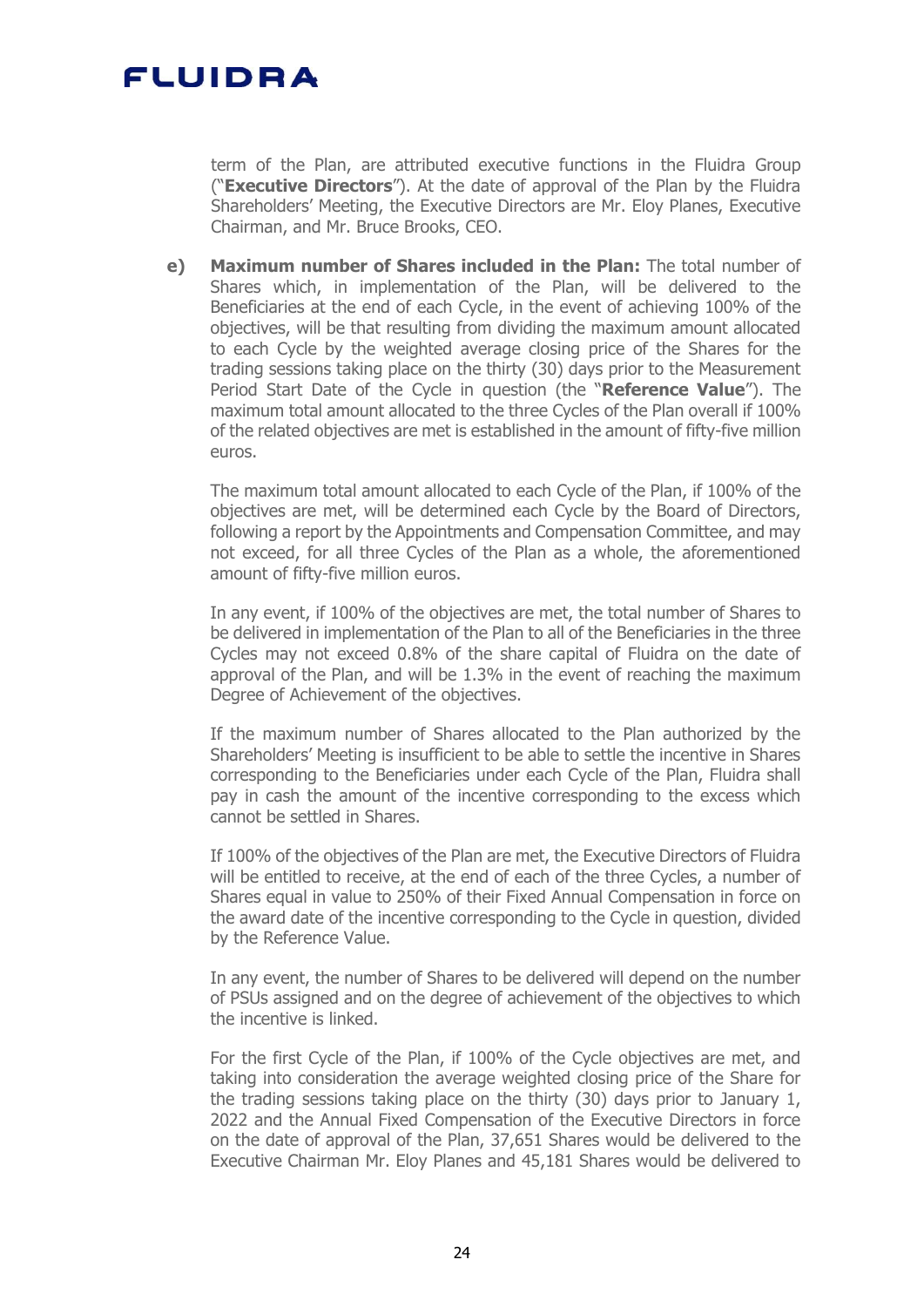the CEO Mr. Bruce Brooks. In the event of reaching the maximum Degree of Achievement of the objectives to which the first Cycle is linked, the number of Shares to be delivered will be 172% of the Shares to be delivered in the event of achieving 100% of the objectives. Accordingly, the maximum number of Shares to be delivered would be 64,760 Shares in the case of Mr. Eloy Planes and 77,711 Shares in the case of Mr. Bruce Brooks.

For each of the remaining Cycles, the Board of Directors, following a report by the Appointments and Compensation Committee, will determine the maximum amounts that will serve as a basis in order to establish, according to the Reference Value of the Cycle in question, the number of Shares that may be delivered if 100% of the objectives are met and in the event of reaching the maximum Degree of Achievement of the objectives to which the corresponding Cycle is linked. The number of PSUs assigned in each Cycle shall be duly reported in the corresponding Annual Report on Directors' Compensation.

- **f) Requirements for settlement of the incentive:** The requirements to be met, on a cumulative basis, in order for the Beneficiary to vest the right to receive the incentive corresponding to each Cycle of the 2022-2026 Plan are as follows:
	- As regards the total PSUs awarded in relation to each Cycle, the Beneficiary must remain at the Fluidra Group until the Measurement Period End Date of the Cycle, without prejudice to the provisions envisaged for special leaving situations established in the Regulations, which shall also set out the formula to be used for calculation of the PSU vested as at the leaving date.
	- The Beneficiary must meet the objectives to which each Cycle of the 2022-2026 Plan is linked, on the terms and conditions described in this agreement and implemented in the Regulations.

In the case of Executive Directors, 100% of the PSUs awarded in each Cycle must be linked to fulfillment of the objectives to which the corresponding Cycle is linked.

**g) Objectives**: The Degree of Achievement of the incentive corresponding to one Cycle of the Plan, and therefore the number of Shares to be delivered to the Beneficiaries in relation to such Cycle, will depend on the degree of achievement of the objectives that the Board of Directors, at the proposal of the Appointments and Compensation Committee, establishes for each Cycle of the 2022-2026 Plan, insofar as relates to the percentage of PSUs awarded which is linked to such achievement.

The objectives will be:

- Objectives in terms of the creation of value for shareholders;
- Economic-financial objectives, and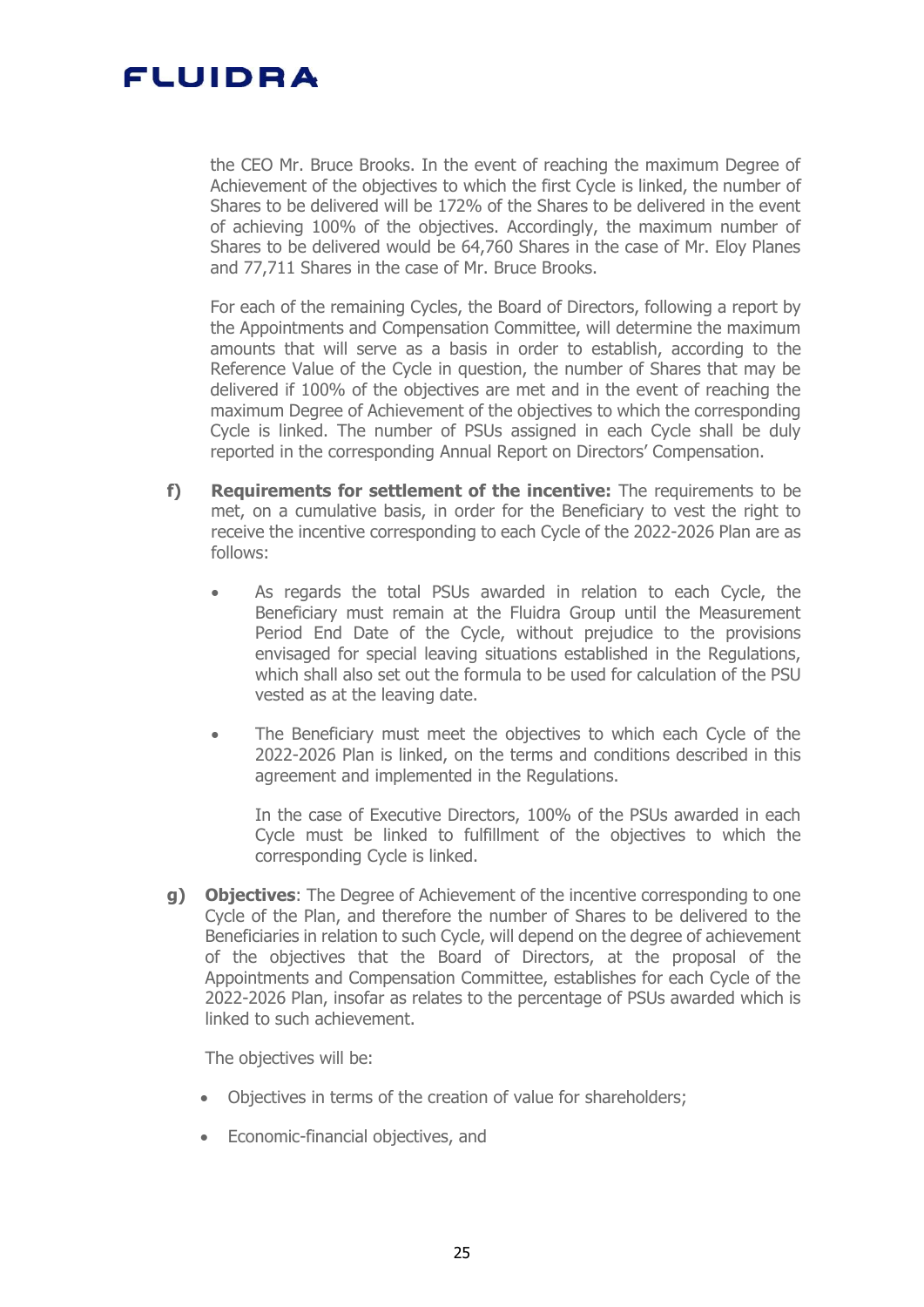Objectives linked to ESG (environment, social and governance).

## **(i) First Cycle**

In the first Cycle of the Plan, the Incentive will be linked to achievement of the following strategic objectives of the Company:

- (i) Objectives in terms of the creation of value for shareholders; Evolution of the "Total Shareholder Return" of Fluidra, S.A. ("**TSR**"), in absolute terms;
- (ii) Economic-financial objectives: Evolution of the EBITDA of the Fluidra Group.
- (iii) ESG objectives: S&P rating;

hereinafter the "**Metrics**".

Both the TSR and EBITDA and the ESG objectives will be determined during the First Cycle Measurement Period ending on December 31, 2024.

The initial value considered for the purpose of measuring the evolution of the TSR will be the weighted average listed price of the Fluidra share at the close of trading for the trading sessions taking place on the thirty (30) days preceding the First Cycle Measurement Period Start Date, the final value considered being the weighted average listed price of the Fluidra share at the close of the trading sessions taking place on the thirty (30) days preceding the First Cycle Measurement Period End Date.

The weighting percentages for the Incentive awarded to the Executive Directors will be 50% for the TSR objective, 40% for the EBITDA objective, and 10% for the ESG objective.

In the case of Beneficiaries who are not directors, the Board of Directors will determine, upon a proposal by the Appointments and Compensation Committee, the part of the Shares whose delivery will depend on achievement of the TSR, EBITDA and ESG objectives.

For the TSR and EBITDA objectives, a Degree of Achievement associated with each objective will be established and this may range between 0% and 180%. The Degree of Achievement deriving from each of the above objectives will be calculated by linear interpolation. In the case of the ESG objective, the Degree of Achievement will be 0% or 100%. The maximum Degree of Achievement for the Executive Directors will therefore be 172%.

### **(ii)Second and Third Cycles**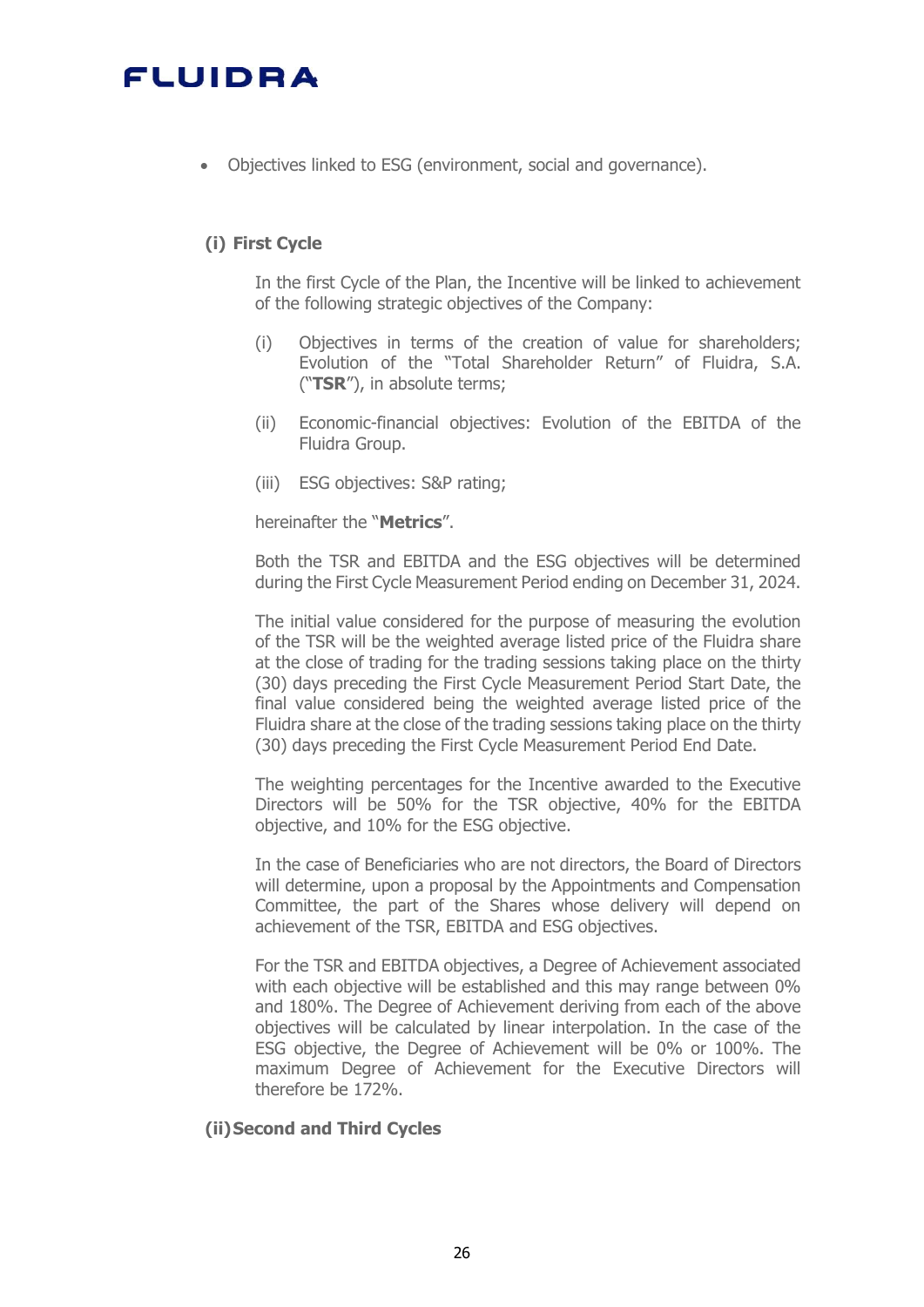For the Second and Third Cycles of the Plan, the Fluidra Board of Directors, upon a proposal by the Appointments and Compensation Committee, may decide to continue with or change the Metrics, their relative weights, and the Degree of Achievement established for the First Cycle of the Plan. In the event of the Board of Directors making any change in this respect, the pertinent information will be duly set out in the corresponding Annual Report on Directors' Compensation.

**h) Delivery of the Shares and rules on disposability:** The Shares will be delivered either by Fluidra, or by a third party, depending on the coverage systems finally adopted by the Board of Directors.

Once the Shares have been awarded, and until a period of three years has elapsed as from the End Date, the Executive Directors and members of the executive committee will not be able to transfer ownership of the Shares they may have received under the Plan until they come to own a number of shares equivalent, at least, to their annual fixed compensation multiplied by two, in the case of the Executive Directors, and by one, for the members of the executive committee. The above, however, does not apply in respect of shares that the Executive Director or member of the executive committee needs to dispose of, should the case arise, to meet costs related to their acquisition, including taxation deriving from the delivery of the Shares, or in the event of a dispensation having been approved by the Board of Directors, upon a favorable report by the Appointments and Compensation Committee, in response to supervening circumstances of an extraordinary nature which merit such dispensation.

**i) Malus and clawback clauses.** The Plan will envisage the corresponding malus and clawback clauses, which will be included in the Regulations. The Board of Directors will determine, where applicable, whether the circumstances that trigger the application of these clauses have occurred and the part of the Incentive which, where appropriate, is to be reduced or recovered.

In relation to the clawback clause, Fluidra, S.A. may demand the return of the Shares delivered under each Cycle of the 2022-2026 Plan, or the cash equivalent thereof, or even offset the delivery made against other compensation of any type to which the Beneficiary may be entitled if, during the two years following the Settlement Date of each Cycle, it becomes evident that the settlement in question was based wholly or in part on information which has subsequently been clearly shown to be false or to contain serious inaccuracies. The above will apply to the Executive Directors in all cases and to Beneficiaries who are responsible for such information. Similarly, the Incentive settled in favor of the members of the executive committee and of the internal auditor, to whom the clawback clause is not applicable, will in any event be recalculated based on the correct information.

**j) Cases of early termination or modification of the 2022-2026 Plan**: The Regulations may envisage early termination and settlement or modification of the 2022-2026 Plan in the event of an acquisition or change of control, or if the Shares of Fluidra cease to be listed on an organized market, or in circumstances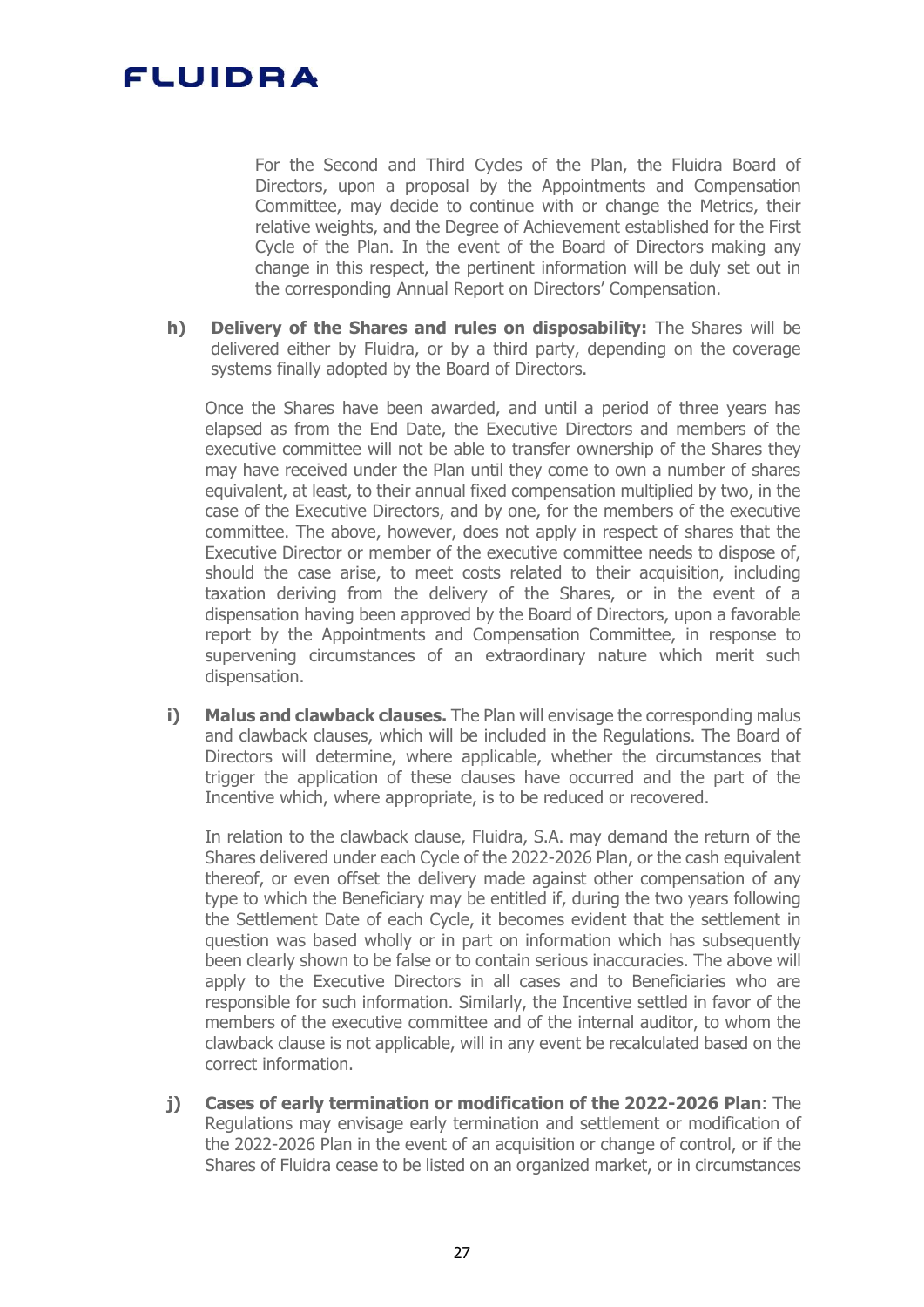which, in the view of the Board of Directors, have a material impact on the 2022- 2026 Plan.

- **k) Coverage system**: The system of coverage to be used for the 2022-2026 Plan will be established in due time and form by the Board of Directors of the Company, for which purpose said body is hereby expressly empowered. The Company may allocate treasury shares currently held or which it may come to hold to cover the needs of the Plan, or it may use the financial instrument most suitable in each case.
- (B) For the start-up and effective establishment of the 2022-2026 Plan, it was resolved to empower the Board of Directors of Fluidra, with express powers of sub-delegation, to implement, develop, formalize, execute and settle the Plan, in the terms and conditions it considers best suited to the corporate interest, adopting whatever resolutions and signing whatever documents, whether public or private, may be necessary or advisable for the Plan to be fully effective, including powers to correct, rectify, modify or supplement this resolution and, in particular but with no limitation being implied, the following:
	- (i) To formalize and execute the 2022-2026 Plan, when it considers this to be advisable, and in the specific manner it deems appropriate, taking whatever steps may be necessary or advisable for its efficient execution;
	- (ii) To develop and establish the specific conditions of the 2022-2026 Plan in all aspects not provided for in this resolution, including, in particular and without limitation, the power to establish the consequences of an acquisition or change of control, and to regulate situations of early settlement and declare the fulfillment of any conditions to which such early settlement may be linked.
	- (iii) To interpret, correct, clarify and complete the 2022-2026 Plan in all aspects not envisaged in this resolution.
	- (iv) To adapt the content of the 2022-2026 Plan, modifying the Metrics, their weighting, the objectives of the Metrics, and scales of achievement, and in short, to take whatever step it may consider necessary for the correct adjustment of the Plan, or in the event of there being significant internal or external changes, such as changes to the scope of the Fluidra Group, or to the macroeconomic environment or regulatory changes, among others.
	- (v) To draft, sign and present such notices and supplementary documentation as may be necessary or advisable to any public or private body for the purposes of the implementation, execution and settlement of the 2022-2026 Plan, including, where necessary, the appropriate prior notices and prospectuses.
	- (vi) To take any step, make any declaration or complete any formality vis-à-vis any body, entity or registry, whether public or private, national or foreign, in order to obtain any authorization or clearance necessary for the implementation, execution and settlement of the 2022-2026 Plan.
	- (vii) To draft and publish whatever announcements may be necessary or advisable;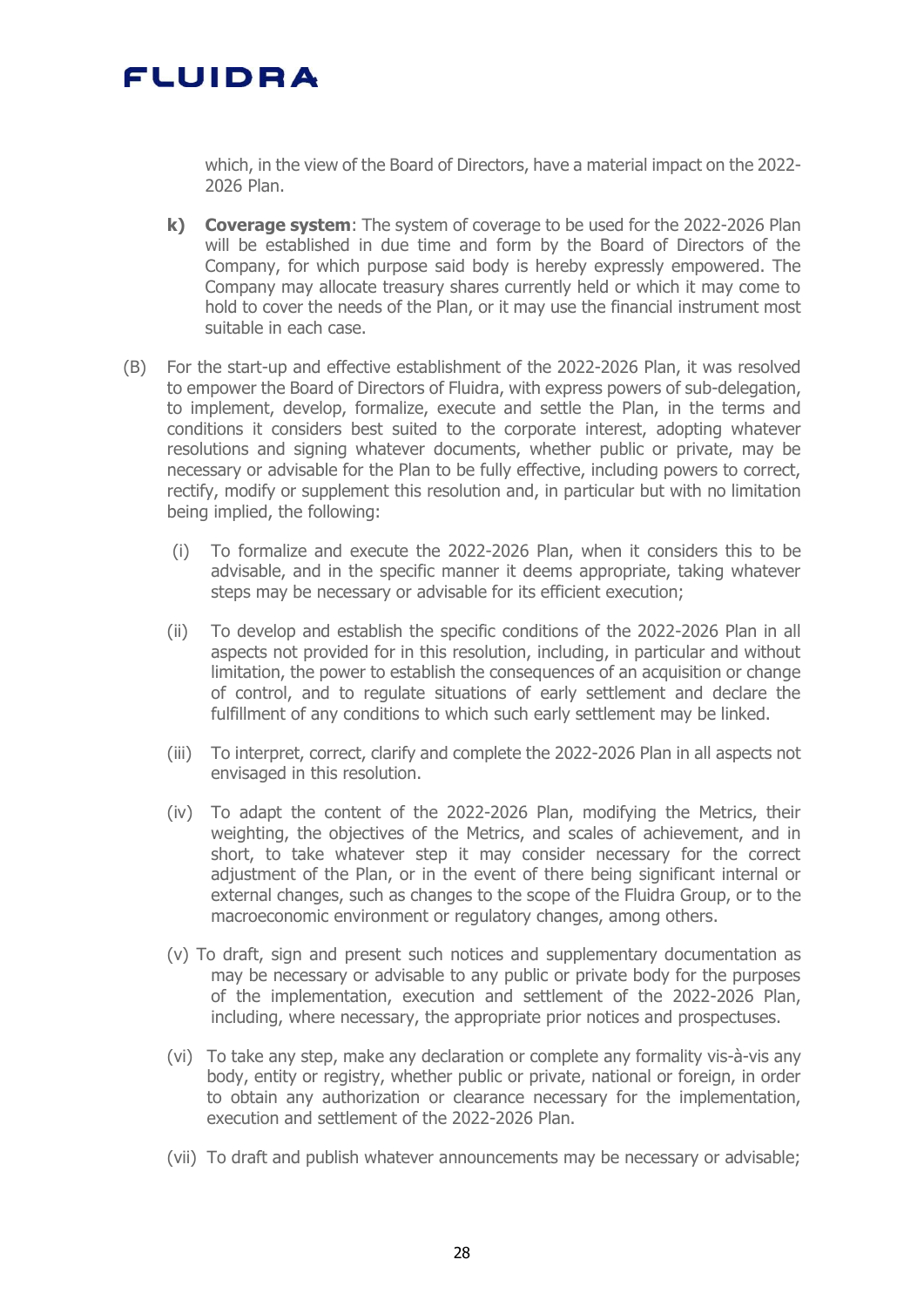- (viii) To draw up, sign, execute and, where appropriate, certify any type of document relating to the 2022-2026 Plan.
- (ix) To determine the mechanism whereby the Company will acquire or issue the Shares to be delivered to the Beneficiaries of the Plan, and the manner of financing such acquisition or issue of Shares, and in general, take whatever steps may be necessary or advisable for the execution of such acquisition or issue of Shares.
- (x) To negotiate, agree upon and sign counterparty and liquidity agreements with the financial institutions which it freely designates, on the terms and conditions it deems appropriate.
- (xi) To adapt the contents of the 2022-2026 Plan, in whatever terms it deems advisable, to any circumstances or corporate transactions arising or taking place during the term thereof and which, in its opinion, have a significant effect on the initially established basic conditions and objectives, and insofar as may be required or recommended by the legal regime applicable to certain Beneficiaries, or where necessary for legal, regulatory, operational or other similar reasons, to adapt the general conditions established.
- (xii) To decide not to execute, or to nullify, in full or in part, the 2022-2026 Plan or any of its Cycles, and to exclude certain Beneficiaries where the circumstances make this advisable.
- (xiii) And, in general, to perform any actions, adopt any decisions and sign any documents that may be necessary or merely advisable for the validity, effectiveness, implementation, development, execution, settlement and successful outcome of the 2022-2026 Plan.

It is placed on record for clarification purposes that powers to approve, modify and implement the 2022-2026 Plan in aspects affecting Beneficiaries who are not directors of the Company, will correspond, without limitation, to the Board of Directors.

### **Item Sixteen: Authorization to the Board of Directors, during a five-year period, to increase share capital in the terms and with the limits established by law, with the authority to exclude shareholders' pre-emptive subscription rights limited to an overall maximum of 20% of share capital.**

### Approved resolution

To delegate to the Board of Directors of Fluidra S.A. ("**Fluidra**" or the "**Company**"), the power, as broad as required by law, to increase the Company's share capital, subject to the bylaw and statutory provisions applicable at any time, within the statutory period of five (5) years from the date on which this resolution is approved, up to half of the current share capital.

To also empower Fluidra's Board of Directors, as broadly as required by law, so that, as it deems most advisable, it can: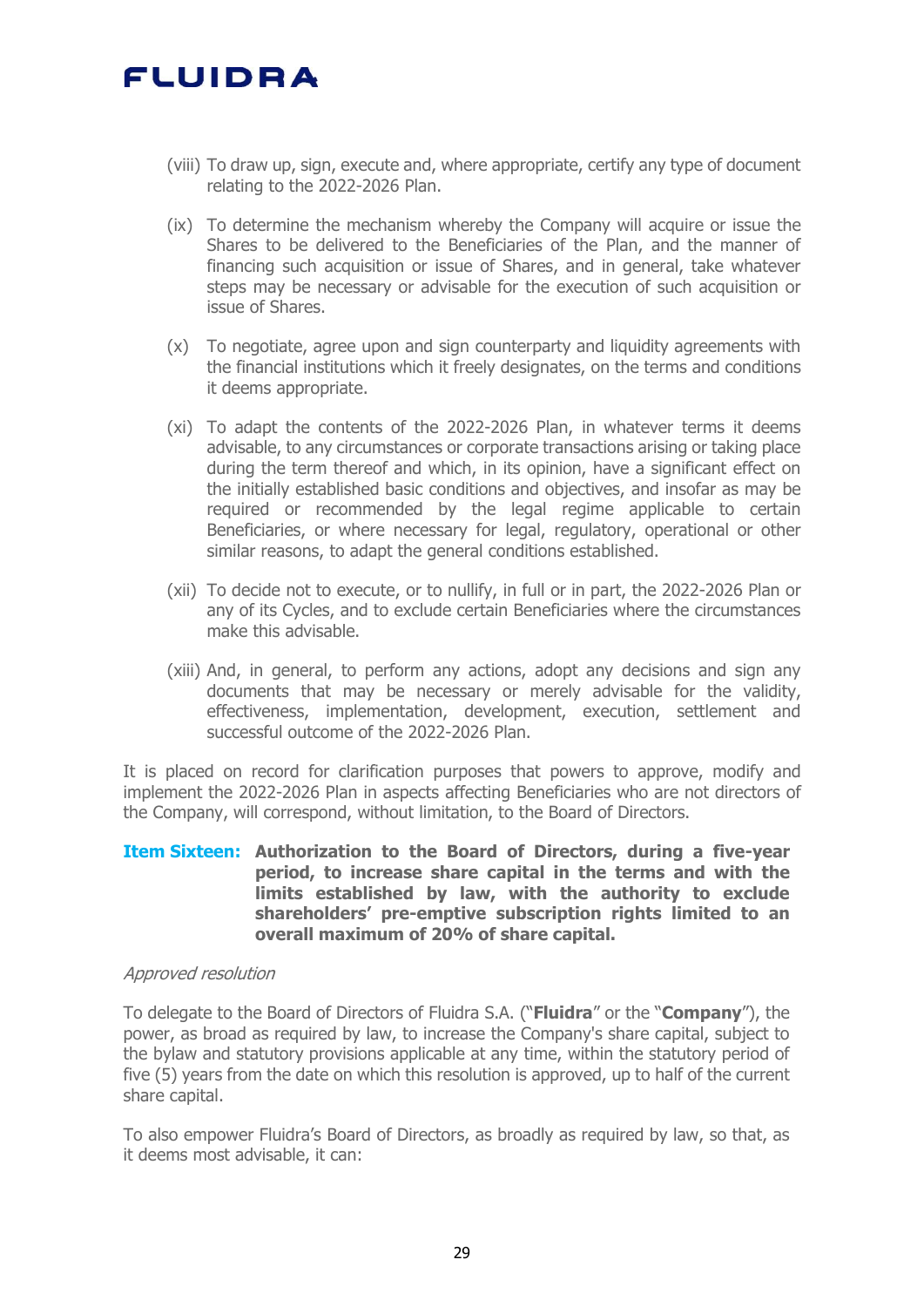- (i) Resolve to increase Fluidra's share capital on one or more occasions, in the amount and at the time so decided by the Board of Directors, within the limits established in this resolution, by issuing new voting or non-voting shares, whether common or preference, including redeemable shares or shares of any other type permitted by law, with or without share premium; with the consideration being monetary contributions; and with the power to establish the terms and conditions of the capital increase in all aspects not envisaged in this resolution, including determining the par value of the shares to be issued, their features and any privileges they may confer on their owners, such as, where appropriate, the allocation of the redemption right as part of their conditions and the exercise thereof by the Company.
- (ii) Freely offer the shares that have not been subscribed in the period established for the exercise of the pre-emptive subscription right, where granted; establish that, in the case of incomplete subscription, the share capital will be rendered ineffective pursuant to article 507 of the Capital Companies Law; and amend the corresponding Bylaws article accordingly.
- (iii) Request, as the case may be, the listing of any shares issued under this delegation on Spanish or foreign official or unofficial secondary markets, whether regulated or not, and take any action or measures necessary or advisable to that end before the corresponding public and/or private bodies, including any actions, statements or formalities before the competent authorities.

It is expressly placed on record that the Company is subject to the existing market rules and any that may be issued and, in particular, with respect to the trading, continued listing, and delisting of shares, as well as its commitment that, if the delisting of the shares is subsequently requested, it will be adopted with the formalities required by the applicable legislation.

(iv) In accordance with the provisions of the Capital Companies Law, exclude, in part or in full, the pre-emptive subscription rights of shareholders in connection with any specific share issue made by virtue of this resolution, where this is in the corporate interest and fulfilling the statutory requirements established in that regard.

Nevertheless, without prejudice to compliance with any other legal limits established in that regard at any time, the power to exclude pre-emptive subscription rights shall be limited as follows: the nominal amount of the capital increases approved or effectively carried out excluding the pre-emptive subscription rights by virtue of this delegation, and those that may be resolved or executed as part of the conversion of any convertible issues that may also be made excluding the pre-emptive subscription right by virtue of the delegation given in item seventeen, below, on the agenda for this Shareholders' Meeting (without prejudice to any anti-dilution adjustments), may not exceed the overall maximum nominal amount of 20% of the Company's share capital at the time of this delegation.

(v) Cancel, in the unused portion, the delegation granted under agenda item seven by Fluidra's Annual Shareholders' Meeting held on May 3, 2017.

To empower the Board of Directors, in the broadest terms, to exercise the delegation made in this resolution, as well as to perform all acts, procedural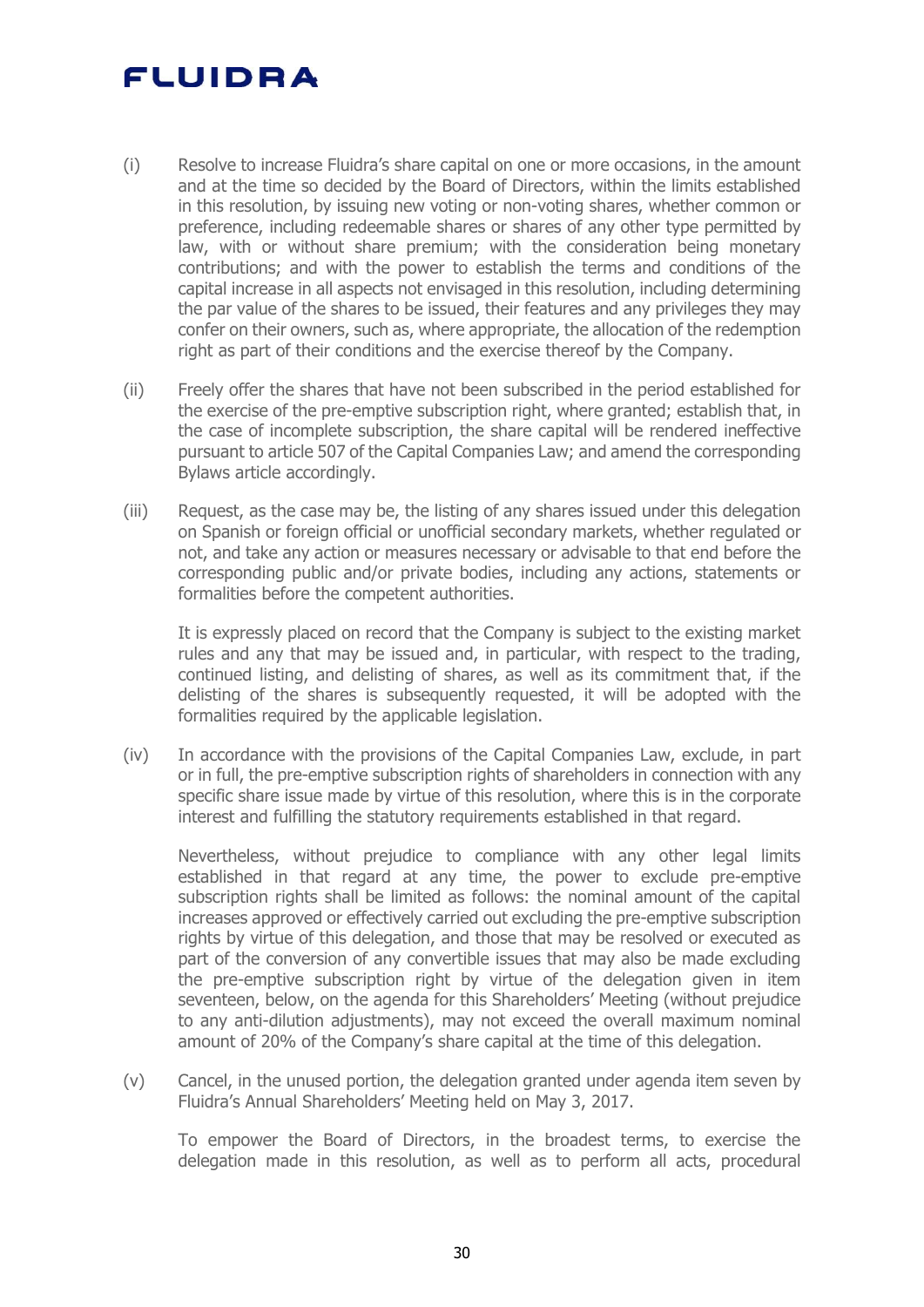formalities and requests as may be necessary or advisable for the exercise thereof, authorizing the Board to subdelegate to the Executive Chairman of the Board of Directors, to the Chief Executive Officer or to any other director, and to empower, with the scope deemed necessary, any attorney-in-fact of the Company for its execution.

From the moment of its approval, this authorization supersedes and cancels the authorization granted by the Company's Annual Shareholders' Meeting held on May 3, 2017, under agenda item seven.

### **Item Seventeen: Authorization to the Board of Directors, for a term of five years, to issue debentures exchangeable for and/or convertible into shares and warrants in an amount up to 500,000,000 euros, with the power to exclude the shareholders' pre-emptive subscription rights limited to an overall maximum of 20% of the share capital.**

#### Approved resolution

To authorize the Board of Directors, pursuant to the general regime on debenture issues and pursuant to articles 286, 297 and 511 of the Capital Companies Law and 319 of the Commercial Registry Regulations, to issue securities pursuant to the following terms:

(i) Securities issued

The securities referred to in this authorization are all manner of securities (including, in particular, debentures, bonds and warrants) exchangeable for or with the right to acquire outstanding shares of the Company or other group companies, and/or convertible into or with the right to subscribe new shares of the Company.

(ii) Duration of the delegation

The securities may be issued, on one or more occasions, at any time, within a maximum time-period of five (5) years from the date of adoption of this resolution.

(iii) Maximum amount of the authorization

The total maximum nominal amount of the securities issue(s) that are agreed pursuant to this delegation shall be euros five hundred million (€500,000,000) or the equivalent amount in any other currency. For the purposes of calculating the above limit, in the case of warrants, the sum of the premiums and exercise prices of the issues resolved upon under this authorization shall be taken into account.

(iv) Scope of the authorization

This authorization extends, as broadly as required in law, to the establishment of the different terms and conditions of each issue, including but not limited to the following:

(a) the amount, always within the total quantitative limits indicated above;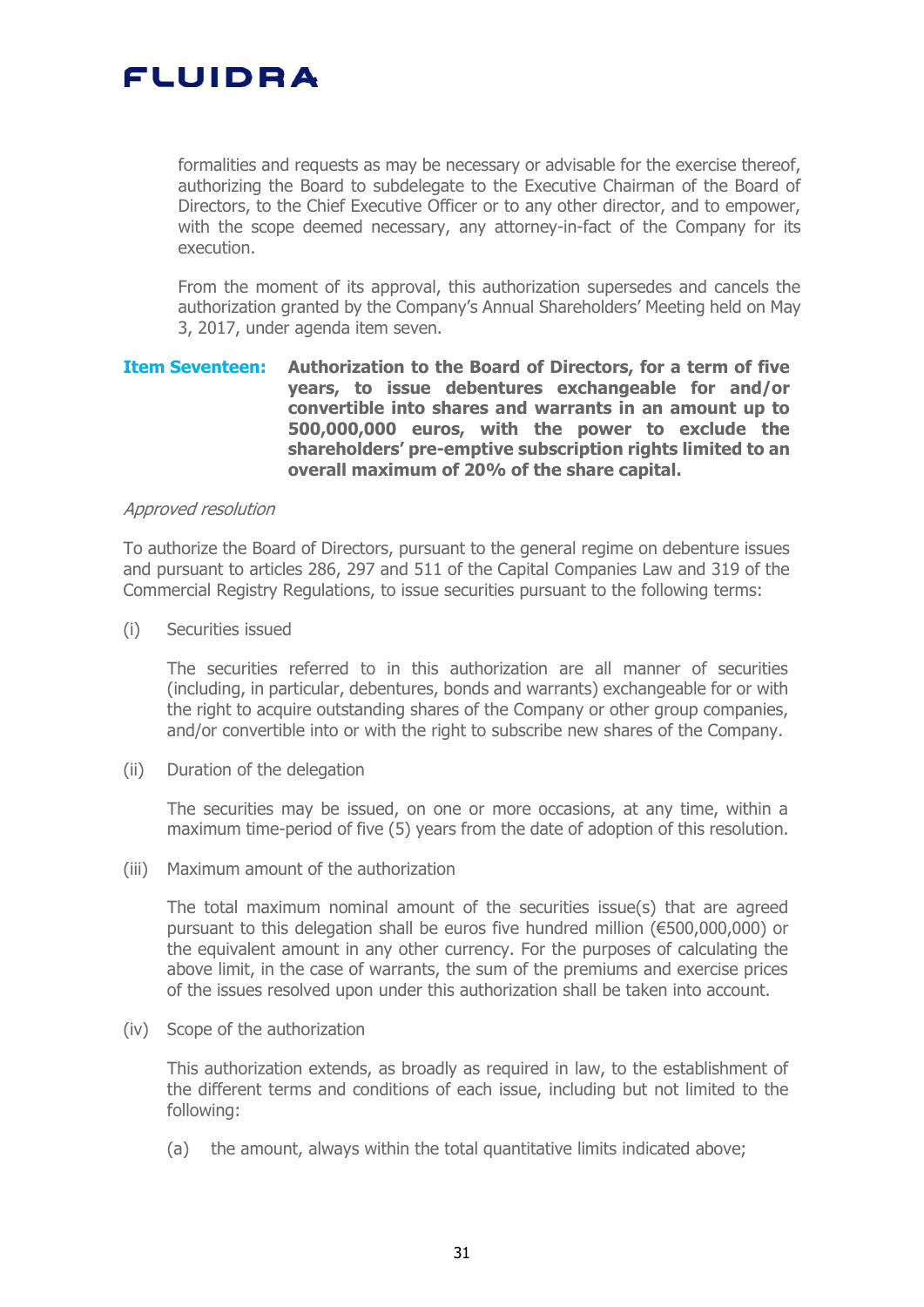- (b) the place of issue (Spain or other country) and the type of issue;
- (c) the currency (domestic or foreign) and, in the case of foreign currency, the equivalent in euros  $(\epsilon)$ ;
- (d) the denomination or form of the securities, whether they are bonds and debentures, including subordinated debentures, warrants (which may in turn may be settled by physical delivery of shares or, where applicable, by offsetting), or any other denomination or form permitted by law;
- (e) the issue date(s);
- (f) the number of securities and their par value which, in the case of bonds or convertible and/or exchangeable debentures, may not be less than the par value of the shares;
- (g) in the case of warrants and other similar securities, the issue and/or premium price, the exercise price (which may be fixed or variable) and the procedure, time-period, and other terms and conditions applicable to the exercise of the right to subscribe the underlying shares or, where applicable, the exclusion of said right; the interest rate (fixed or variable), and the dates and procedures to pay the coupon; whether the issue is perpetual or subject to redemption and, in this latter case, the redemption period and the maturity date(s);
- (h) the guarantees, repurchase price and rights, premiums and lots;
- (i) the type of representation, such as securities or book entries;
- (j) anti-dilution clauses;
- (k) the placement and subscription system and the rules applicable to subscription;
- (l) the ranking of securities and subordination clauses, where applicable; legislation applicable to the issue;
- (m) the power to request the admission to trading, where applicable, of the securities issued in secondary markets, organized or unorganized, official or unofficial, Spanish or foreign, subject to the requirements established by applicable legislation in each case; and
- (n) in general, any other condition of issue, and, as the case may be, the appointment of the trustee of the syndicate of holders of securities and the approval of the basic rules that will govern legal relations between the Company and the syndicate of holders of the securities issued, in the event that it is necessary to create or it is decided to create said syndicate.

The delegation also includes the conferral on the Board of Directors of the power to decide, in each case, on the conditions for redemption of the securities issued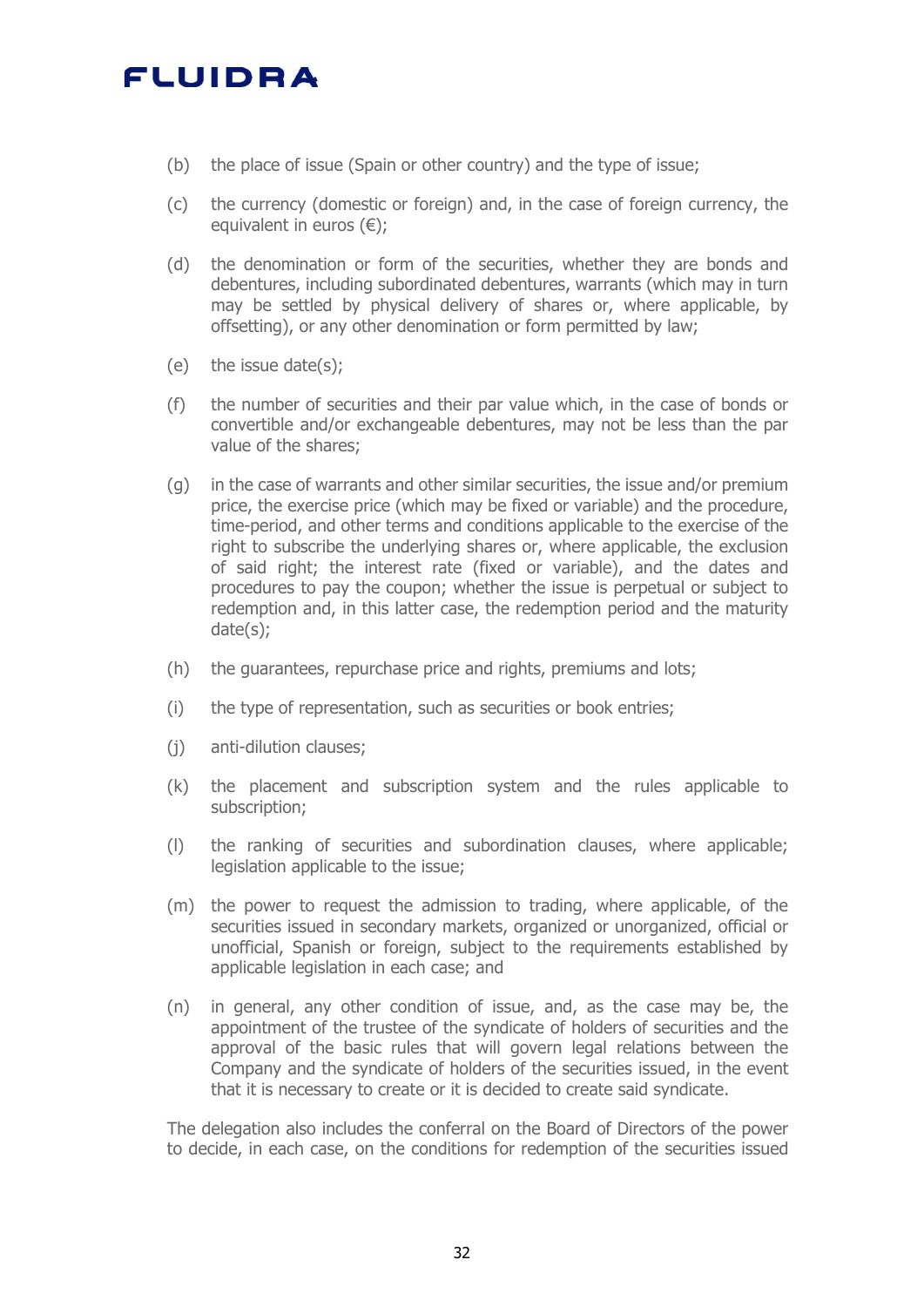

under this authorization, being able to use, to the extent applicable, the means of redemption referred to in article 430 of the Capital Companies Law or any others that may be applicable.

The Board of Directors is also empowered so that, where it sees fit, and subject to the obtainment of the necessary official authorization and, as the case may be, approval from the Assemblies of the corresponding syndicates or bodies representing the holders of the securities, it may modify the conditions of the securities issued and their respective time periods and the rate of any interest accruing on the securities included in each of the issues made under this authorization.

(v) Basis and methods of conversion and/or exchange

In the case of issues of convertible and/or exchangeable securities (including debentures or bonds), and in order to determine the basis and methods of conversion and/or exchange, the following criteria are established:

- (a) the securities issued in accordance with this resolution shall be exchangeable for shares of the Company or any other company, whether or not it belongs to its group and/or convertible into newly issued shares of the Company, in accordance with a fixed or variable, determined or determinable conversion or exchange ratio, the Board of Directors having the power to determine whether they are convertible and/or exchangeable, and to determine whether they are necessarily or voluntarily convertible or exchangeable and, where voluntary, whether it is at the election of their holder and/or the Company, with the frequency and during the time period established in the issue resolution;
- (b) the Board of Directors may also establish in the event that the issue is convertible and exchangeable, that the issuer reserves the right to choose at any time between the conversion into new shares or the exchange for existing shares, specifying the nature of the shares to be delivered upon conversion or exchange, and may even choose to deliver a combination of new and preexisting shares of the Company, and even to settle the difference in cash;
- (c) for the purposes of the conversion and/or exchange, the securities shall be valued at their nominal amount (including, where applicable, outstanding interest accrued) and the shares at the fixed exchange rate established in the resolution by the Board of Directors in which this authorization is used, or at the variable exchange rate to be determined on the date or dates indicated in the resolution itself, in accordance with the market value of the Company shares on the date(s) or in the period(s) established as a reference in the resolution itself, with a premium or, as the case may be, a discount, although if a discount on the price per share is established it may not be higher than 25% of the value of the shares taken as a reference pursuant to the above.
- (d) the value of the shares for the purposes of the conversion of debentures into shares may not, under any circumstances, be less than the nominal value of the shares. Similarly, pursuant to article 415 of the Capital Companies Law,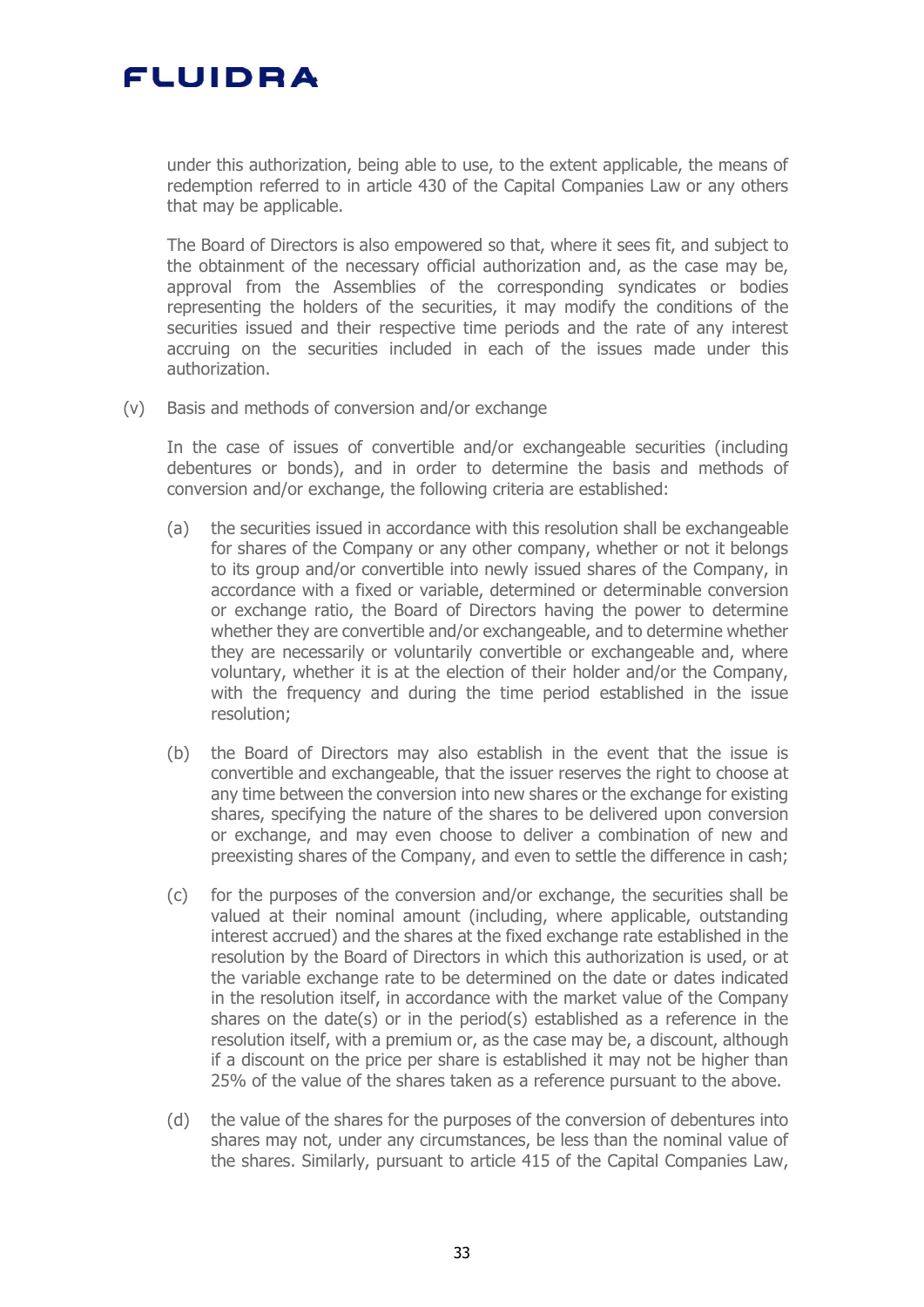debentures that are convertible into shares may not be issued either, where their nominal value is less than that of the shares.

(vi) Basis and methods of exercising the warrants and other similar securities

In relation to issues of warrants, to which the Capital Companies Law on convertible debentures is applicable by analogy, the Board of Directors is authorized to determine, on its broadest terms, the basis and terms and conditions applicable to the exercise of the warrants, the criteria applicable to the exercise of the subscription rights of newly issued shares of the Company or the acquisition of outstanding shares of the Company, derived from the securities of this nature issued pursuant to the delegation of powers granted. The criteria envisaged in section (v) above shall be applicable to these types of issues, with any necessary adjustments so that they comply with legal and financial provisions regulating such securities.

(vii) Other delegated powers

This authorization to the Board of Directors also includes, without limitation, the delegation to it of the following powers:

(a) the power, pursuant to the provisions of article 511 of the Capital Companies Law, to exclude, in whole or in part, the shareholders' pre-emptive subscription right, in compliance with legal requirements in this regard.

Nevertheless, without prejudice to compliance with any other legal limits established in that regard at any time, the power to exclude pre-emptive subscription rights shall be limited as follows: the nominal amount of the capital increases approved or effectively carried out as part of the conversion of any issues made by virtue of this delegation (without prejudice to any antidilution adjustments) excluding the pre-emptive subscription rights and that are resolved or executed also excluding the pre-emptive subscription right by virtue of the delegation given in item sixteen, above, on the agenda for this Shareholders' Meeting (without prejudice to any anti-dilution adjustments), may not exceed the overall maximum nominal amount of 20% of the Company's share capital at the time of this delegation.

(b) the power to increase the capital in the amount necessary to meet requests to convert and/or exercise the share subscription right. This power may only be exercised to the extent that the capital increased by the Board of Directors to meet the issue of convertible securities or warrants in question does not exceed the limit not used that is authorized from time to time by the Shareholders' Meeting pursuant to the provisions of article 297.1.b) of the Capital Companies Law, notwithstanding the application of anti-dilution clauses and adjustment of the conversion ratio. This authorization to increase the capital includes the power to issue, on one or more occasions, the shares representing same that are necessary to perform the conversion and/or exercise the share subscription right, and to reword the articles of the Bylaws relating to the capital stock figure and number of shares, in order to, where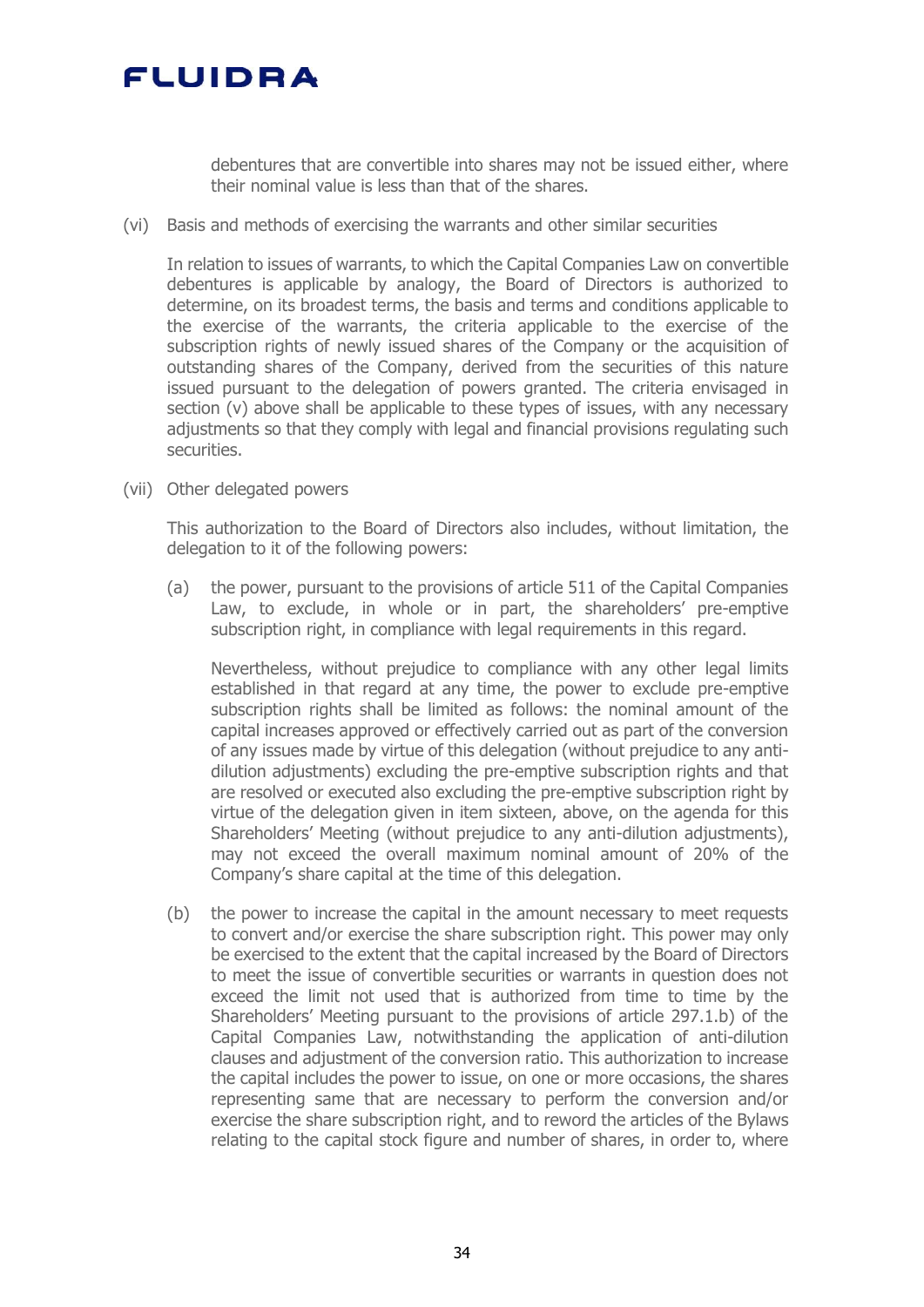

applicable, cancel the part of the capital increase that is not necessary for the conversion and/or exercise of the share subscription right;

- (c) the power to explain and specify the basis and methods of conversion, exchange and/or exercise of the share subscription and/or acquisition rights resulting from the securities to be issued, bearing in mind the criteria set forth in sections (v) and (vi) above.
- (d) the delegation of powers to the Board of Directors includes the broadest powers necessary in law to interpret, apply, perform and pursue the resolutions to issue convertible or exchangeable securities or warrants, one or several times, and the corresponding capital increase and it is also granted powers to remedy and supplement same as necessary, and also to comply with any legal requirements that may be necessary to ensure their successful outcome, with the ability to remedy any omissions or defects in said resolutions, indicated by any authorities, officials or bodies, Spanish or foreign and it is also authorized to adopt any resolutions and execute any public or private documents that it considers necessary or advisable to bring the preceding resolutions on the issue of convertible or exchangeable securities or warrants and the corresponding capital increase into line with the oral or written assessment of the Commercial Registrar or, in general, any Spanish or foreign competent authorities, officials or institutions.
- (viii) Listing

The Company will request, where applicable, the admission to trading on official or unofficial secondary markets, organized or otherwise, Spanish or foreign, of the debentures and/or convertible or exchangeable bonds or warrants issued by the Company by virtue of this delegation, empowering the Board of Directors as broadly as may be necessary in law, to perform the formalities and steps necessary or appropriate for admission to trading before the competent bodies of the different securities markets, Spanish and foreign, subject to the rules on admission, permanence and, where applicable, exclusion from the negotiation.

(ix) Guarantee of issues of convertible and/or exchangeable securities or warrants by subsidiaries

The Board of Directors of the Company shall also be empowered to secure, in the name of the Company, within the above-mentioned limits, new issues of convertible and/or exchangeable securities or warrants that are performed by dependent companies during the period of duration of this resolution.

(x) Power of delegation

To empower the Board of Directors, in the broadest terms, to exercise the delegation made in this resolution, as well as to perform all acts, procedural formalities and requests as may be necessary or advisable for the exercise thereof, authorizing the Board to subdelegate to the Executive Chairman of the Board of Directors, to the Chief Executive Officer or to any other director, and to empower,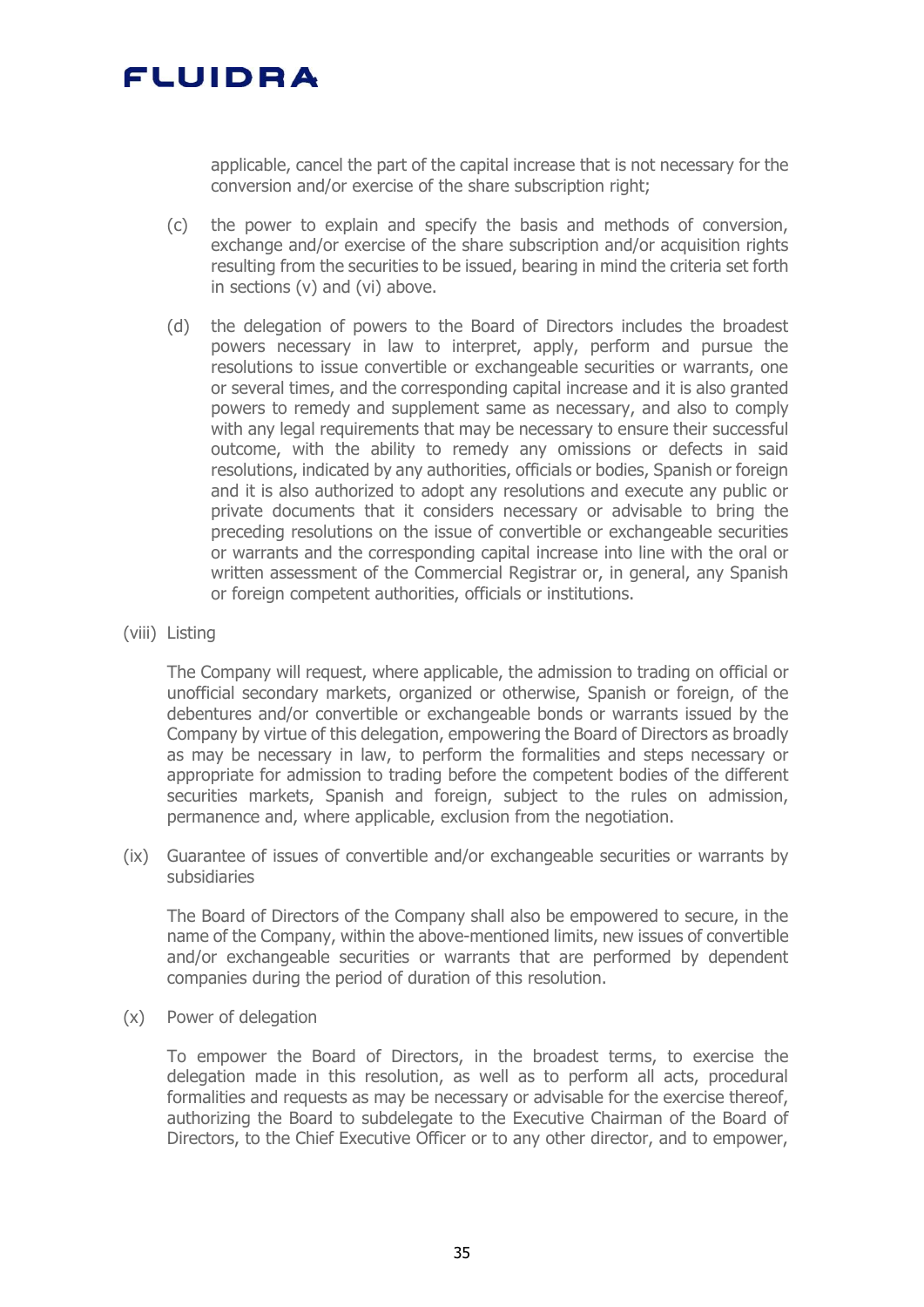with the scope deemed necessary, any attorney-in-fact of the Company for its execution.

From the moment of its approval, this authorization supersedes and cancels the authorization granted by the Company's Shareholders' Meeting held on May 3, 2017, under agenda item eight.

## **Item Eighteen: Authorization to the Board of Directors, for a term of five years, to issue fixed-income securities and preferred shares up to an amount of 1,200,000,000 euros, and to guarantee issues of those securities made by other companies in its group.**

#### Approved resolution

To authorize the Board of Directors, in accordance with the general rules on debenture issues and with the provisions of article 319 of the Commercial Registry Regulations, to issue securities in accordance with the following conditions:

(i) Securities issued

The securities to which this authorization refers are fixed-income securities or similar debt instruments in any of the forms admitted by law, both nonconvertible and exchangeable for outstanding shares or other preexisting securities of other companies (including, in particular, debentures, bonds and promissory notes) and preferred shares. The delegation includes the power to establish and/or renew tap or open issue programs for debentures, bonds and other similar fixed-income securities, such as promissory notes, under this or any other name.

(ii) Duration of the delegation

The securities covered by this authorization may be issued once or several times within the maximum term of five years following the date on which this resolution is adopted, at the end of which term the authorization shall be canceled due to expiration with respect to the part not exercised.

(iii) Maximum amount of the delegation

The total maximum amount of the fixed-income securities issue or issues (bonds or simple debentures and other fixed-income securities of a similar nature) other than promissory notes, and preferred shares that are approved pursuant to this authorization, shall be euros one thousand million  $(\epsilon 1,000,000,000)$  or its equivalent in another currency.

For its part, the outstanding nominal balance of promissory notes issued pursuant to this authorization may not exceed at any time euros two hundred million (€200,000,000) or its equivalent in any other currency. This limit is regardless of what is established in the previous section.

(iv) Scope of the authorization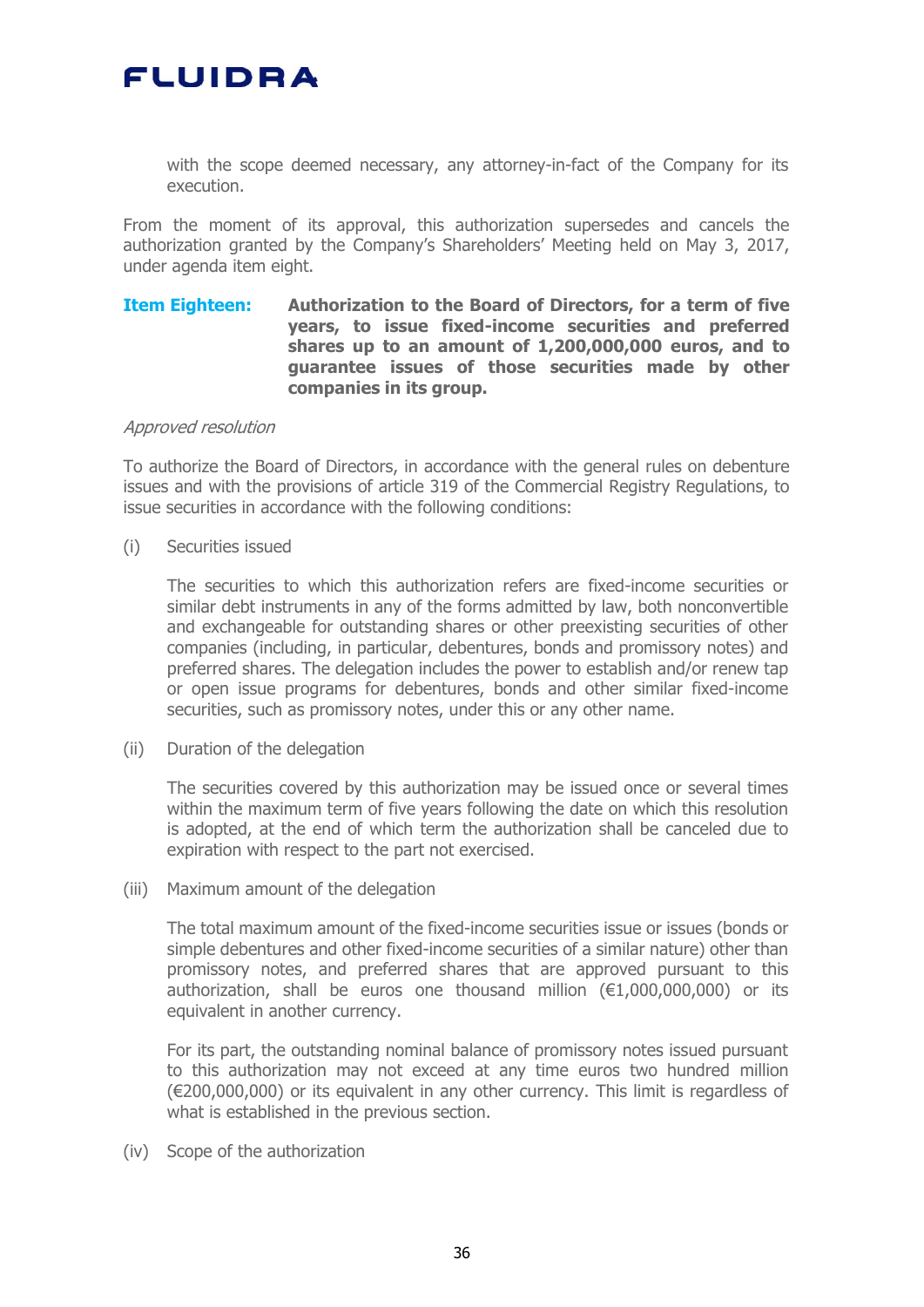

The scope of this authorization extends, as broadly as required by law, to establishing the various aspects and conditions of each issue, including, but not limited to, the par value, issue price, redemption price, currency of the issue, interest rate, subordination clauses, guarantees of the issue, place of the issue, placement and subscription rules, admission to listing, applicable legislation, etc., and, in general, any other condition of the issue, as well as, if applicable, designating the trustee and approving the essential rules that will govern the legal relations between the Company and the syndicate of holders of the securities that are issued, if necessary or a decision is made to set up such syndicate, and to performing such acts and steps as may be necessary, including those established in the securities market legislation, for the execution of the specific issues that may be approved pursuant to this delegation.

The delegation also includes the conferral on the Board of Directors of the power to decide, in each case, on the conditions for redemption of the fixed-income securities issued under this authorization, being able to use, to the extent applicable, the means of redemption referred to in article 430 of the Capital Companies Law or any others that may be applicable. The Board of Directors is also empowered so that, where it sees fit, and subject to the obtainment of the necessary authorization, as the case may be, to the formalities laid down in the respective issues and approval from the Assemblies of the corresponding syndicates or bodies representing the holders of the securities, where they are mandatory, it may modify the terms and conditions of the fixed-income securities issued on the securities included in each of the issues made under this authorization.

(v) Admission to trading

The Company will request, where appropriate, the admission to listing on official or non-official secondary securities markets, organized or otherwise, domestic or foreign, of the securities issued by the Company pursuant to this authorisation, authorizing the Board of Directors, as broadly as required by law, to perform such steps and acts as may be necessary to apply for the admission of securities to trading, the incorporation of programs or the registration of programs, or the delisting of securities, where necessary or appropriate

(vi) Guarantee of securities issued by subsidiaries

The Board of Directors is also authorized to guarantee in the name of the Company, within the above-mentioned limits, the new securities issues made by subsidiaries during the term of this resolution.

(vii) Power of delegation

To empower the Board of Directors, in the broadest terms, to exercise the delegation made in this resolution, as well as to perform all acts, procedural formalities and requests as may be necessary or advisable for the exercise thereof, authorizing the Board to subdelegate or to substitute the previous faculties to the Executive Chairman of the Board of Directors, to the Chief Executive Officer or to any other director, and to empower, with the scope deemed necessary, any attorney-in-fact of the Company for its execution.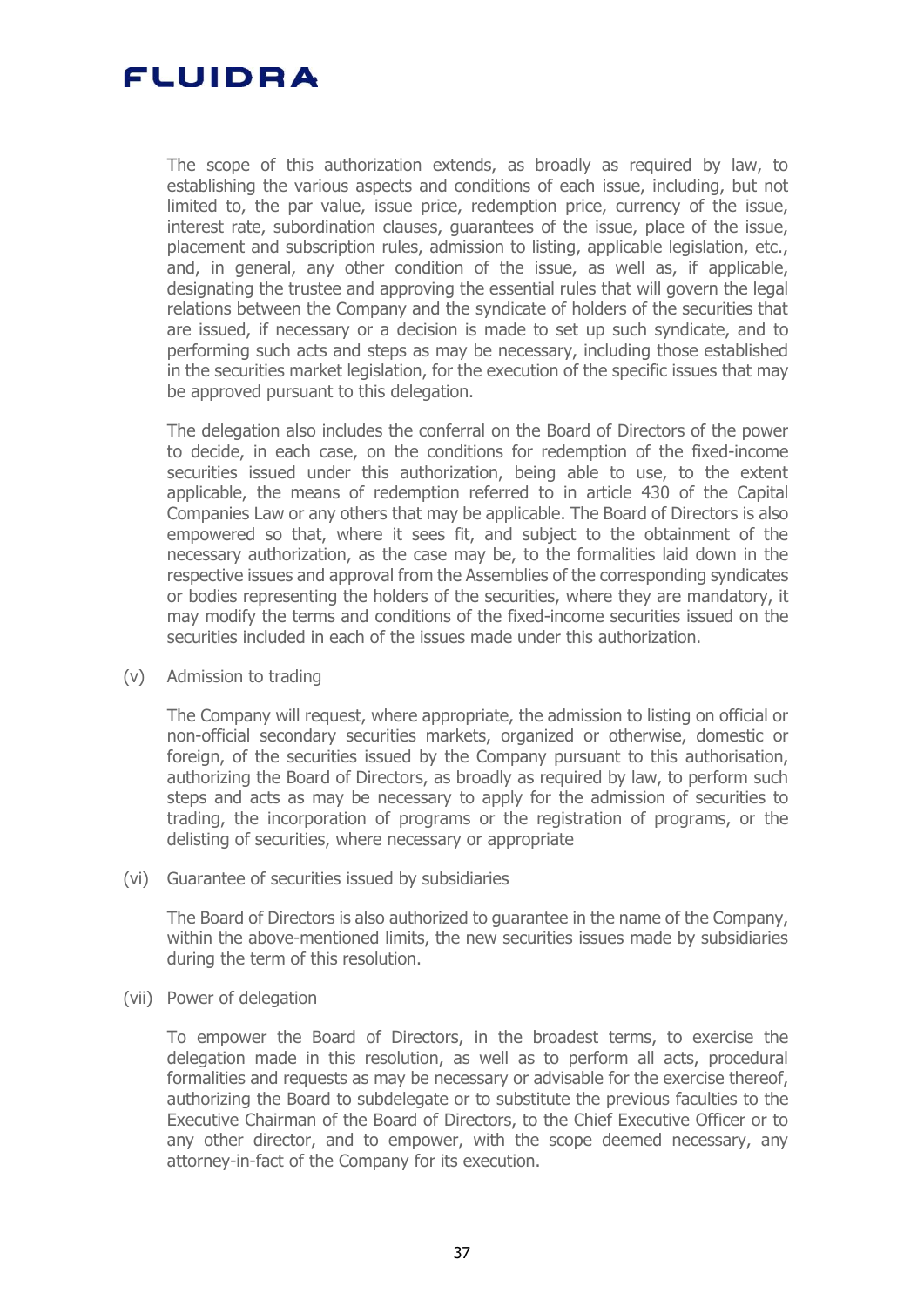From the moment of its approval, this authorization supersedes and cancels the authorization granted by the Company's Annual Shareholders' Meeting held on May 3, 2017, under agenda item nine.

**Item Nineteen: Authorization to the Board of Directors, during a five-year period, so the Company can proceed with the derivative acquisition of treasury shares, directly or through companies in its group. Authorization to reduce the share capital to redeem its own shares, delegating to the Board of Directors the necessary powers for the execution of this agreement.**

#### Approved resolution

To authorize the derivative acquisition by Fluidra, S.A. ("**Fluidra**" or the "**Company**"), directly or through any of its subsidiaries and during a period of five (5) years from the date this resolution is approved, of treasury shares, at any time and on as many occasions as deemed advisable, through any of the means permitted by law, including with a charge to earnings for the year and/or unrestricted reserves, all in accordance with the provisions of the applicable legislation, as well as to subsequently sell the shares acquired through any means permitted by law.

The derivative acquisition of Company shares shall be subject to the conditions established in the internal or external rules and legislation that, as the case may be, are applicable at any given time, as well as to any limits that may be established by any competent authority. In this regard and in particular, the par value of the treasury shares directly or indirectly acquired in application of this authorization, when added to the par value of the shares already held by the Company and its subsidiaries at any given time, may not exceed, at any time, ten percent (10%) of Fluidra's subscribed share capital (or any other lower limit established by the legislation applicable at any given time).

Furthermore, the derivative acquisition of Company shares shall be subject to the condition that the per-share acquisition price may not be higher than the stock market price or lower than the par value of the shares.

Authorization is expressly given for the shares acquired by the Company or by its subsidiaries in application of this authorization to be used, in part or in full, for delivery to directors or employees of the Company or of its subsidiaries, either directly or as a result of the exercise by such directors of employees of any share options they hold.

From the moment of its approval, this authorization supersedes and cancels the authorization granted by the Company's Annual Shareholders' Meeting held on May 3, 2017, under agenda item ten.

To empower the Board of Directors, in the broadest terms, to exercise the authorization made in this resolution, as well as to perform all acts, procedural formalities and requests as may be necessary or advisable for the exercise thereof, authorizing the Board to subdelegate said powers to the Chairman of the Board of Directors, to the Chief Executive Officer or to any other director, and to empower, with the scope deemed necessary, any attorney-in-fact of the Company for its execution.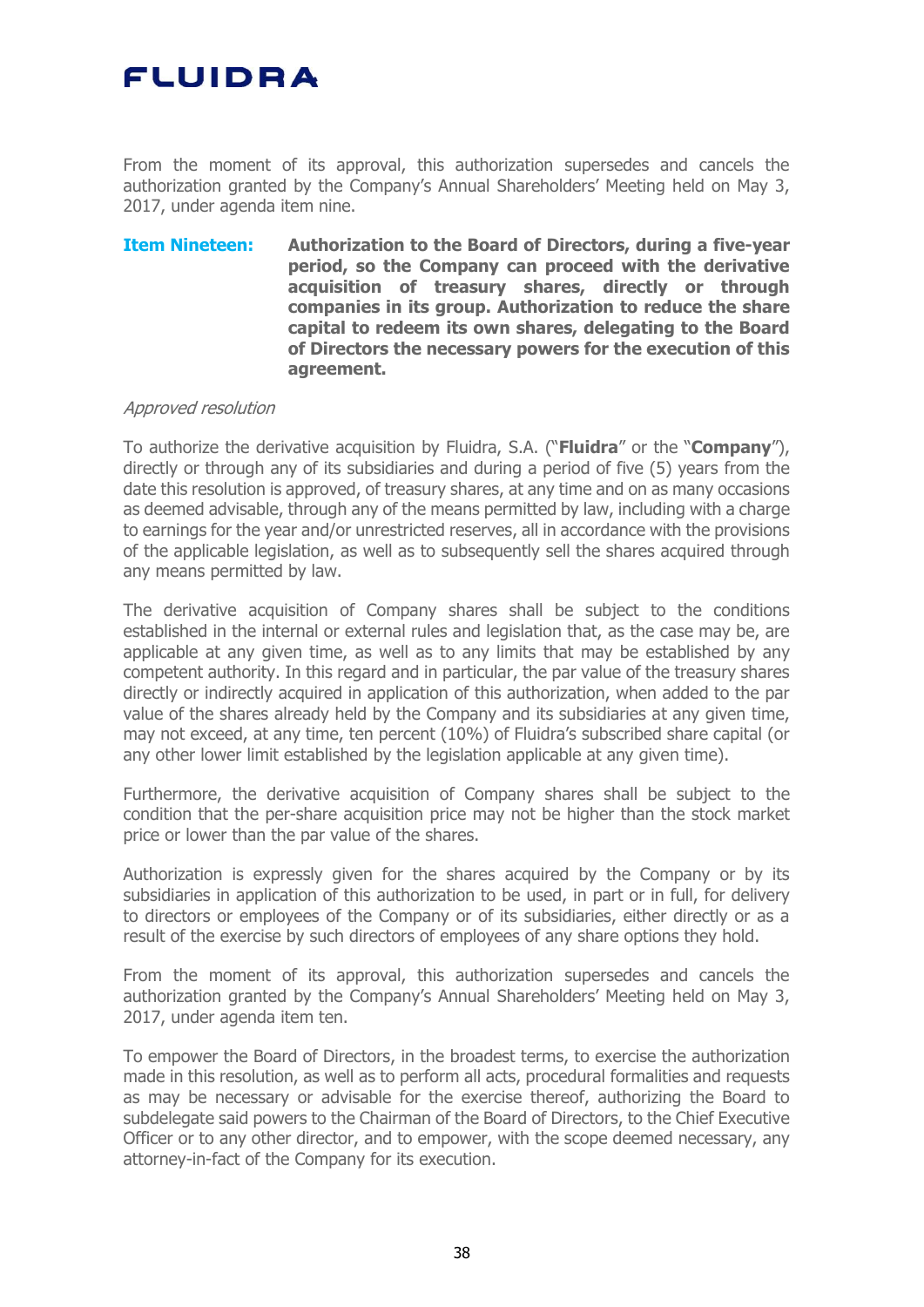Likewise, the Board of Directors is authorized to reduce the share capital of the Company up to a maximum amount corresponding to 10% of the share capital on the date of this resolution (that is, up to a maximum nominal amount of NINE MILLION FIVE HUNDRED AND SIXTY TWO THOUSAND NINE HUNDRED AND SEVEN EUROS (€19,562,907.00), corresponding to NINE MILLION FIVE HUNDRED AND SIXTY TWO THOUSAND NINE HUNDRED AND SEVEN (19. 562,907) shares with a par value of 1 euro) through the redemption of own shares that have been derivatively acquired by the Company by virtue of the foregoing authorization, through any mechanism with the purpose of being redeemed, all in accordance with the provisions of the applicable legislation and regulations. The term of execution of this agreement shall be for a period of five (5) years as from the date of approval of this agreement, being without effect in the part not executed as from said date.

The final amount of the capital reduction may be set by the Board of Directors, within the aforementioned maximum limit, depending on the final number of shares to be acquired and which the Board of Directors decides to amortize in accordance with the delegation of powers approved below.

To empower the Board of Directors, in the broadest terms, authorizing it to sub-delegate in the Executive Chairman of the Board of Directors; in the Chief Executive Officer; in any director; and in any other person that the Board expressly authorizes for this purpose, to execute all or part of the reduction of the share capital previously approved, on one or several occasions, within the established execution period and in the manner it deems most convenient, being able, in particular and without limitation:

- (i) Determine the number of shares to be amortized in each execution, and may agree not to execute the resolution in whole or in part if in the end no shares of treasury stock are acquired for the purpose of being amortized or if, having acquired them for that purpose, (a) they have not been acquired, on one or more occasions, in sufficient number to reach the limit of 10% of the capital stock on the date of this resolution; or (b) the conditions of the market, of the Company or some event of social or economic importance, make it advisable for reasons of corporate interest or prevent its execution; in any case, informing the next Ordinary General Shareholders' Meeting of such decision.
- (ii) To declare each of the executions of the capital reduction finally agreed upon as closed, setting, if applicable, the definitive number of shares to be redeemed in each execution and, therefore, the amount by which the Company's capital stock must be reduced in each execution, in accordance with the limits established in this resolution.
- (iii) To redraft the article of the Company's Bylaws that regulates the share capital to reflect the new capital figure and the number of outstanding shares after each execution of the approved capital reduction.
- (iv) To request, as the case may be, the exclusion from trading of the shares to be redeemed by virtue of this delegation in the official or unofficial, regulated or not, organized or not, national or foreign, secondary markets, being able to carry out the procedures and actions that may be necessary or convenient for this purpose